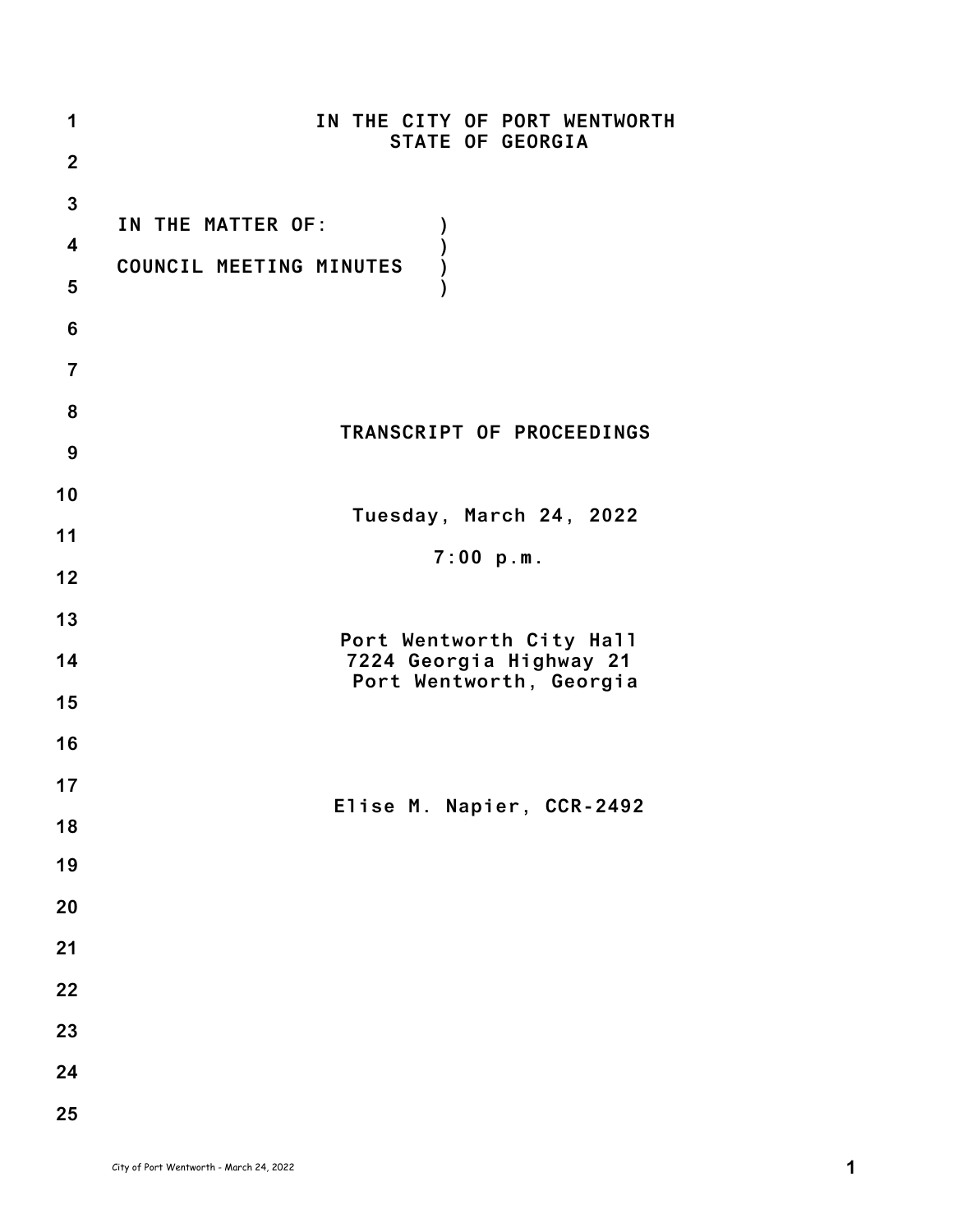| 1              |                                                             |
|----------------|-------------------------------------------------------------|
| $\overline{2}$ | CITY COUNCIL APPEARANCES                                    |
| $\mathbf{3}$   | GARY NORTON - Mayor (The Moderator)                         |
| 4              | THOMAS BARBEE - Council Member At-Large                     |
| 5              | MARK STEPHENS - Council Member District 2<br>(By Telephone) |
| 6              | GABRIELLE NELSON - Council Member District 1                |
| $\overline{7}$ | RUFUS BRIGHT - Council Member District 3                    |
| 8              | GLENN JONES - Council Member District 4                     |
| 9              | JOELLEN SMITH - Council Member At-Large                     |
| 10             | STEVE DAVIS - City Manager                                  |
| 11             | SCOTT C. ROBICHAUX - City Attorney                          |
| 12             |                                                             |
| 13             |                                                             |
| 14             |                                                             |
| 15             | (NOTE: The following was transcribed from a live            |
| 16             | appearance. Notations of "(inaudible)"                      |
| 17             | indicate individuals speaking over each other and           |
| 18             | "(unintelligible)" indicates that an individual is          |
| 19             | either speaking too rapidly or too softly so as to          |
| 20             | not be intelligible.)                                       |
| 21             |                                                             |
| 22             |                                                             |
| 23             |                                                             |
| 24             |                                                             |
| 25             |                                                             |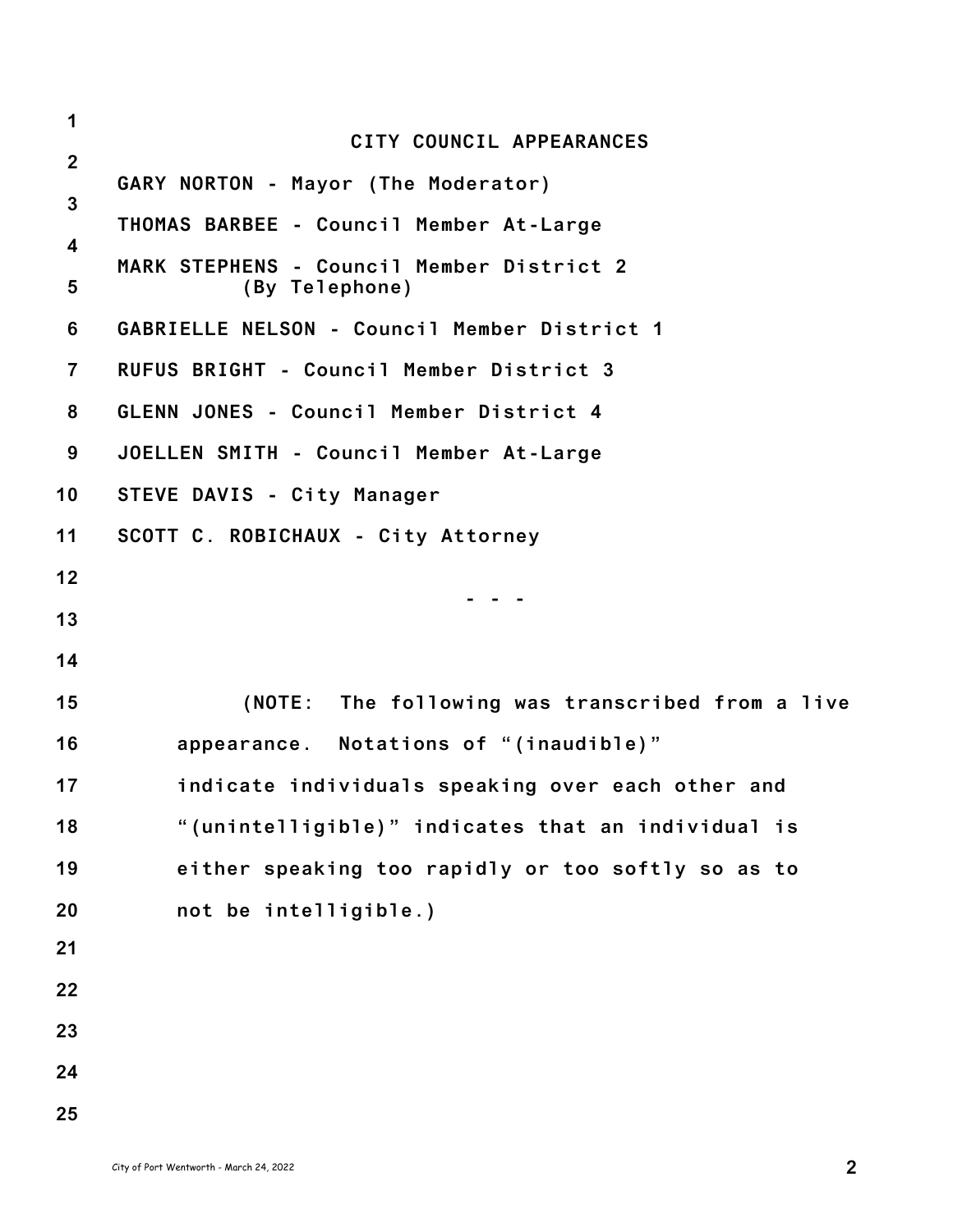**1 2 3 4 5 THE MODERATOR: I'd like to thank everybody for being here tonight. This is the March 2022 city council meeting now in session. Thank you. Okay. Rufus is going to do the prayer and the pledge. Approval of the agenda.**

**6 7 8 9 10 11 MS. SMITH: I have something to add to the agenda. THE MODERATOR: Okay. First I'd like the public comments, I'd like a vote, please, on the public comments being moved to the beginning of the evening so people don't have to wait around for hours and the other thing is number ten.**

**12 13 14 15 16 17 18 19 20 Number ten being the feasibility study, the Carl Vinson Institute, I'd just like it to be amended to say specifically that the institute studies for at least two different possibilities splitting the city at I-95 and splitting the city at the old boundaries because if they are not told -- if they are not given proper direction, they won't know now -- what studies to do, so at least these two studies and any other iterations they think are appropriate.**

**21**

**NR, BARBEE: I agree.**

**22 23 THE MODERATOR: I think there will be four or five of them.**

**24 25 MS. SMITH: Yeah. I mean, I want to give 1them direction on the record.**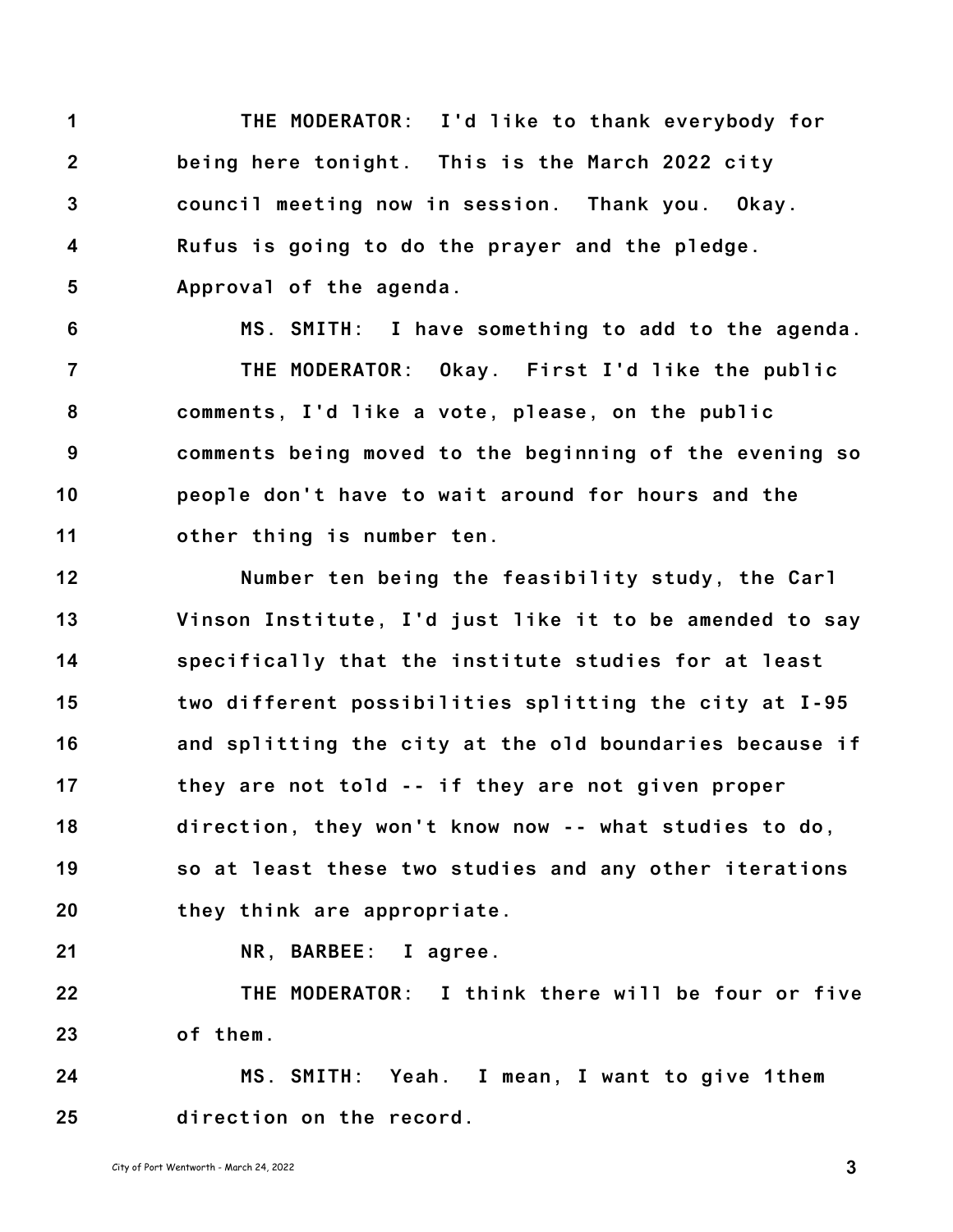**1 2 3 NR, BARBEE: Okay. As far as the public comments, I think we should leave it exactly where it sets. Let's conduct the business of the city first.**

**4 5 6 7 8 9 MS. SMITH: Except a lot especially -- especially a lot of older people, they -- it could be three, four hours. I mean, I feel like the public is customers and, you know, the customers have to come first so it's just -- and they may something that's germane to the discussion later in the evening.**

**10 11 12 13 14 THE MODERATOR: But a lot of people come to speak on zoning or something like that so if you send them out there first, you know, they can't rebut anything that the person just was trying to get the zoning passed, you know, unless they hang around, I mean.**

**15 16 17 MS. SMITH: No. But sometimes, if I'm not mistaken, there is public comments and then there is comments for especially --**

**18 19 THE MODERATOR: Yeah. You're right. You're right.**

**MS. SMITH: -- on the items.**

**21 22 23 24 25 THE MODERATOR: -- on the public hearing; right. MS. SMITH: I don't mean changing that. I think that's really great. I mean the actual just the generic public comments like to say what's going on with the garbage or --**

**20**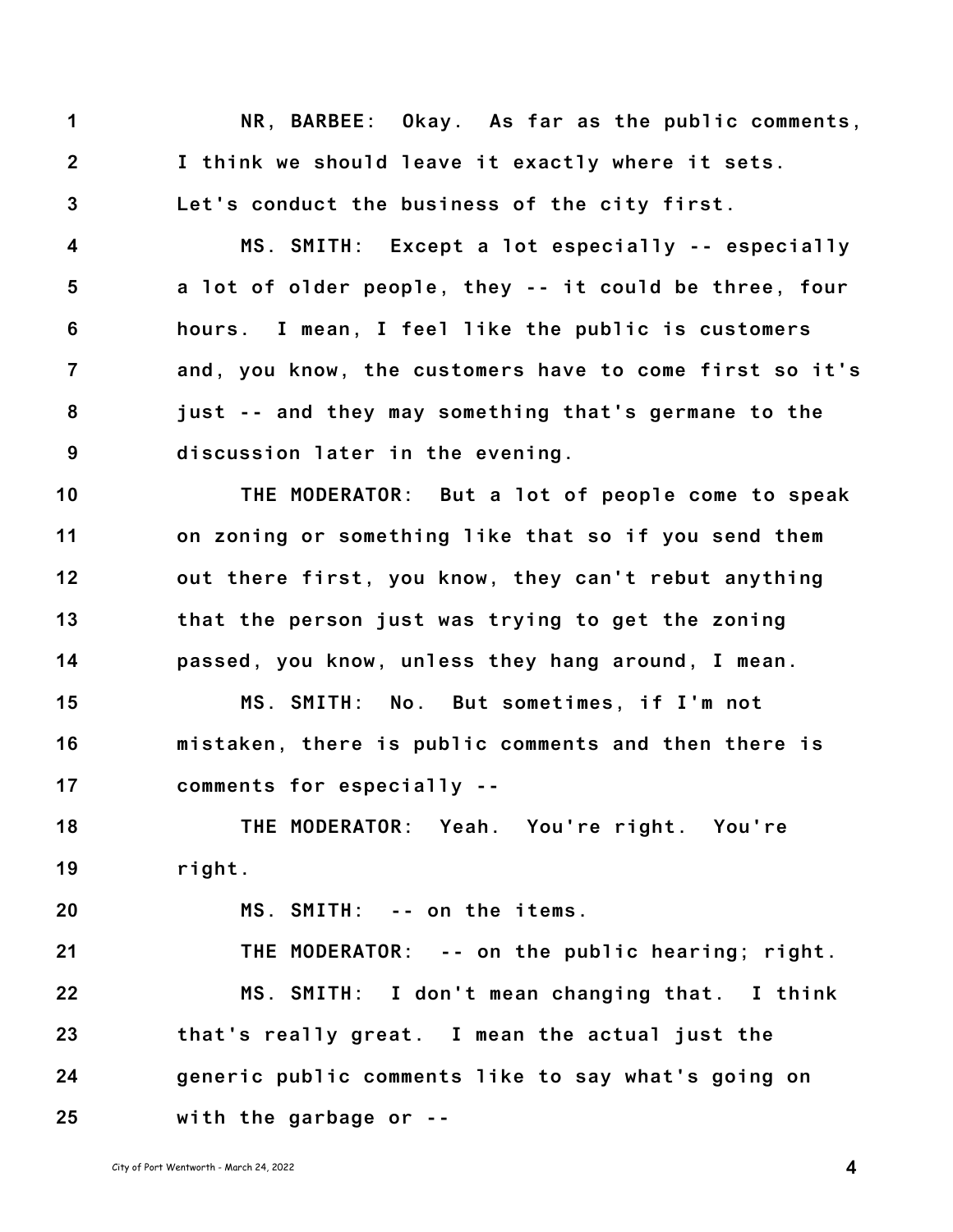**1 THE MODERATOR: Okay.**

**2 3 4 5 6 7 8 9 10 11 12 13 14 15 16 17 18 19 20 21 22 23 24 25 MS. SMITH: -- why haven't the ditches be cleaned or something. You know, I just think that this way people don't have to wait for hours until -- because we can go to 10:00 some nights. I see Gabby over there. You want to -- councilwoman. MS. NELSON: I agree with what Jo was saying. MR. JONES: We're just not going to do both of them, though. We're not going to do before and after so I'm okay with. MS. SMITH: Oh, no. I don't think so. THE MODERATOR: All right. Do we need to put that to vote when we get to item eight -- I mean -- MR. JONES: No. You're just going to move it to now. MS. SMITH: Mr. Robichaux, does it have to be on a vote? MR. ROBICHAUX: When we vote to approve the agenda, it can be a motion to approve the agenda and then it can be an amendment to move the public comments to wherever we would like it moved to. MS. SMITH: Okay. THE MODERATOR: Who wants to do the approval? You said you're going to do it, Ms. Smith? You going to do the agenda?**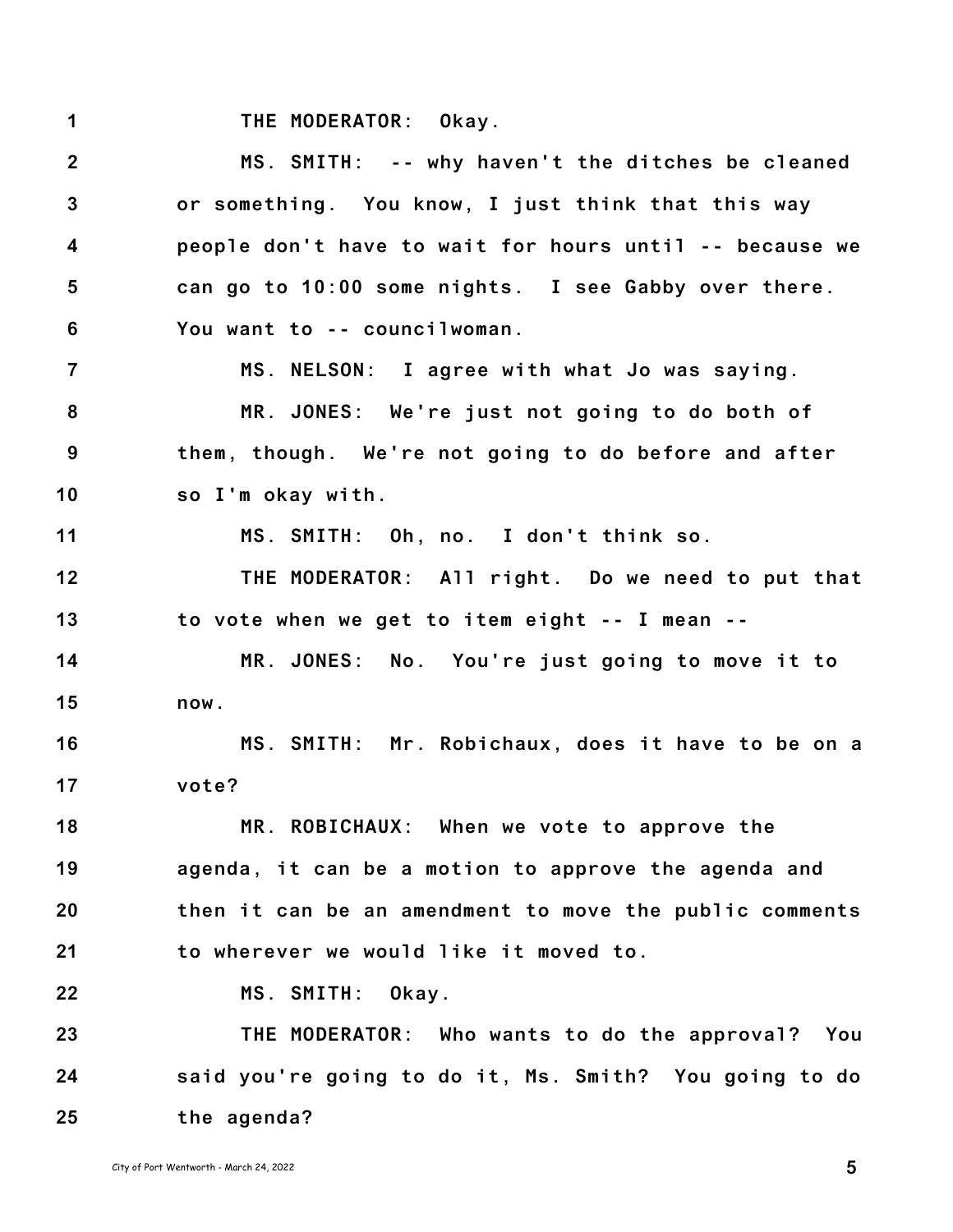**1 MS. SMITH: Sure. Yes.**

**2 3 4 5 6 7 8 9 10 11 12 13 14 15 16 17 18 19 20 21 22 23 24 25 THE MODERATOR: All right. Adoption of minutes. MR. ROBICHAUX: For the approval of the agenda, there was a motion to approve the agenda. Was there an amendment that we wanted to move it and where did we want to move it to, the public comments? Did we want to move it -- MR. JONES: She'll do that whenever she does make the motion to approve the agenda; right? MS. SMITH: He does things a little different. He assigns people to make the motion and then he goes back and we -- it's just the way he does it. MR. JONES: My apologies. MR. ROBICHAUX: Okay. THE MODERATOR: All right. Adoption of the minutes. MR. BRIGHT: I'll do that but I want to add something to that. THE MODERATOR: All right. MR. BRIGHT: They had an error that I nominated three people for planning and it was Jeff Sopson, I think that's right. We left it out in the minutes. THE MODERATOR: Okay. That needs to be added? MR. BRIGHT: Yes. NR, BARBEE: Along with that and one thing can be**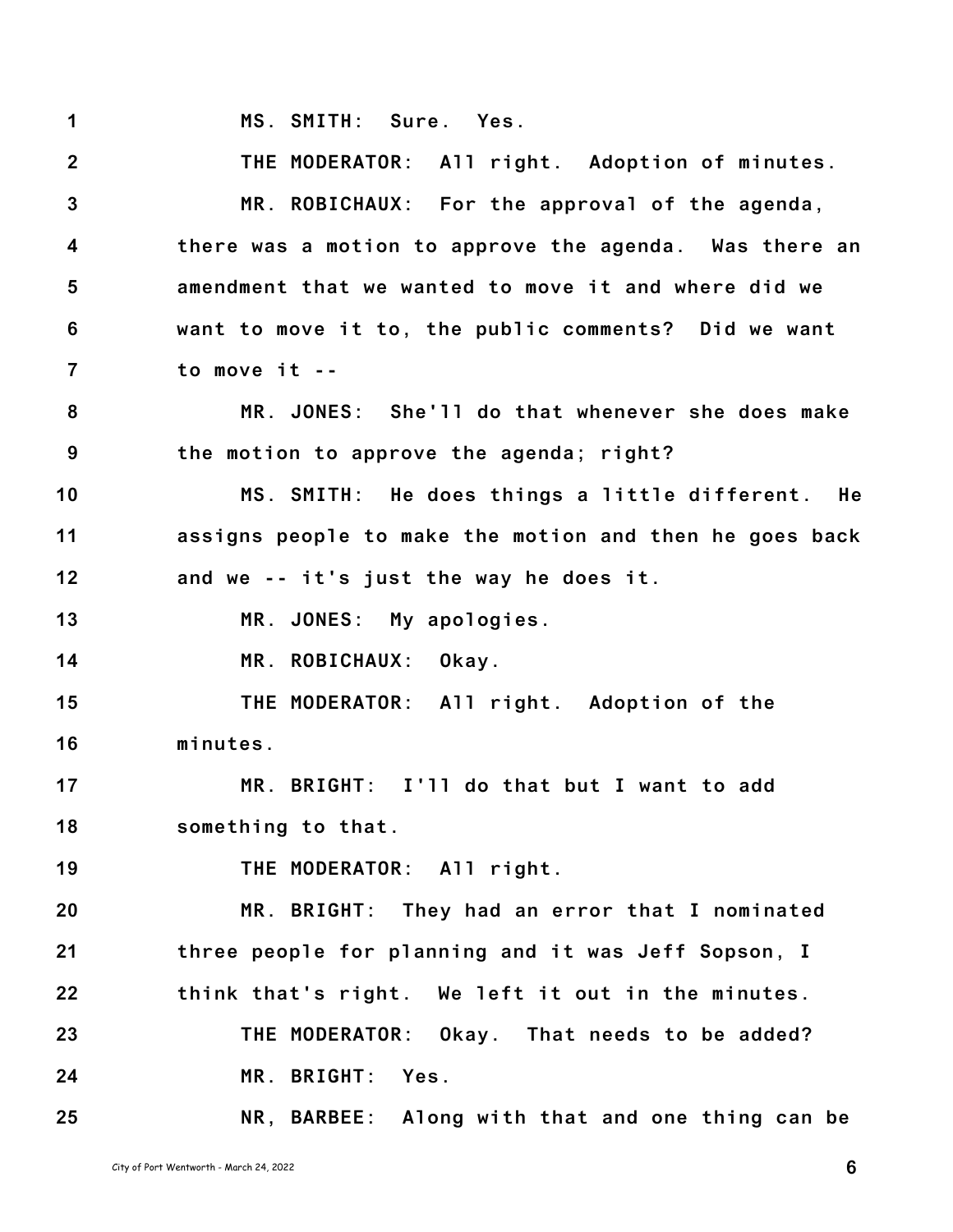**1 2 3 4 5 deleted. Delete my wife's name from there. They did not -- she decided not to. Decided to do it because it may be a conflict of interest and we don't -- none to be -- give nobody nothing to talk about. Her name could be deleted from that planning and zoning.**

**6 7 8 9 10 THE MODERATOR: All right. You got that, ma'am? Thank you. Do we have any special guests? Mr. Newsome, welcome. Okay. Elections and appointments we don't have any of those. The consent agenda?**

**11 12 13 14 15 16 NR, BARBEE: I'll do the consent agenda since it's basically the same thing, it's just making a payment to these two separate ones that have come before Council before. I recommend that we just add them together and vote on those, one entity under the consent. Clump A and B together.**

**17 18 19 THE MODERATOR: All right. Do we have any unfinished business? All right. Let's get started. Rufus, will you lead us in prayer?**

**20 21 (Thereupon, a prayer followed by The Pledge of Allegiance was recited.)**

**22 23 THE MODERATOR: Okay. Approval of the agenda. Ms. Smith.**

**24 25 MS. SMITH: Okay. I move that the agenda be approved with two changes: One, that public comments**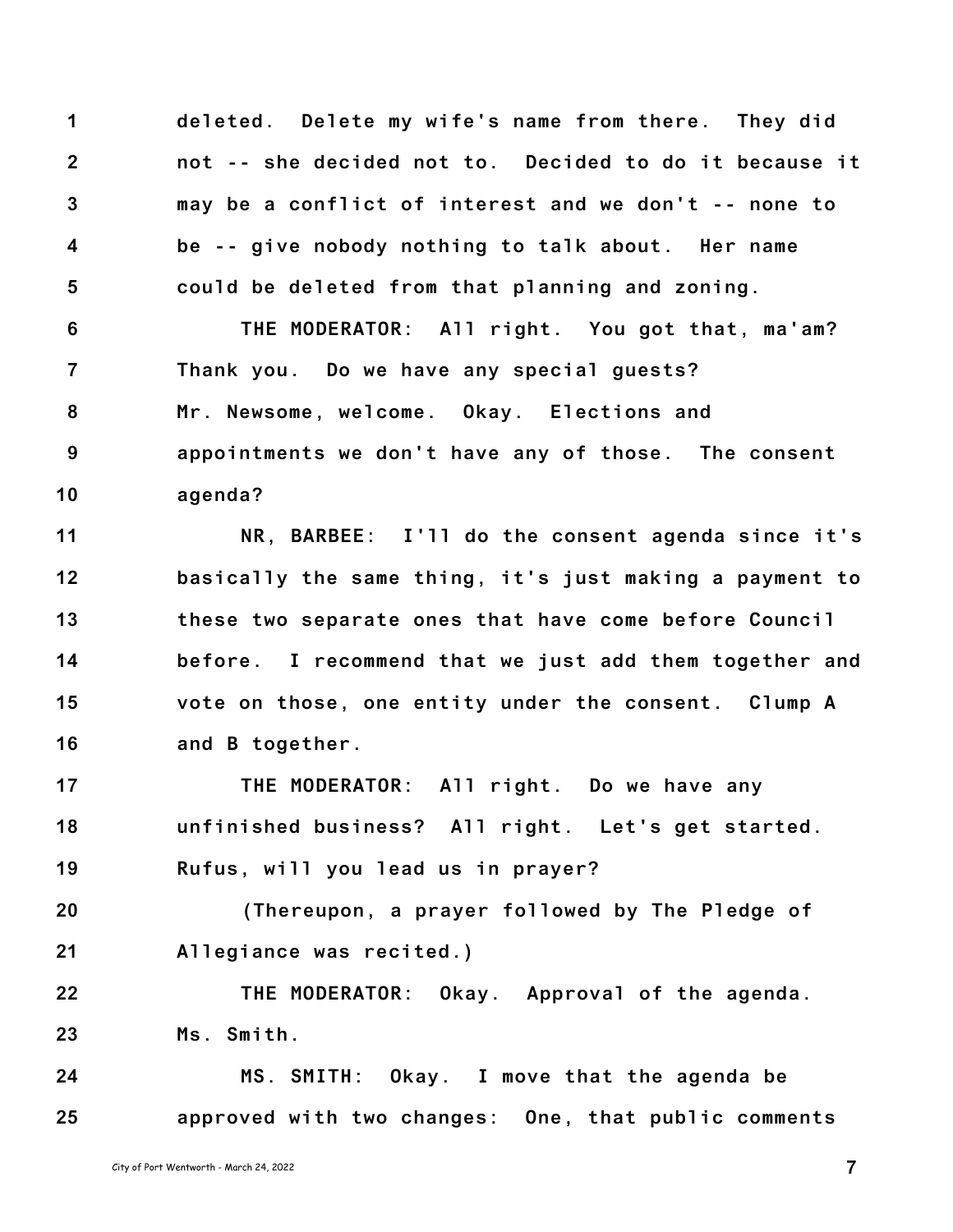**1 2 3 4 5 6 7 be moved up from the end of the agenda to the beginning for generic public comments not -- not zoning specific public comments and that also that we for in 10-A that for the province and institute we instruct them to look at least two iterations of splitting the city I-95 and the old boundaries pre-annexation as well as anything else that might be appropriate.**

**8**

**THE MODERATOR: Okay.**

**9 MR. JONES: I'll second that.**

**10 11 12 THE MODERATOR: All right. Which one you second? You want to do one at a time, move the public comments to the top?**

**13 MS. SMITH: Sorry, I put them together.**

**14 THE MODERATOR: You're fine. You're fine.**

**15 16 17 MS. SMITH: Yeah. Can we please put the public -- I move that we put the public comments to the beginning of the agenda.**

**18 19 20 21 22 23 24 THE MODERATOR: Okay. You second that? MR. JONES: Yeah. I second that. THE MODERATOR: All in favor? (Thereupon, City Council members voted on the motion.) THE MODERATOR: Did you hear Mr. Stephens? MR. DAVIS: Aye.**

**25 THE MODERATOR: All right. Now, 10-A.**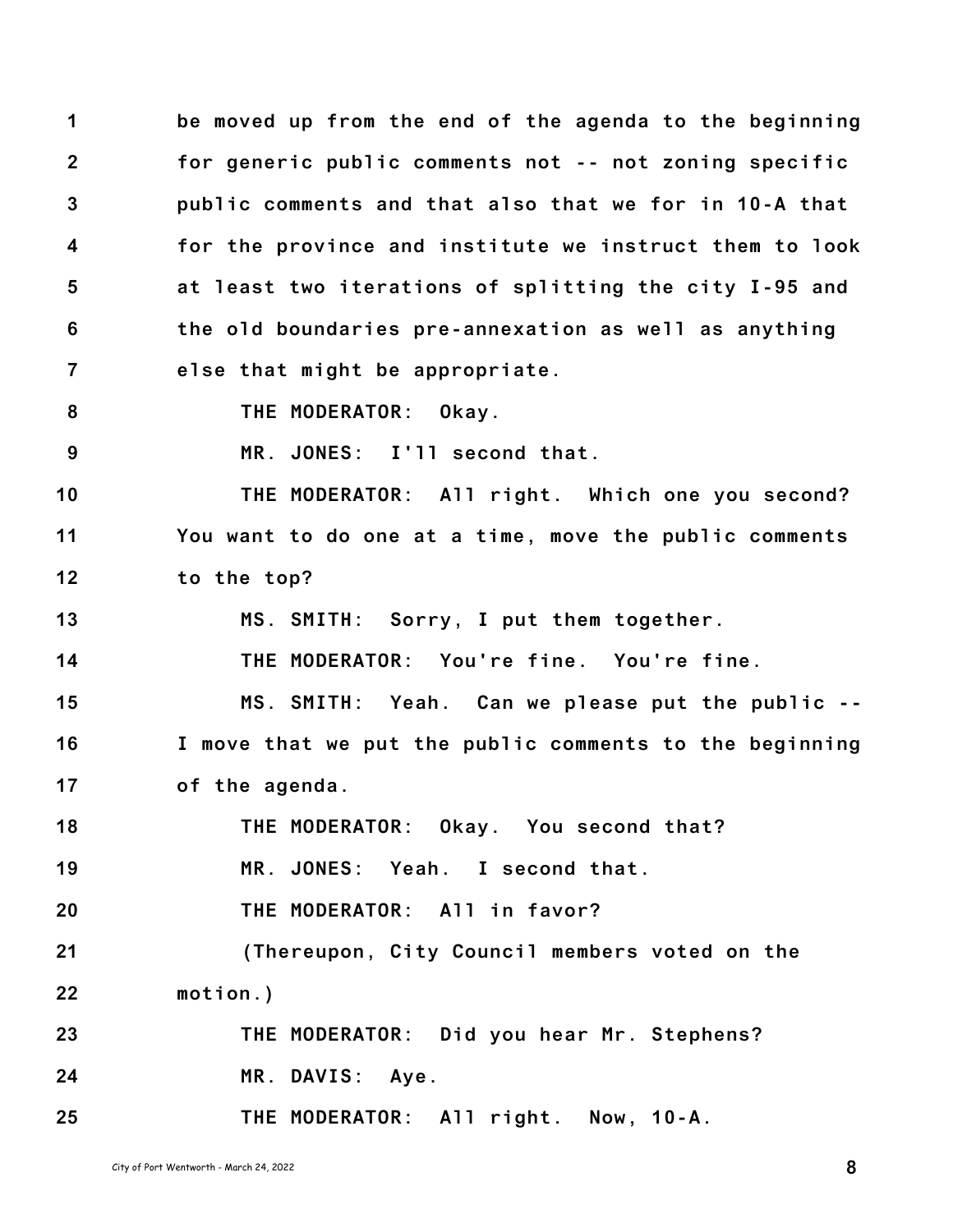**1 2 3 4 5 6 7 8 9 10 11 12 13 14 15 16 17 18 19 20 21 22 23 24 25 MS. SMITH: And I move that the Carl Vinson Institute item agenda later on this evening that we give them specific instructions when they are looking at the possibility of splitting the city to look at least at two widely talked about issues. The city split at I-95 and split at the old boundaries pre-annexation. THE MODERATOR: Okay. MR. JONES: I'll second that, also. THE MODERATOR: All in favor? (Thereupon, City Council members voted on the motion.) THE MODERATOR: All right. You want to do the public commence now then? MS. SMITH: Sure. THE MODERATOR: Okay. MS. SMITH: Thank you. THE MODERATOR: John Holland. MR. HOLLAND: My name is John Holland. I'm the commander of the community watch. I live in Galley Lane in Newport. I'd like to thank the fire department and your medical professionals for all the care that they gave my wife over the last three years. She passed away in February. It's a big loss but those people were some of the finest that I've ever come in**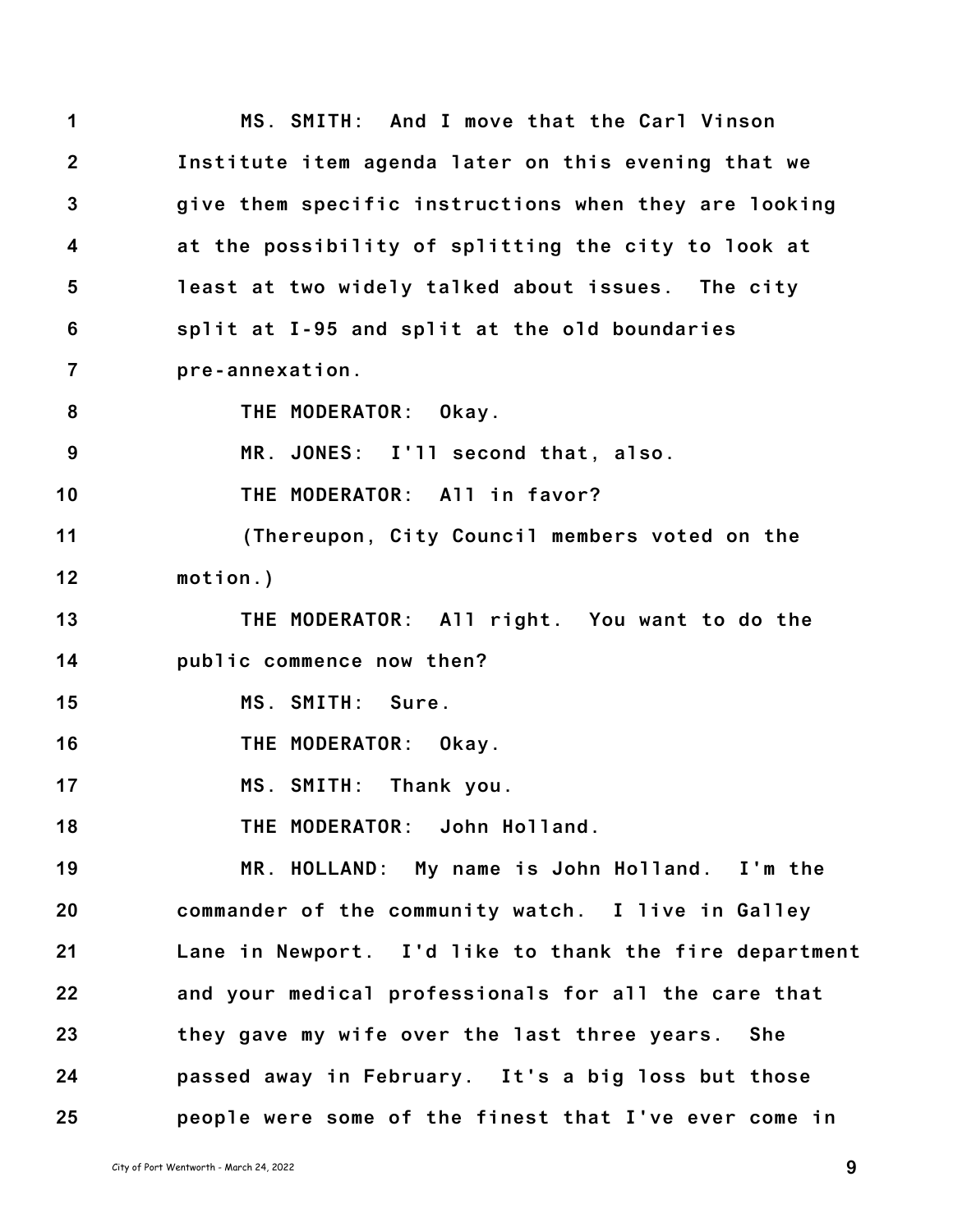**1 2 3 4 contact with. And I really wish that you, the Council, can come to an agreement to work for everyone in Port Wentworth no matter where we live, no matter what we do.**

**5 6 7 8 You were reelected by us to represent us to do what's best for us. And I think we need to get back to that and that is what made Port Wentworth a great place to live. Thank you.**

**9 10 THE MODERATOR: Thank you, Mr. Holland. All right. Chris Hanks.**

**11 12 13 14 15 MR. HANKS: Good evening, Council. My name is Chris Hanks. I live at 30 Raintree Way, and I'm glad to see most of you here this evening. I have a few questions, been following most of the news from the city's website left side, right side, whatever.**

**16 17 Mr. Mayor, who was invited to your invite only session that you had?**

**18 THE MODERATOR: Invite only?**

**19 MR. HANKS: Yes, sir.**

**20 21 THE MODERATOR: I talked to Ron Stephens. He brought Lester Jackson and -- and Bill Hitchens.**

**22 23 MR. HANKS: And who from the community was invited out to your --**

**24 THE MODERATOR: Nobody.**

**25 MR. HANKS: And do you think that's fair for --**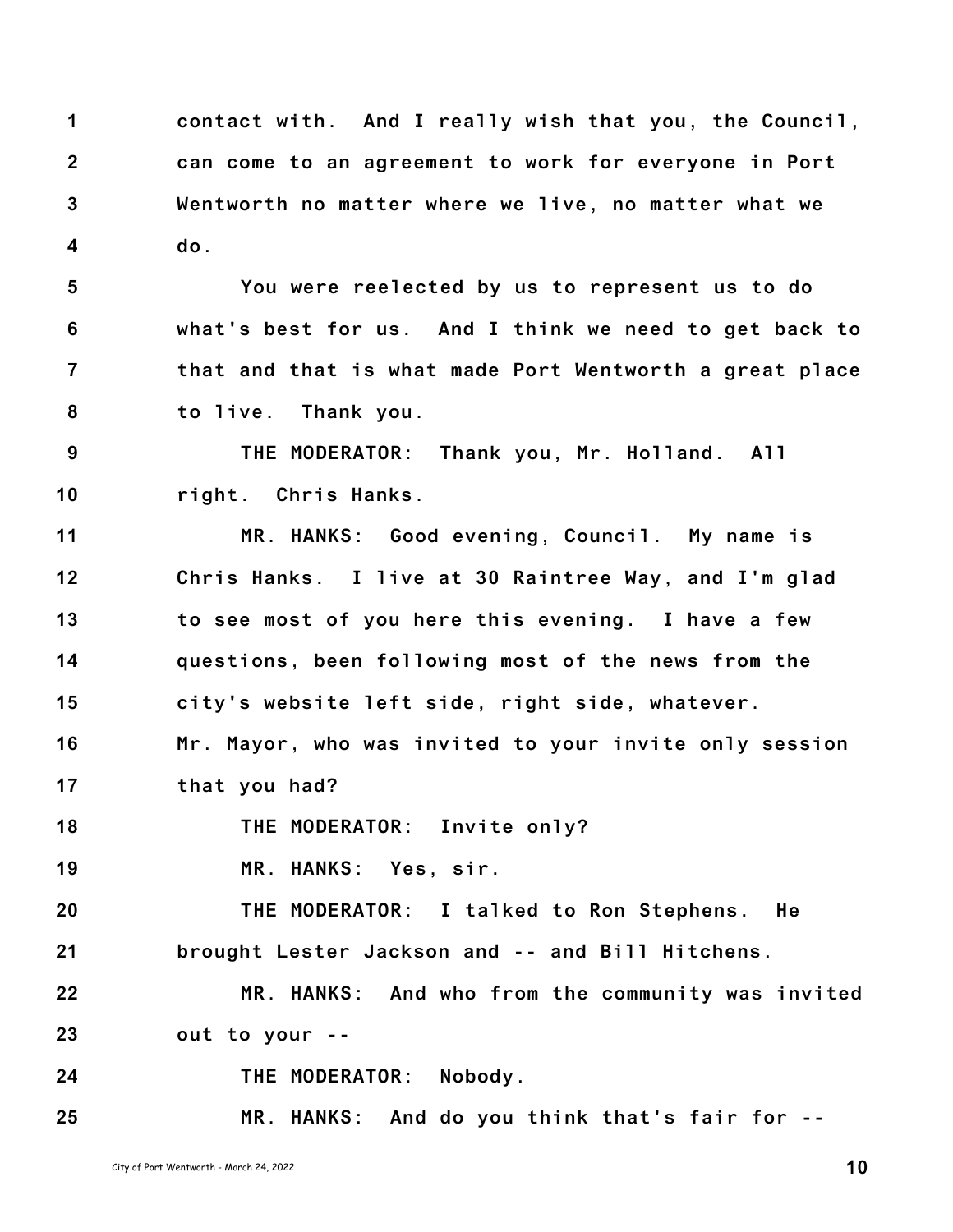**1 THE MODERATOR: Well, I just --**

**2 3 4 5 6 MR. HANKS: -- the citizens of Port Wentworth? THE MODERATOR: -- wanted to know what they were doing with this. In the end I thought it was fair but I didn't know where we were going. I'm a pretty fair guy, Chris.**

**7 8 MR. HANKS: Well, whenever you have a private meeting trying to --**

**9 THE MODERATOR: It was not private.**

**10 MR. HANKS: -- tying to determine --**

**11 THE MODERATOR: It was not a private meeting.**

**12 13 14 15 16 MR. HANKS: -- the outcome of the city. Right now I feel like you argue like my ten and 14 year olds. Every time I turn around there is something new going on. You may get along for five seconds. You turn around arguing like a bunch of damn kids.**

**17 18 19 20 21 It's not fair to us. It's not fair to these people sitting out here to have their time. On record, who would be willing to say that they are -- they want a dissolved city and who wants a split city or who just wants us to stay the same? Does anybody?**

**22 23 UNKNOWN FEMALE: I don't want to stay the same I want us to all get along.**

**24 MR. HANKS: Right. So get along.**

**25 UNKNOWN FEMALE: -- I do not support whether or**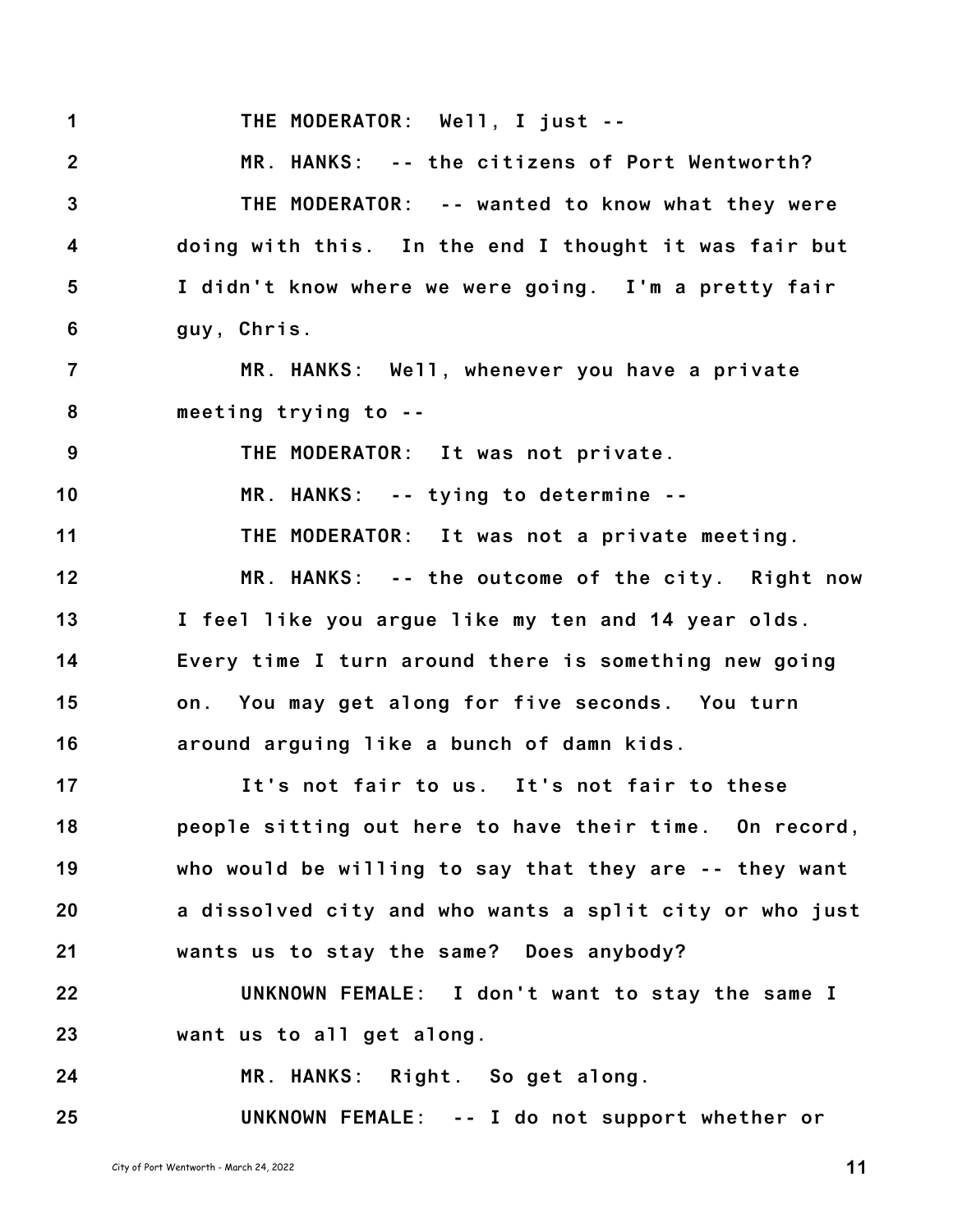**1**

**not --**

| 2 <sup>2</sup>          | MR. HANKS: Who is willing to say that they want a      |
|-------------------------|--------------------------------------------------------|
| $\overline{3}$          | split, save the city or just getting rid of the --     |
| $\overline{\mathbf{4}}$ | THE MODERATOR: I'll say I'm willing to let the         |
| $5\phantom{.0}$         | Carl Vinson Institute do a study.                      |
| 6                       | MR. HANKS: Okay.                                       |
| $\overline{7}$          | THE MODERATOR: Okay? Is that fair enough?              |
| 8                       | MR HANKS: I mean, that wasn't one of the option        |
| 9                       | for sure.                                              |
| 10                      | THE MODERATOR: Mr. Bright?                             |
| 11                      | MR. BRIGHT: Well, my viewpoint blank you say we        |
| 12                      | argue. I don't have time to argue.                     |
| 13                      | MR. HANKS: I agree. There is many other                |
| 14                      | important things going on.                             |
| 15                      | MR. BRIGHT: Many things facing the city and this       |
| 16                      | city is the place I call home. I love this place that  |
| 17                      | I call home and what I've fighting for, what I'm going |
| 18                      | to work for is make this a united city that's greater  |
| 19                      | than what it was before.                               |
| 20                      | THE MODERATOR: Absolutely. Mr. Barbee.                 |
| 21                      | NR, BARBEE: I'm always for building a better Port      |
| 22                      | Wentworth. If it narrow on down a four letter word,    |
| 23                      | I'd have to say save, s-a-v-e. I love Port Wentworth   |
| 24                      | and that's one of the reasons I moved here ten years   |
| 25                      | ago and I will do whatever in my power to ensure that  |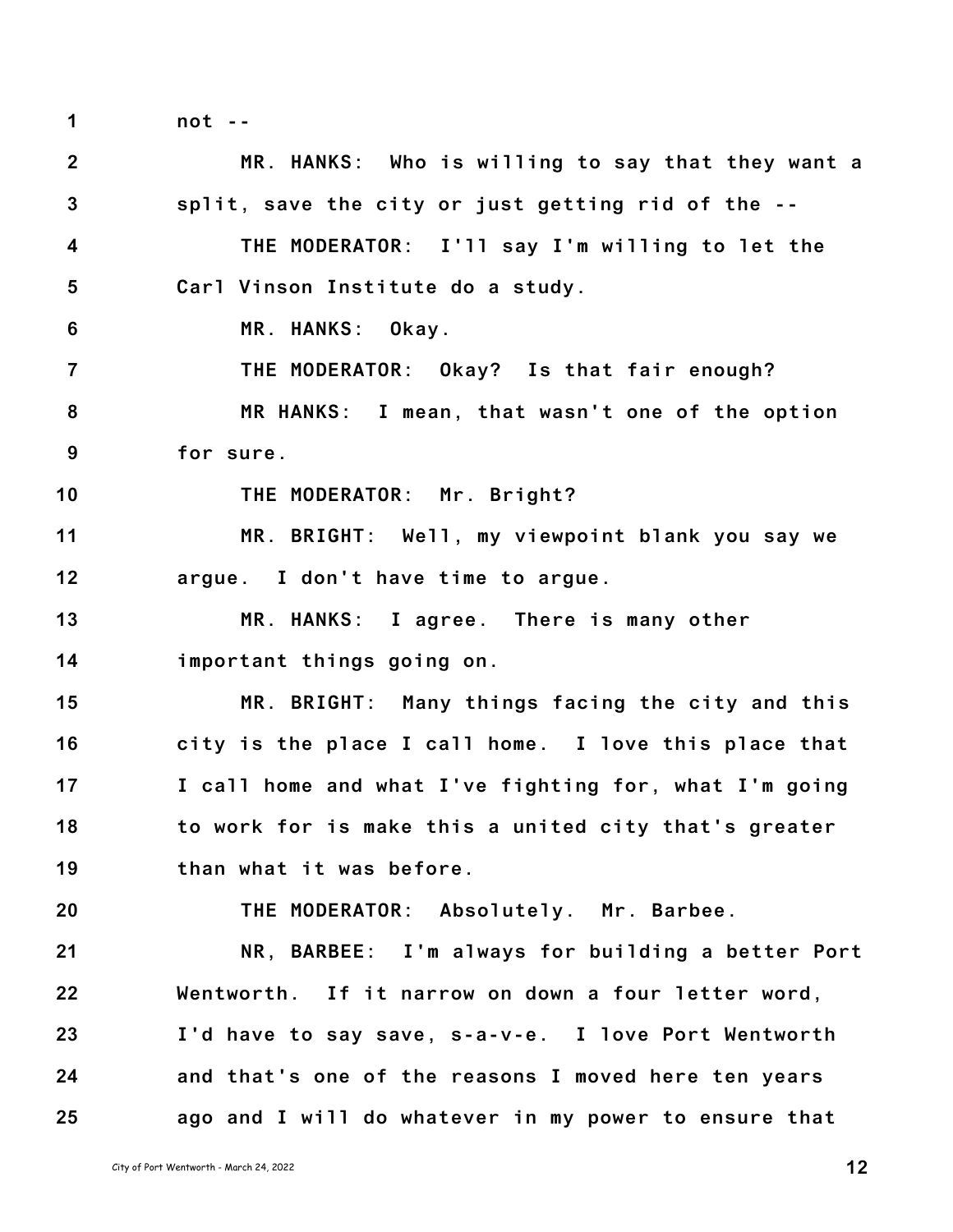**1 2 3 we continue to move forward as a city and stay united and save our great city. I think that Port Wentworth is a great city.**

**4 5 THE MODERATOR: Mr. Jones. Thank you, Mr. Barbee. I didn't mean to cut you off.**

**6**

**MR. BARBEE: No problem.**

**7 8 9 10 11 12 MR. JONES: Yes, sir. I'll tell you very quick I've been in this city all my 63 years, right, and I love this city. I tell them all the time no one loves the city more than I do. There is people in here love it as much but not as much. But I also represent the area of downtown.**

**13 14 15 16 17 18 Just like we have districts, my constituents, my area who call me, who ring my phone off the hook have come by my house. Ever since 2005 when I had the unpleasant decision of putting water rigs together; right? And I thought it was the right thing to do on the north and south end.**

**19 20 21 22 23 24 25 When your constituents come to you whether it's the federal, state, county or city level and they come to you and that's why the mayor has asked for this to happen. We don't know what Carl Vinson is going to do. It might be nothing but we going to at least take a look at it. So when my constituents come to me, I have to listen to what they say and that's what they asked.**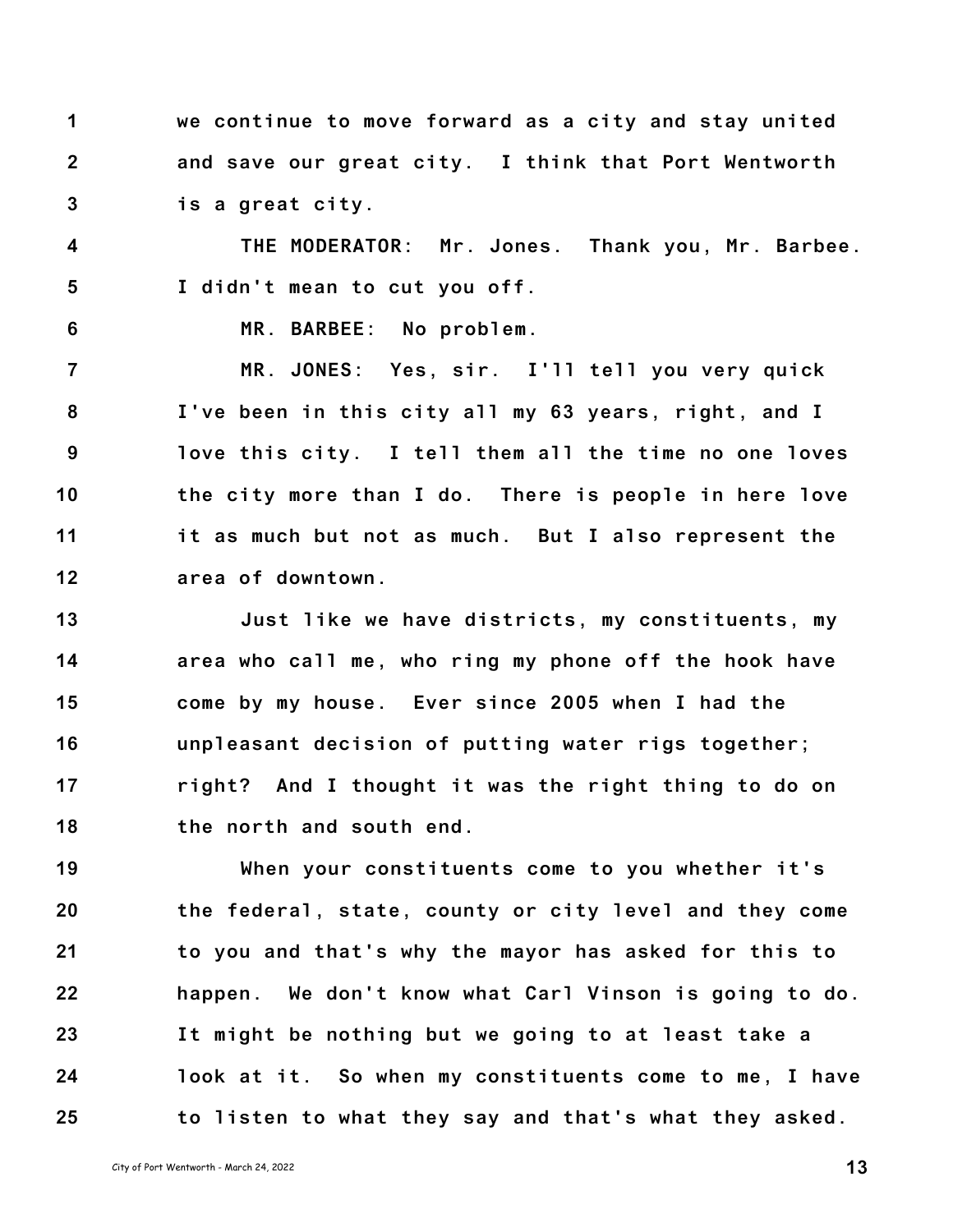**1 2 3 4 That's why it is. There might not be nothing come out of it. I love this city as much as anyone in this room. I guarantee that. So you're right, we're going to wait ans see what comes out of it.**

**5 6 MR. HANKS: What have your constituents asked of you?**

**7 8 9 10 11 12 13 MR. JONES: They just want to see responsibility. There are a lot of angry people, a lot of them mad. Just like Mr. Barbee and just like Mr. Bright and just like Gabby, everyone said we want to work together but when your people come and ask you questions, we at least want to take a look at it. That's all we want to do.**

**14 15 16 17 18 19 20 We don' want to be grandstanding making a circus out here, we just going to do what we have to do to keep in city running and we're going to keep going. So when you come and ask these kind of questions, you're grandstanding in front of the TV people. Yes. That's what you're doing and so that's what you're doing because --**

**21 22 MR. HANKS: Mr. Jones, this became a circus a long time ago.**

**23 24 25 THE MODERATOR: Hold on, let him finish his -- MR. JONES: Carl Vinson Institute months I imagine to do, to do what they have got to do. But we're going**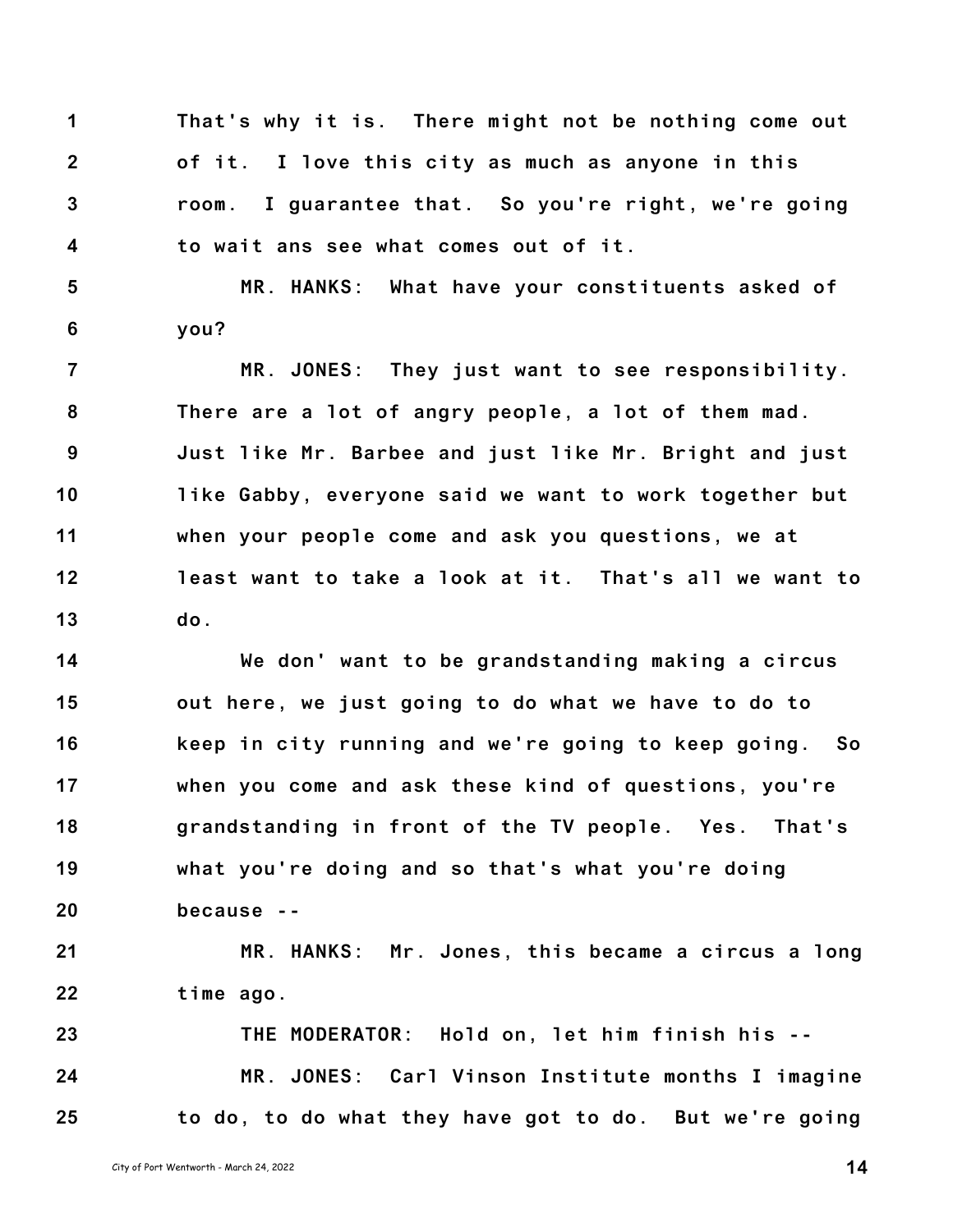**1 2 3 4 5 6 7 8 9 to keep on working with the city. This city council we've got business to do. We've got developers going to be doing in here tonight that want to build developments. We're going to continue working. That is something that's on this bill and nothing may come out of it but that's what we're going to do. My constituents asked me if that's what we could take a look at and that's the least I can do, the very least I can do.**

**THE MODERATOR: All right. Ms. Smith.**

**11 12 13 14 15 16 17 18 19 MS. SMITH: Mr. Hanks, I very much respect Councilman Jones statement. He was elected to represent his constituents and that's what everyone should do. I was elected at large and perhaps some of the people downtown may not yet believe it but my ethical, moral obligation is to care about the people downtown as much as on the northside and I would like be given a chance; unfortunately, less than two months, a month of being inaugurated the city was shut down.**

**20 21 22 23 24 25 I haven't had the chance to do my job and I would like to be given the chance to prove to downtown that I will care for them as much as the northside. And I do approve of a study because there are so many people who are, like Councilman Jones said, are pushing to get a slate.**

**10**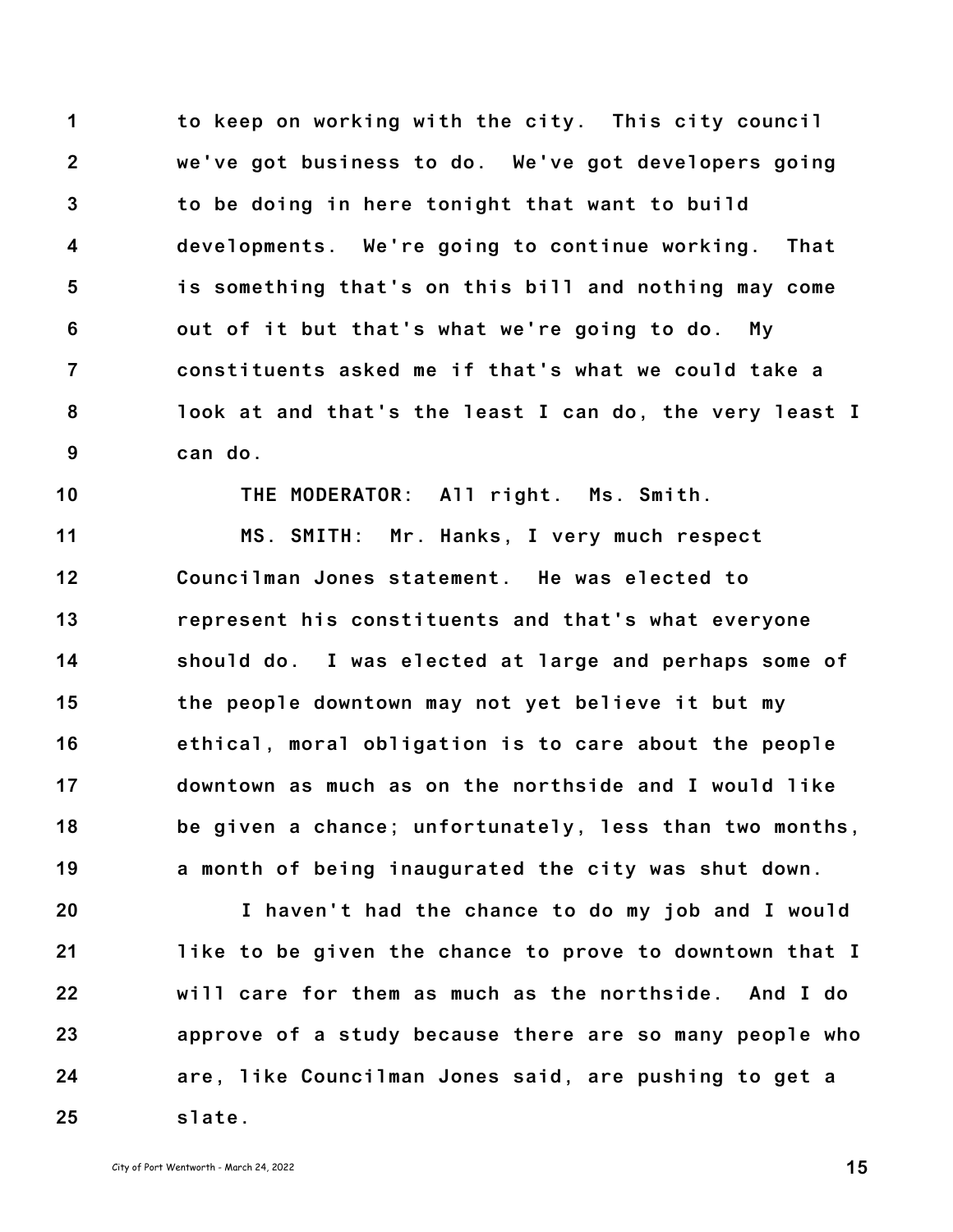- **1 2 3 I'm a data person. I'm a very strong data person, economist and I don't like to make decisions without specific financial information.**
	- **MR. HANKS: Right.**

**5 6 MS. SMITH: So I do approve the study and I think it would be very enlightening.**

**7 8 9 10 11 12 13 14 15 MR. HANKS: Right. And I have nothing against the study at all, I'm just wondering who was -- who is against it and who is for it and who wants things to continue to be a one united. We talk about -- ever since I've lived here, I've lived here since 2008. I came here to join and work for the fire department here volunteering my time until I had my kids and then I left but I remained in the city because I enjoyed living here.**

**16 17 18 19 My entire time that I've lived here has always been the northside and downtown. You come back to it this is almost like the northside versus the south. Who cares? We're one Port Wentworth.**

**20**

**4**

**NR, BARBEE: I agree.**

**21 22 23 24 25 MR. HANKS: We have these secret meetings, we have behind closed door meetings, we have conversations with other people that don't even involve our city about the future of our city without talking to everybody. Now, I did start a petition to see who wanted to keep the**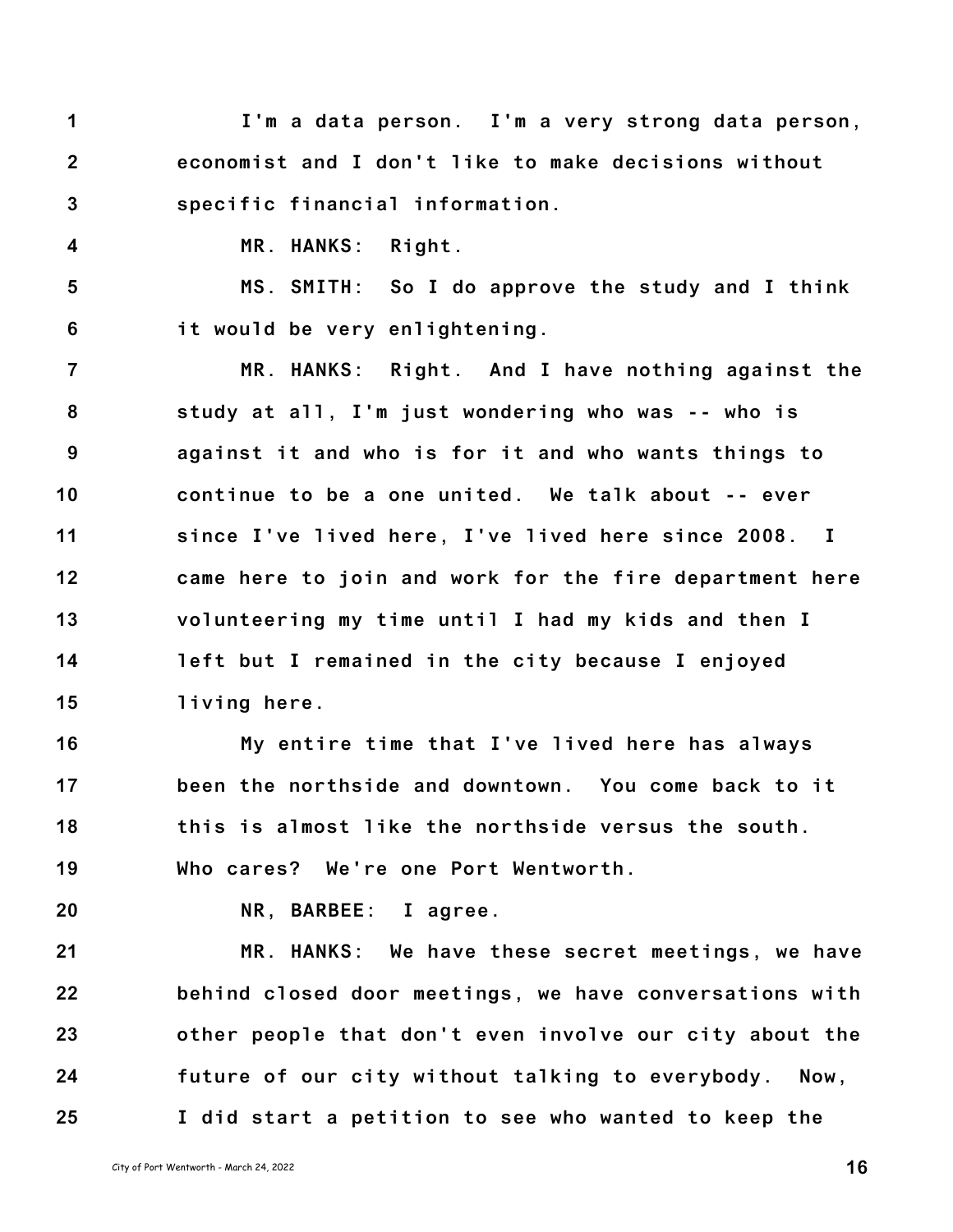- **1 2 3 4 5 6 7 8 9 10 11 12 13 14 15 16 17 18 19 20 21 22 23 24 city of Port Wentworth the same. We had, let's see -- MR. DAVIS: Mr. Hanks? MR. HANKS: Yes, sir. MR. DAVIS: Council Member Stephens is on the phone and would like to speak. MR. HANKS: Okay. MR. DAVIS: Hold on one second. MR. STEPHENS: All right. MR. DAVIS: Go ahead. MR. STEPHENS: Okay. Mr. Hanks, can you hear me? MR. DAVIS: Hold on one second. I'm trying folks, let's try it again. MR. STEPHENS: Mr. Hanks, can you hear me? MR. HANKS: Yes, sir. MR. STEPHENS: I understand where you're coming from. I mean, the fact is that I know that you and I we probably don't agree on much of anything but on this we definitely do agree. We need one city and I'm going to make about as plain and as loud. We need one city, we deserve one city and all the stuff that's been going on I'm sick of it, too, you know, and I know that we have to, you know, take and have the study done but, I mean, the fact is that we need one city and besides, Ms. Smith and Mr. Barbee, I**
	- **am a council member that represents both sides because**

**25**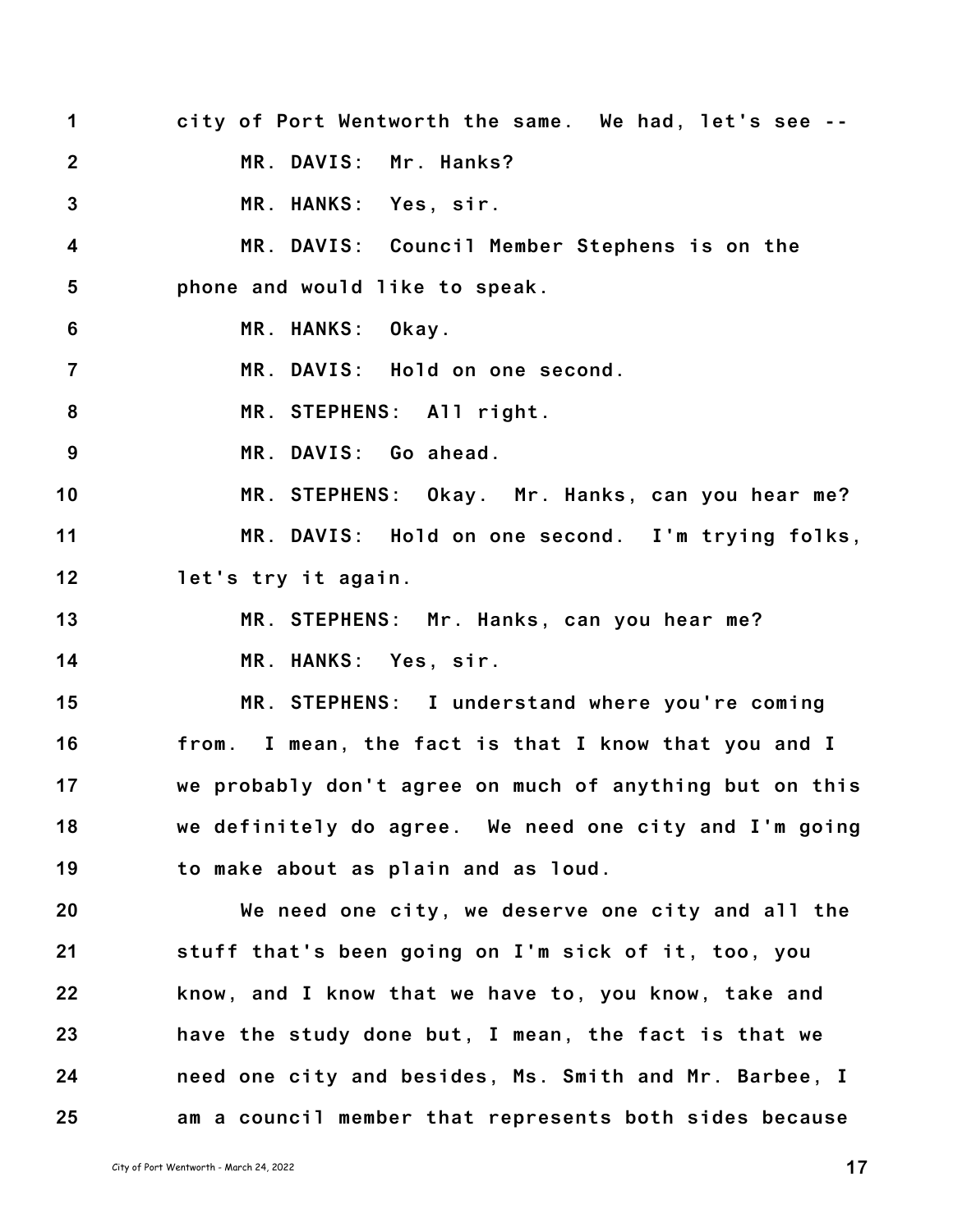**1 2 3 4 my district covers both sides of Port Wentworth and I've spoken to some of my constituents on the other side of town and they are against it as well. So I agree with you and we really do need to have one city.**

**5 6 7 8 9 10 MR. HANKS: Thank you, sir. Like I was saying, I started an online petition to save our city to keep it as it is without the fighting and arguing. 20 percent of the voters that voted in the last election have signed this petition. I think that's pretty good considering our size.**

**11**

**MS. SMITH: Yeah.**

**12 13 14 15 16 17 18 MR. HANKS: Our general capabilities for internet west based communications but I think it's pretty good and those people want this to stay the same. They want you to get along. they want City Hall to be the meeting point for everyone here. We want the downtown, the West Side, northside, whoever. We're all in one boundary; right?**

**19 20 21 22 23 24 25 Just like anything else in the world today we got people invading other boundaries. Those people are standing up for themselves and they are pushing back and they are saving their country and we need to save our city. We don't want other entities coming in here giving our fire protection or EMS protection or police protection or a private company coming in and running**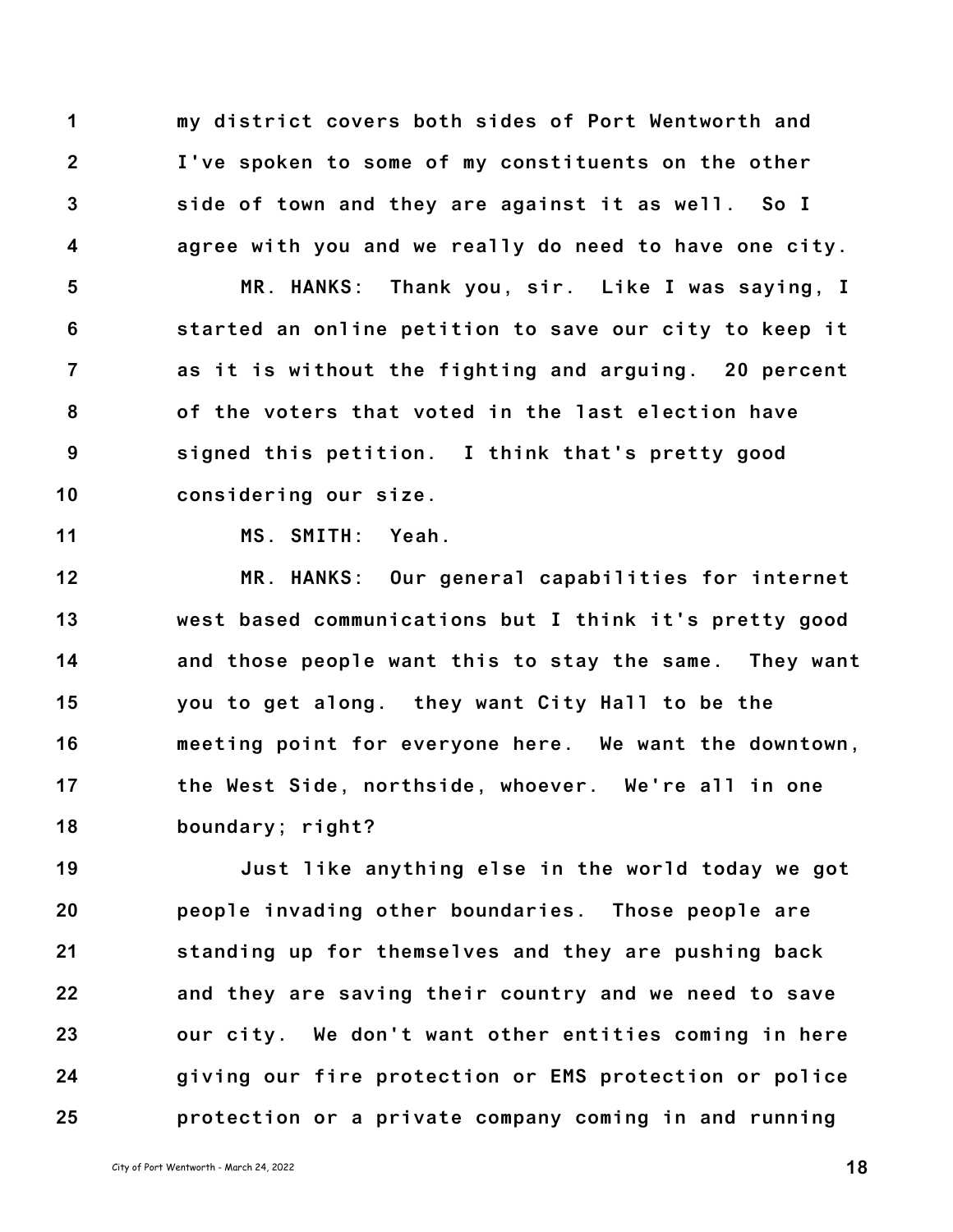**1**

**our water system, sewer system, none of that.**

**2 3 4 5 6 7 8 Most of us like it the way it is except for the arguing, which kind of brings me back to another thing is that with the development going on we seem to have a lot of interest in warehouses. Now, I'm an I've lived in big cities, I've lived in small cities, I've lived in the bayous of Louisiana and a lot of things here are nice.**

**9 10 11 12 13 14 It's a mix between big city life, small city life, quiet country life, but why do we need so many warehouses when we don't have a park for our kids to play baseball? Why do we need warehouses when we have, you know, we have more places to store our crap than we do to eat?**

**15 16 17 18 19 20 21 22 23 24 THE MODERATOR: Well, Chris, we normally give three minutes. I don't know how we got this far into this. I appreciate what you're saying. I've been out here 64 years. I was two years old when my parents moved out here. I played ball, I coached ball, I've been PTO president. I've done a lot of things out here for this community and I love this community. But, you know, you've been here since 2008, I've been here since 1958 and I love this city and I love you people out there.**

**25**

**MR. HANKS: But just --**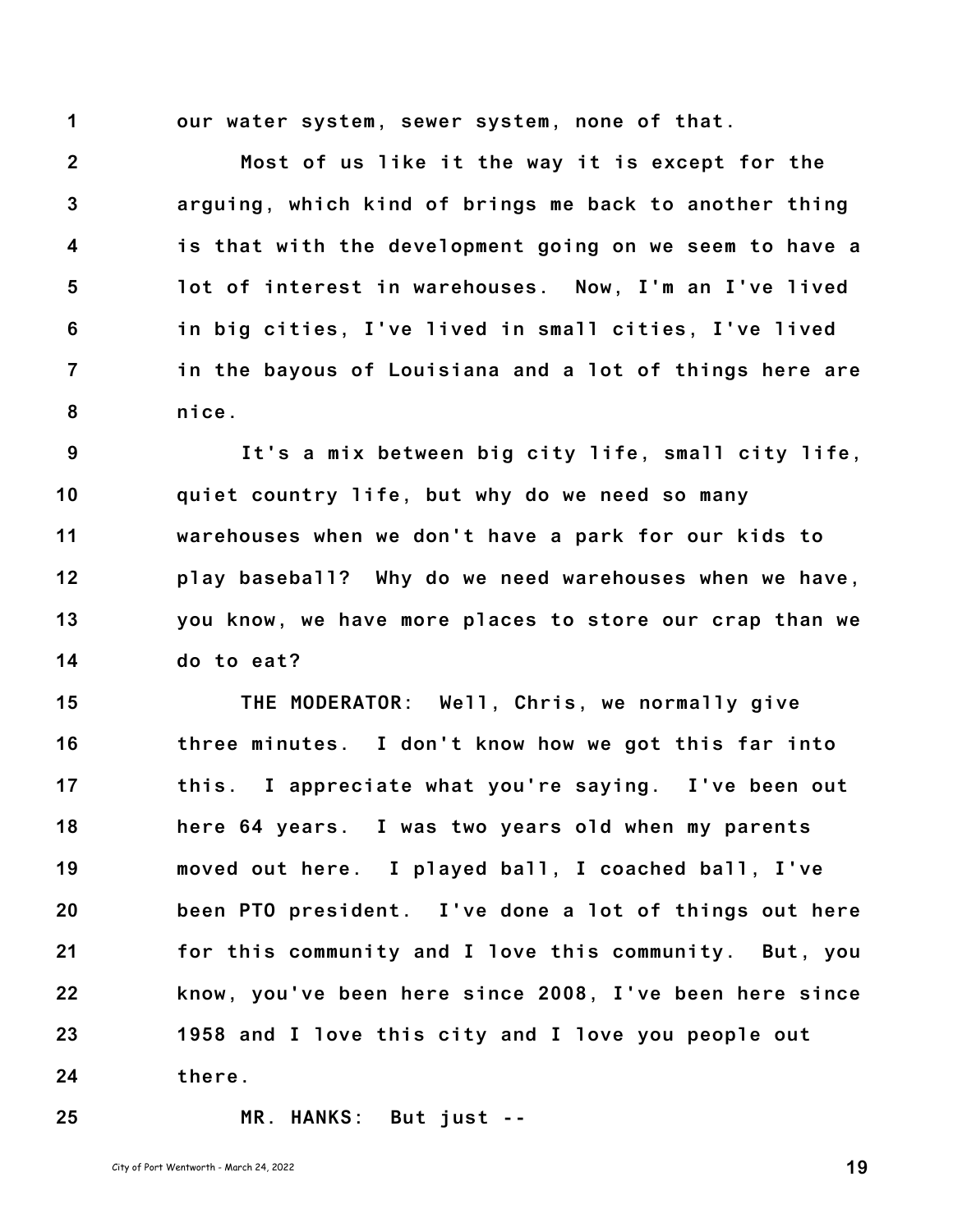**1 2 3 4 THE MODERATOR: I just want you to know that. MR. HANKS: And I appreciate the extra time but, you know, we need more stuff for families around here. We have enough warehouses.**

**5**

**THE MODERATOR: I totally agree with you.**

**6 7 8 9 10 11 MR. HANKS: In just the last seven days 4,615 jobs were posted. That's enough jobs, open jobs for 42 percent of the population no matter their age to have a job in Port Wentworth. I think we got enough warehouses. We need to start working for the families around here.**

**12 13 THE MODERATOR: All right. Chris, thank you. Thank you very much.**

**14 MR. JONES: Mr. Hanks?**

**15 MR. HANKS: Yes, sir.**

**16 17 18 19 20 21 MR. JONES: Mr. Mayor, if I could have one second. I overstepped my bounds and I get a little aggravated with all this and I wanted to publicly apologize. I think you're a citizen here and I know you. I get a little aggravated sometimes when all this is coming up. It's very dear to my heart.**

**22 23 MR. HANKS: Well, that's the same way everybody else is.**

**24 25 MR. JONES: And, yes, sir, I want to publicly apologize. I should not have reacted the way I did to**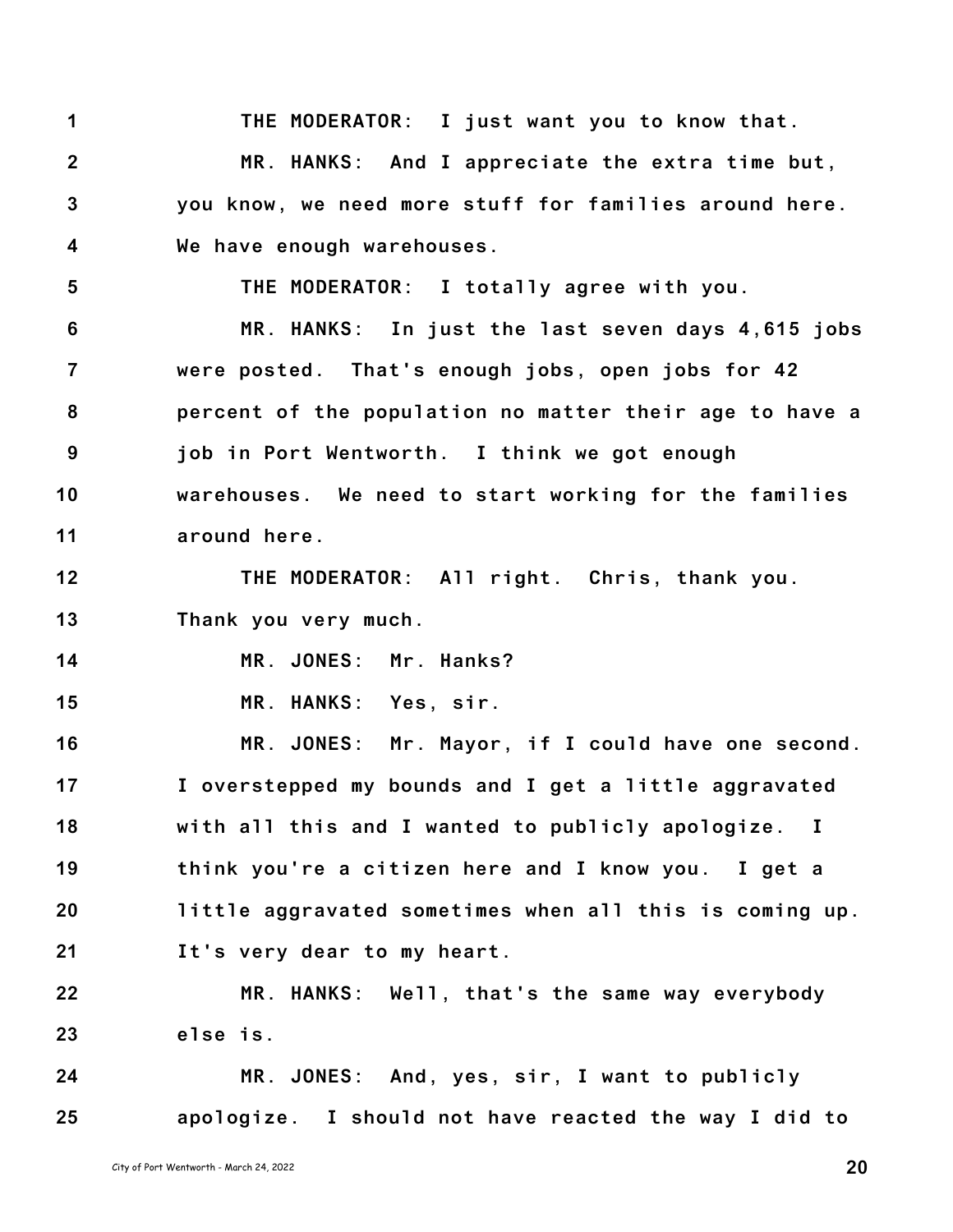**1 2 3 4 5 6 7 8 9 10 11 12 13 14 15 16 17 18 19 20 21 you because I know you had to right speak and express your feelings and your feelings are appropriate. I do agree with you on just everything you said. We need to come together as working hard for the city of Port Wentworth and hopefully soon we're going to be having that ballpark you talked about because I guarantee it, it's something that's very close to me as well as everything but I do appreciate you very much and thank you. MR. HANKS: I appreciate it. Thank you all for your time. I accept your apology? THE MODERATOR: Jessica Vick. Okay. Okay. Sherrie Park. MS. PARK: Here. THE MODERATOR: Hey, David, would you start the clock when she gets over here? MS. PARK: I won't be long. THE MODERATOR: How are you doing, ma'am? MS. PARK: Hi. I'm fine. When I signed that paper, I didn't know I was signing it standing up here. THE MODERATOR: Name and mailing address?**

**MS. PARK: My mailing address, 14 Color Rain**

**MS. PARK: I hear so much misinformation. I hear**

**23 Drive.**

**24 THE MODERATOR: Okay.**

**25**

**22**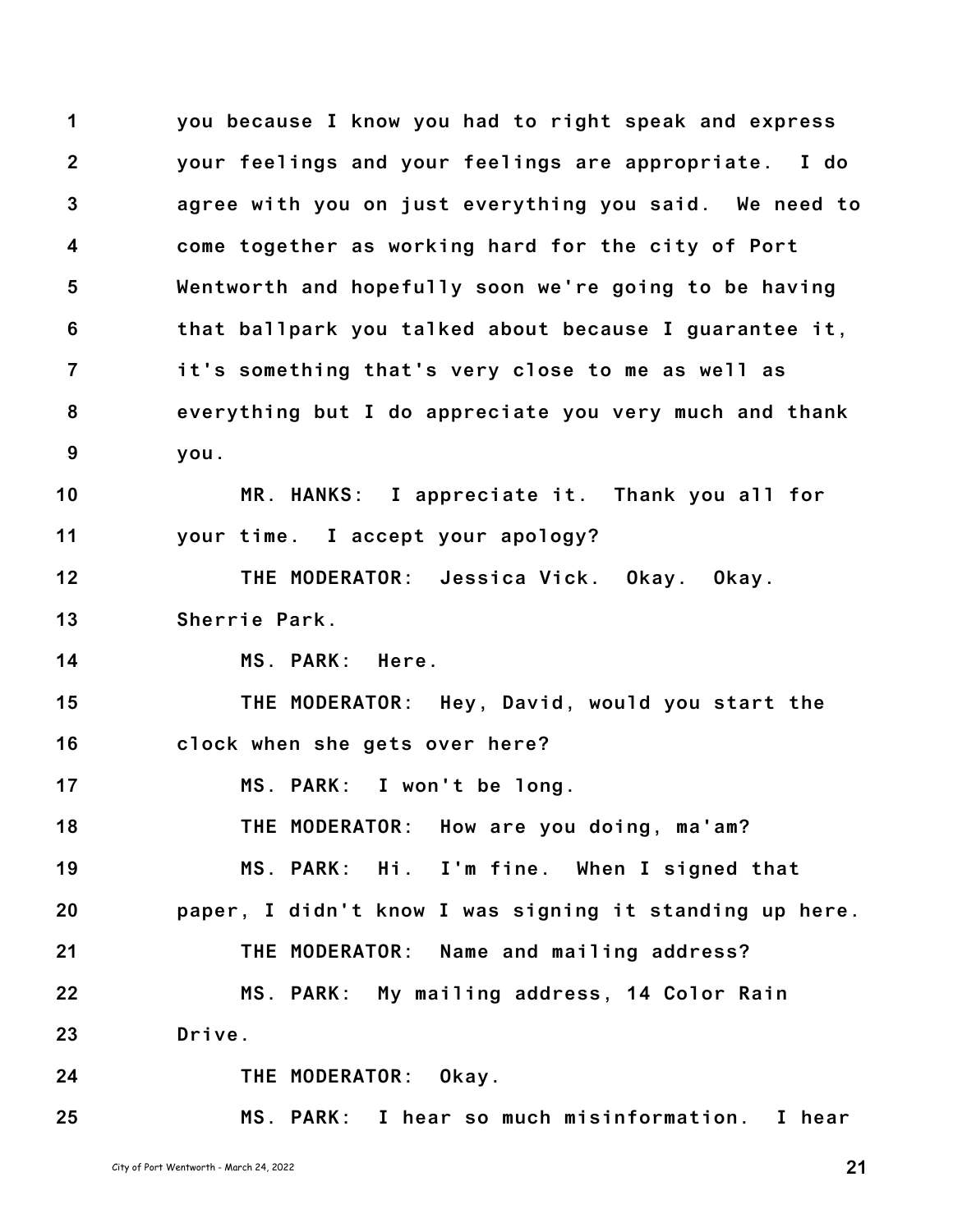**1 2 3 4 5 we could be unincorporated Savannah. I hear the town the going to become two towns. I hear the old town would become part of the port. Is there any way for the Council to post the difference scenarios? I don't even know about this council thing.**

**6 7 8 THE MODERATOR: Yes, ma'am. There is. There is a way when we do the Carl Vinson Institute, y'all will know about it.**

**9 10 11 MS. PARK: Okay. But that way you can post it on your web page and stuff so we can see the prose and the cons of each of those different scenarios?**

**12 13 THE MODERATOR: Yes, ma'am. Thank you very much. Hannah Ross.**

**14 15 16 17 18 19 20 21 MS. ROSS: Hannah Ross, 5 Hasty Pointe Road in Port Wentworth. How are you doing, Council? I just wanted to second what Mr. Hanks was talking about. The warehouses I know, Gary, I've heard you talk before about the pros of some of the warehouses going in. They pay for a lot of like the plumbing and the electricity going into certain areas we want to develop later.**

**22 23 24 25 But I do want to guess kind of caution the Council not to get too gung ho and forgot as a citizen I feel sometimes like the city has forgotten where the city is going, like what areas have been set aside for**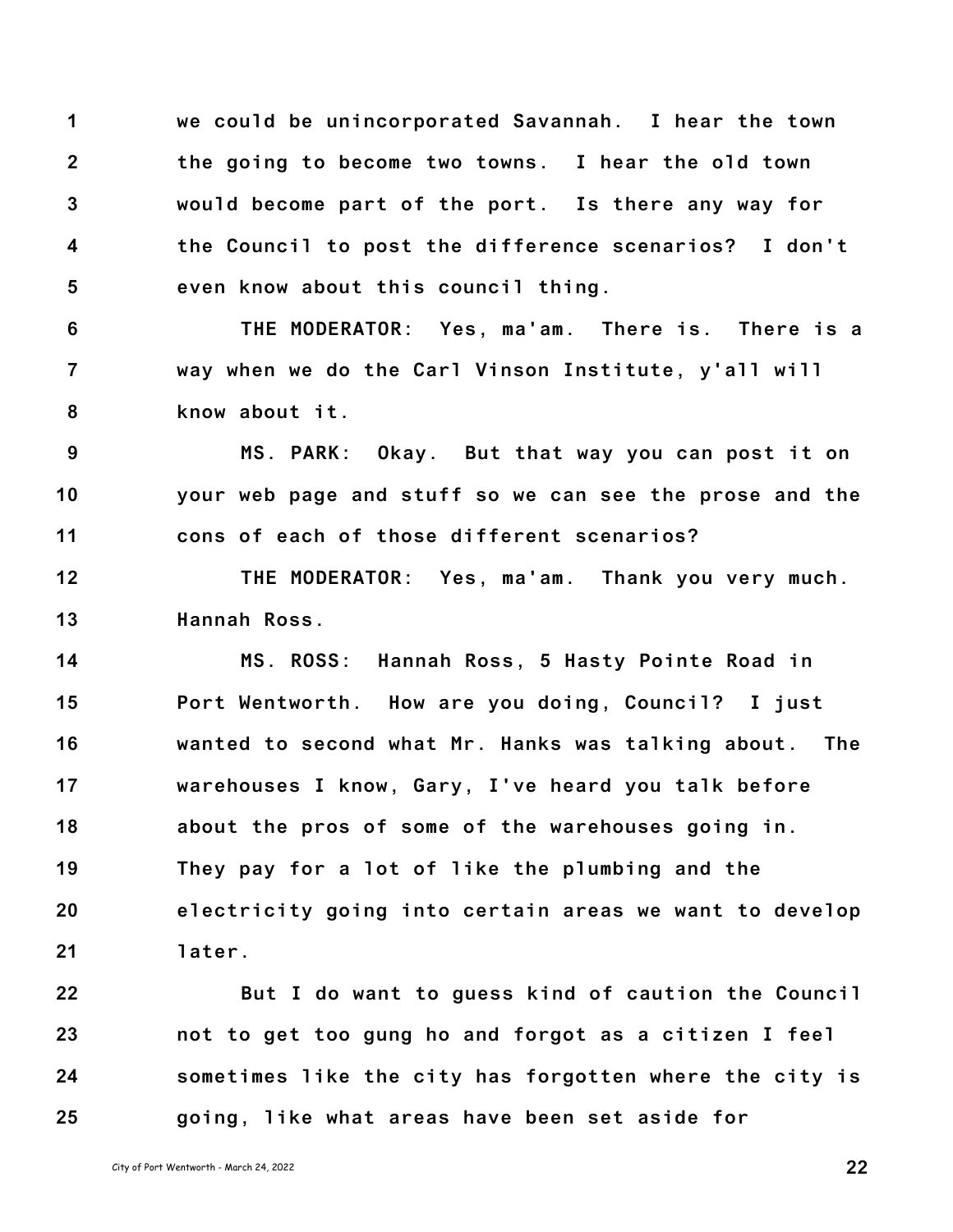**1 2 3 4 5 6 residential, what areas are set aside for warehouses, what areas we're going to be setting aside for restaurants or community development, libraries, post office, thing like that because every time I turn around it's we're rezoning this area for warehouses, we're rezoning this area for warehouses.**

**7 8 9 10 11 12 13 So just caution you guys to make sure you do know the game plan when you're putting in warehouses. They are great if they are doing what they are supposed to do and helping us pay for stuff that we can't get in without, you know, having to put that stuff in, but, yeah, we want to make sure we're certainly groomed for that stuff. It's all I have to say.**

**14 15 16 THE MODERATOR: Thank you, Ms. Hannah. All right. Janet Hester. I'm sorry, Ms. Herself. Start that clock.**

**17 18 19 20 21 22 23 24 MS. HESTER: Well, I would like to also -- Janet Hester, 440 Meinhard Road. Side note, this is not my time. I want the Council and anybody in the audience to please ride down Henley Road and Monteith and Meinhard tomorrow or the next day and I want you to see the impact of the warehouse that has been was approved before the new comp plan was approved and it's going on over there now.**

**25**

**I want you to look because these people, these**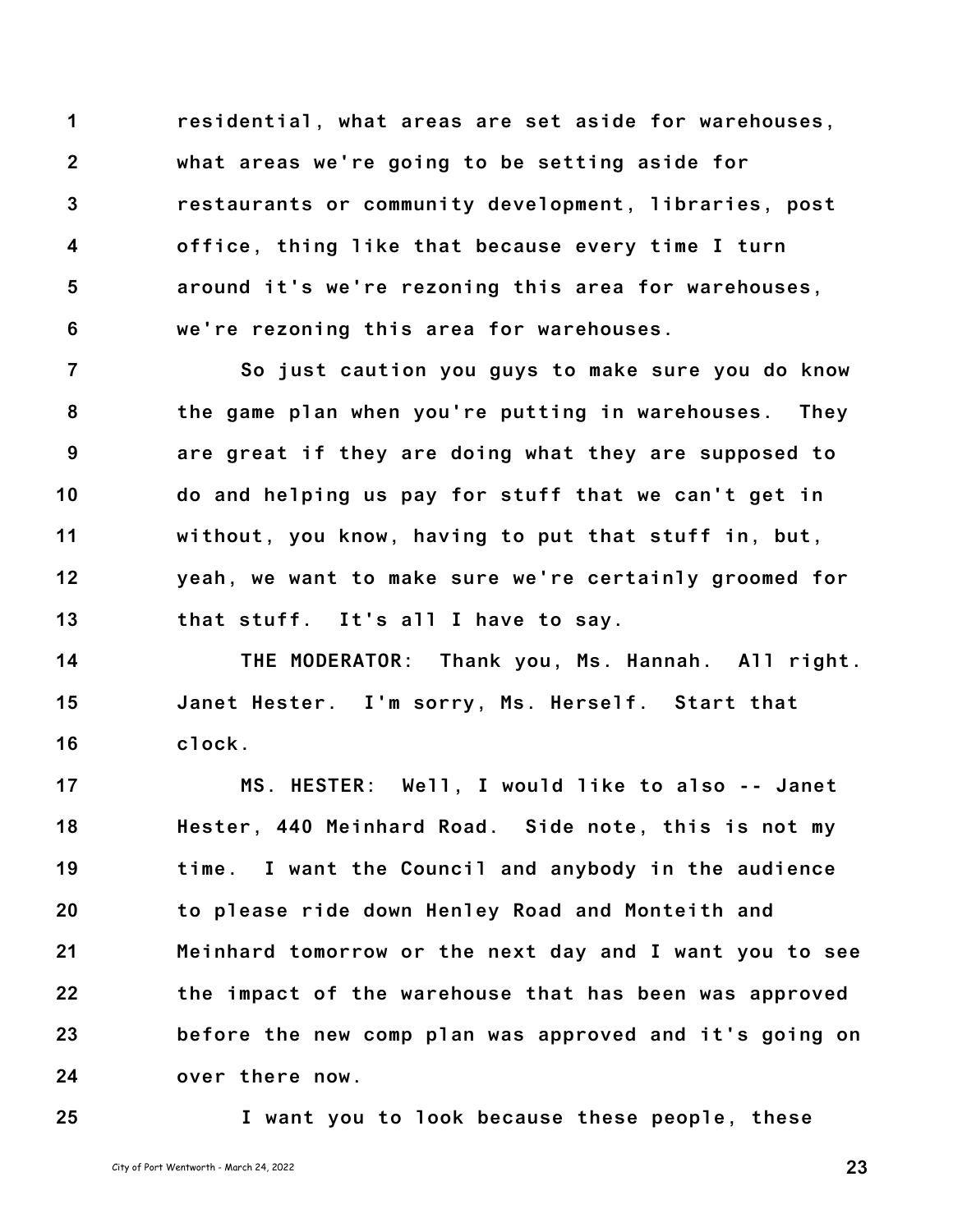**1 2 3 4 5 6 7 8 9 10 developers said, oh, we're going to do this and that and then turn right around after they -- after they got a rezoning the property was worth a \$1 million it went to 10 million the night the old Council approved a rezoning for it. Now, I want you to understand when you ride by, I want you to really look before you approve another rezoning and I want you to see what a 50 foot buffer really looks like to the people who are living there. A lot of these folks sitting right here; okay? That's first of all.**

**11 12 13 14 15 16 17 18 Second of all, in 1989 you-all annexed us, downtown annexed us. You've given nothing to us. We have no ball field, we have no facilities, we don't have aged or senior facilities out here. Everything still remains in downtown, which is by traffic, nearly inaccessible depending on what time of day you go down there, okay, so you've done nothing for the northside that you-all named us years ago; okay?**

**19 20 21 22 23 24 In 2005 you-all have had, the downtown people have had control of this city since you've annexed us. At no point has anybody on the northside had any power or control. At most we've had two seats. Now, according to my math, that is not a controlling population on Council; okay?**

**25 So for all intents and purposes since 1989 we have**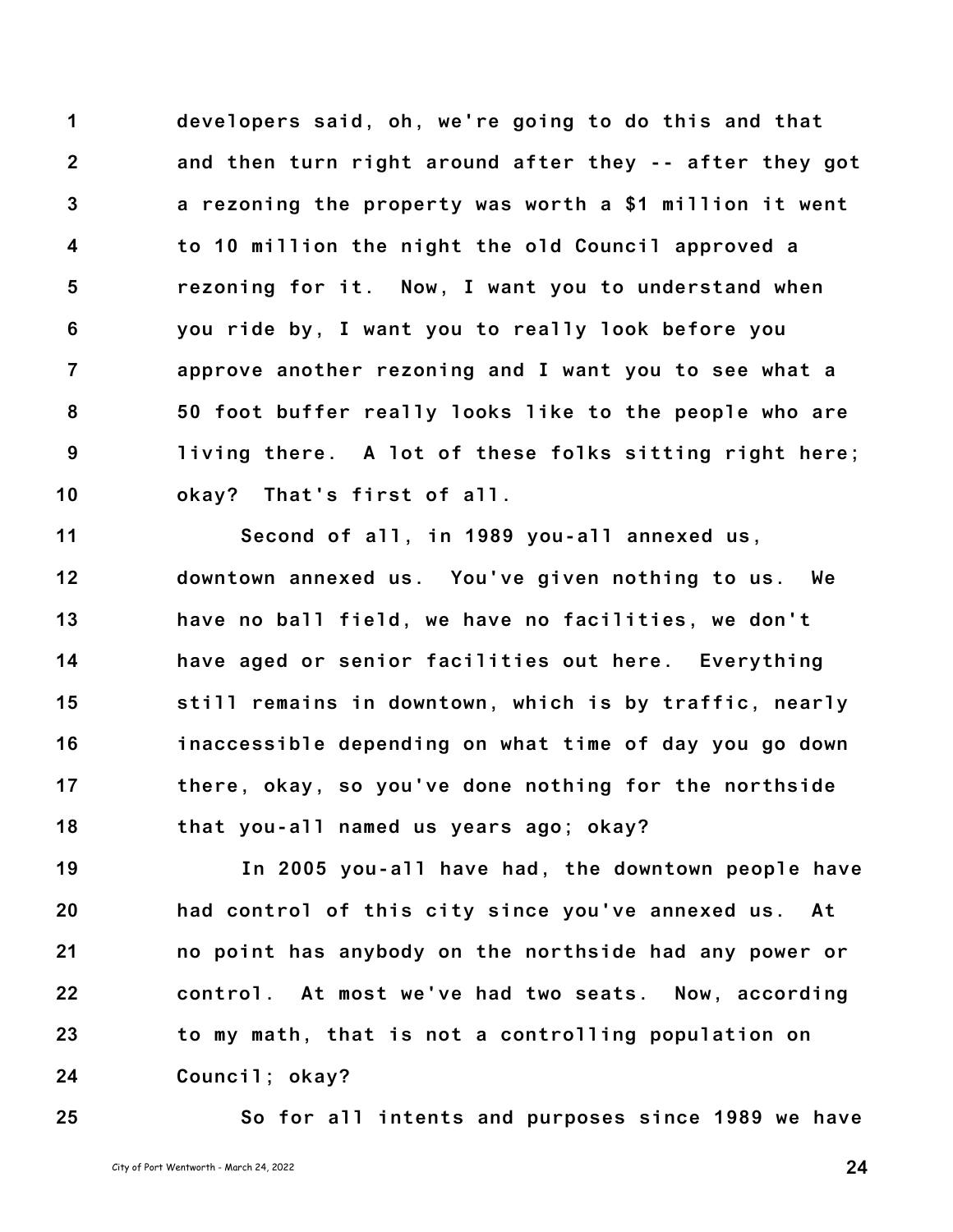**1 2 3 4 5 6 7 8 9 10 11 12 13 14 15 16 17 18 19 20 21 22 23 24 25 had not had any power, but as soon as any election in November 2021 gives us five votes on Council, suddenly you want to dissolve this city, Mayor? Mr. Jones, now you want to dissolve the city when you no longer have power and control? THE MODERATOR: No. It was more about people. MS. HESTER: How -- do you understand what that looks like? THE MODERATOR: I know what it looks like. MS. HESTER: Yes. That's what it is. THE MODERATOR: No, it isn't. MS. HESTER: Yes, that's what it is. THE MODERATOR: Ms. Hester, your time is up. MS. HESTER: You don't want to do anything. I'm done. THE MODERATOR: All right. Adoption of the minutes. MR. BRIGHT: I make a motion that there be a correction for Jeff Soperton -- THE MODERATOR: Sopson. MR. BRIGHT: I keep getting his name wrong and I'll get it, and take Mrs. Margo Barbee off of the list. MR. BARBEE: Delete it. THE MODERATOR: Okay. Make a motion to approve?**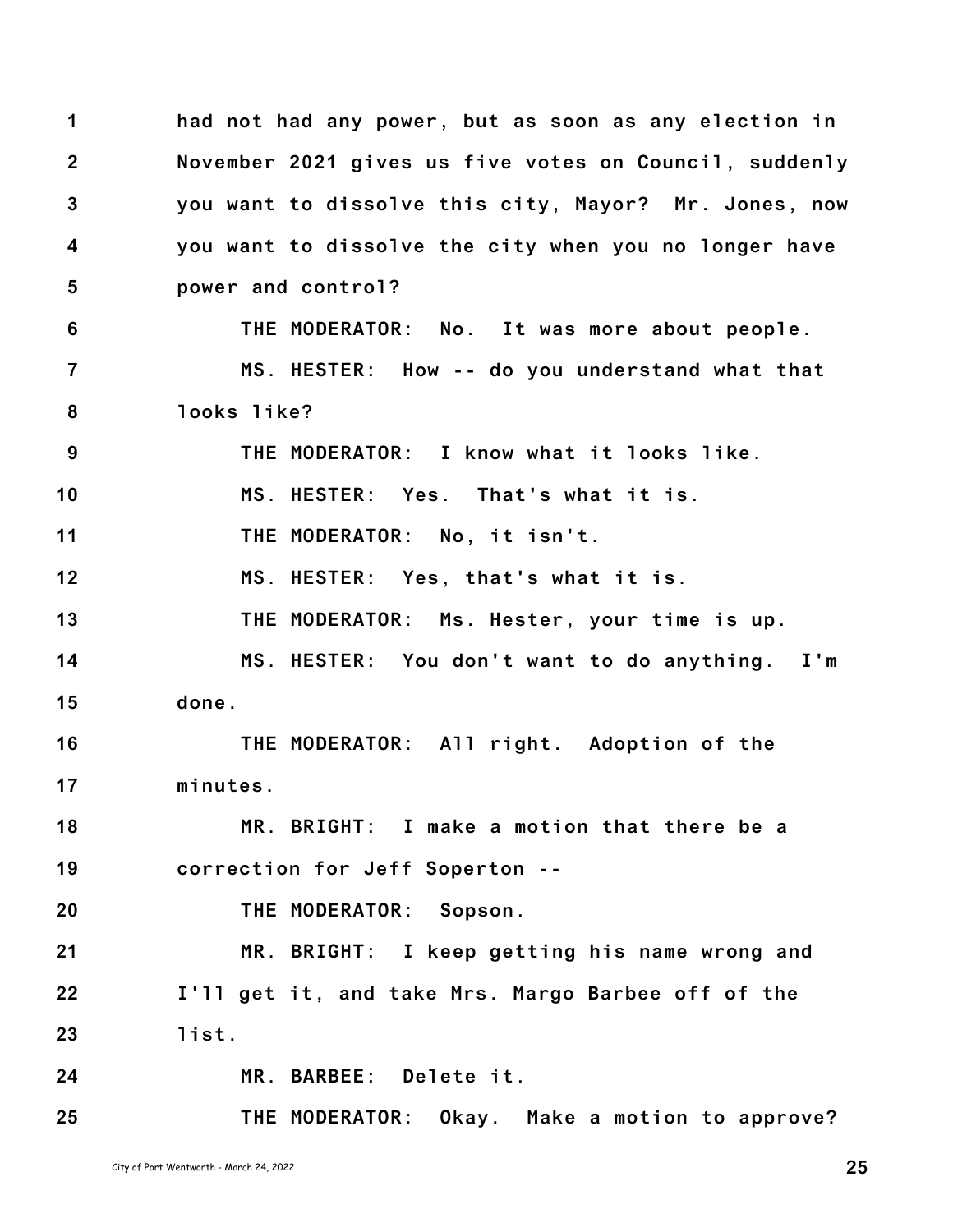**1 MR. STEPHENS: I'll second.**

**2 THE MODERATOR: All in favor?**

**3 4 (Thereupon, City Council members voted on the motion.)**

**5 6 7 THE MODERATOR: The motion passes. All right. Special guests, appointments? All right. Consent agenda.**

**8 9 10 11 12 13 NR, BARBEE: I recommend that we group both of these items together because what it is fixing of the atrium Road and also Red Robin Road and stuff, third payment for Atrium Road and a fourth payment of Red Robin I would like to motion that we approve both of these together.**

**14 THE MODERATOR: Get a second?**

**15 MR. JONES: I second it.**

**16 THE MODERATOR: All in favor?**

**17 MR. STEPHENS: Stephens, aye.**

**18 19 (Thereupon, City Council members voted on the motion.)**

**20 21 22 THE MODERATOR: Motion passes. We won't have any unfinished business. New business, updated agreement for legal services. Who has got that? Okay.**

**23 24 25 MR. ROBICHAUX: Mayor and Council, this is just - this is an updated contract for legal services for me to be the interim city attorney. The first we had put**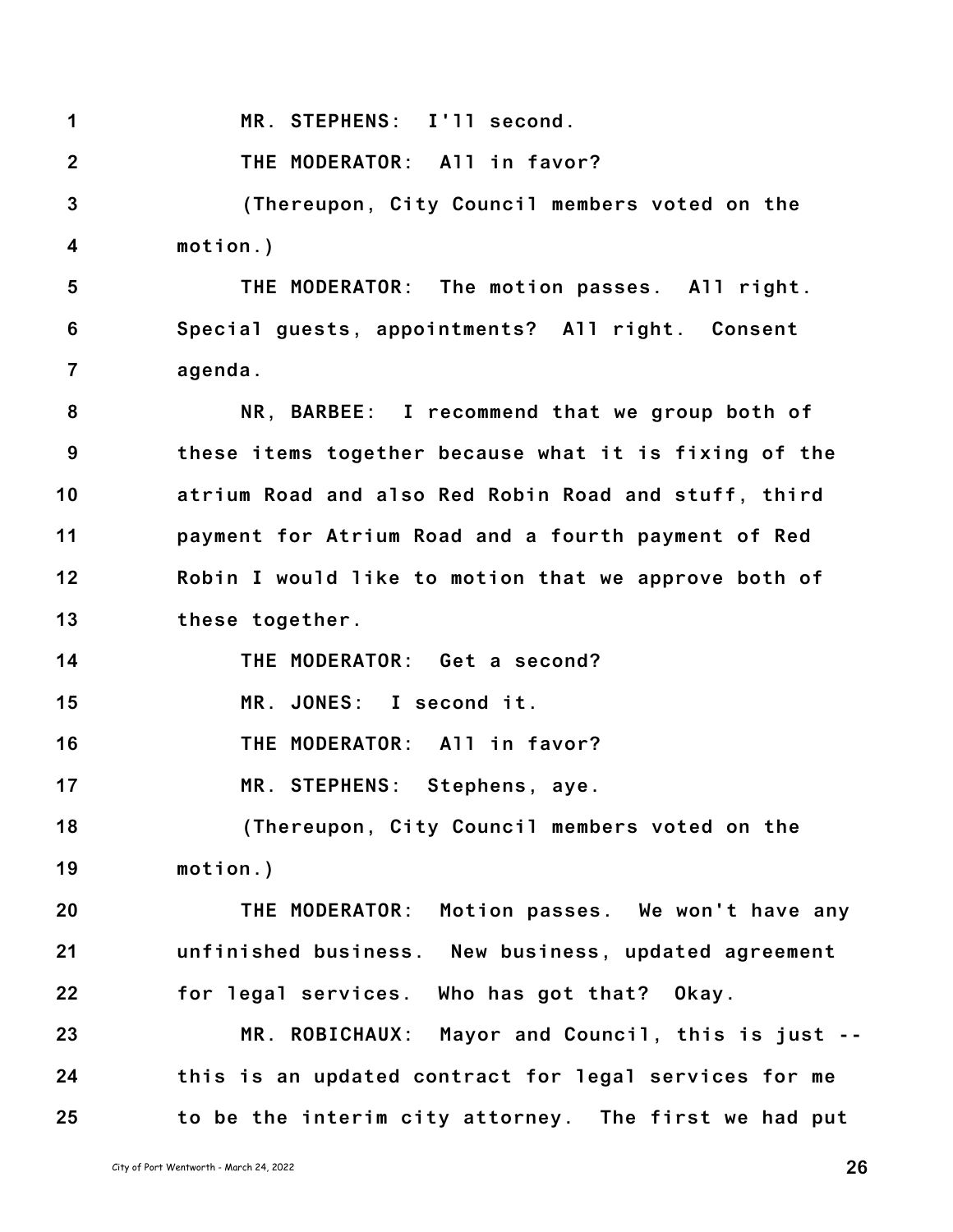**1 2 3 forth had my rate actually reduced, the rate trying to be a good steward of the city's money, works for everybody.**

**4**

**MS. SMITH: Thank you.**

**5 6 7 8 9 10 11 12 MR. ROBICHAUX: And I've reduced the hourly rate and I've actually capped the overall bill that I would submit to the City Council per month and then let us keep working for the city any hours over that it actually accrues and then it can be put forth to a future bill. It caps it at the monthly and it reduces the overall rate. I'm just a little bit clearer for the city legal services contract.**

**13 THE MODERATOR: Okay. Make a motion.**

**14 15 MS. SMITH: I make a motion to accept the updated agreement for legal services.**

**16 MR. BRIGHT: I second.**

**17 THE MODERATOR: All in favor?**

**18 19 (Thereupon, City Council members voted on the motion.)**

**20 21 22 23 THE MODERATOR: Okay. Item B design building memorandum for understanding -- for understanding between Georgia Department of Transportation and the City of Port Wentworth.**

**24 25 MR. DAVIS: Yes, sir. It's a no cost MOU with GDOT to basically move a water line and it's not 100**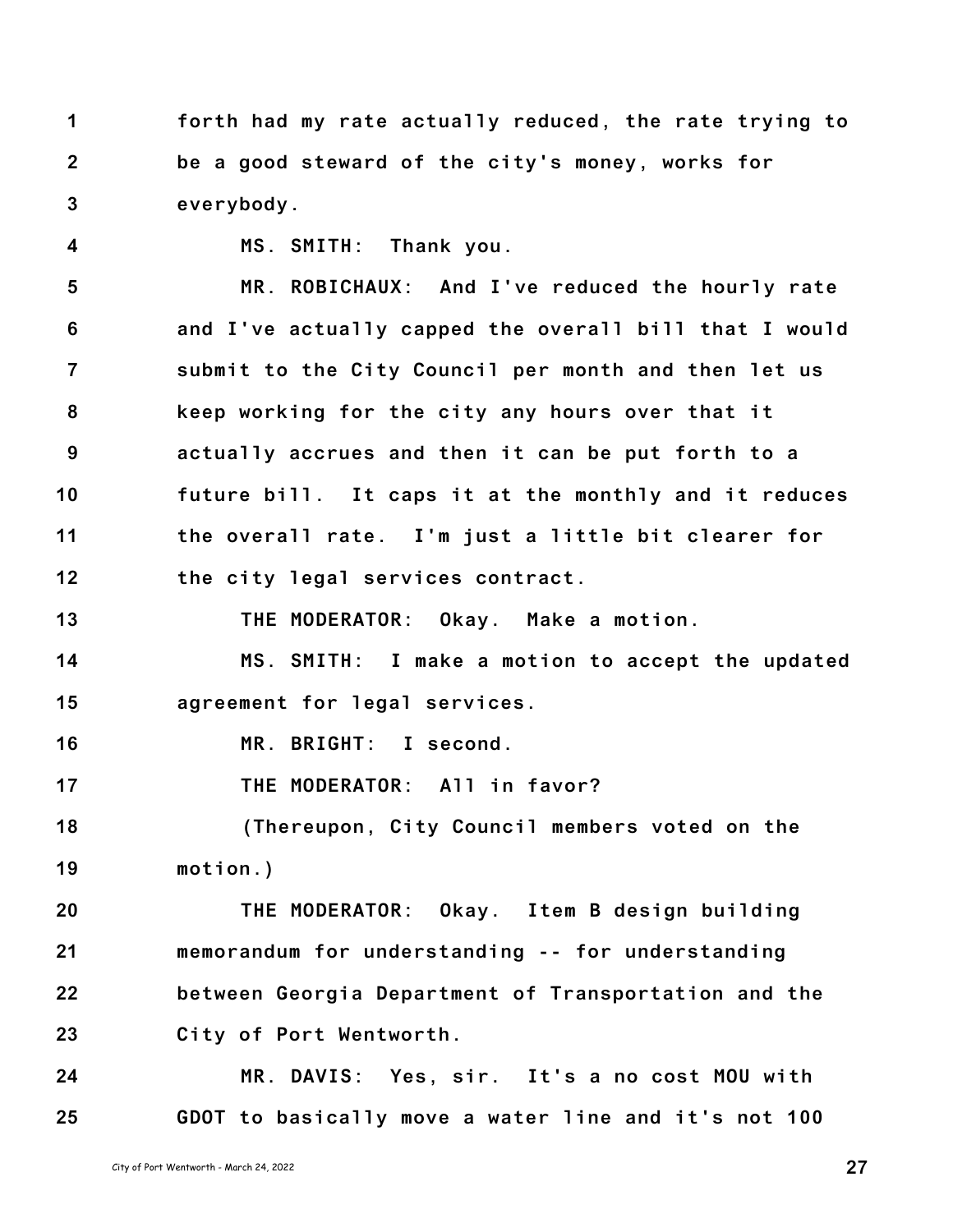**1 2 3 4 5 6 7 8 9 10 11 12 13 14 15 16 17 18 19 20 21 22 23 24 25 percent that they will move the water line but it's within the scope of their project so just in case they have to move it, they can move it and they will do it at their own expense. No cost to the city. THE MODERATOR: Okay. Make a motion? MS. SMITH: Can I make a motion before I say something? THE MODERATOR: You can go ahead. MS. SMITH: I just have one question in terms of liability on their COI. Can we put down the other insured? Is that a possibility? MR. ROBICHAUX: I'm looking at it right now. THE MODERATOR: So what did you come with up with? MR. ROBICHAUX: I was looking under the COI trying to make under other insured. That would be something that we need to bring back with them because this is a pretty standard contract that they have. MS. SMITH: Could we do that because I just, I know, I see a nightmare with that if we're not covered. I'm not for sure. Thank you. THE MODERATOR: All right. So we're going to table that? MR. ROBICHAUX: We're going to table that until the April meeting until we get that answer? NR, BARBEE: Is that going to affect the project**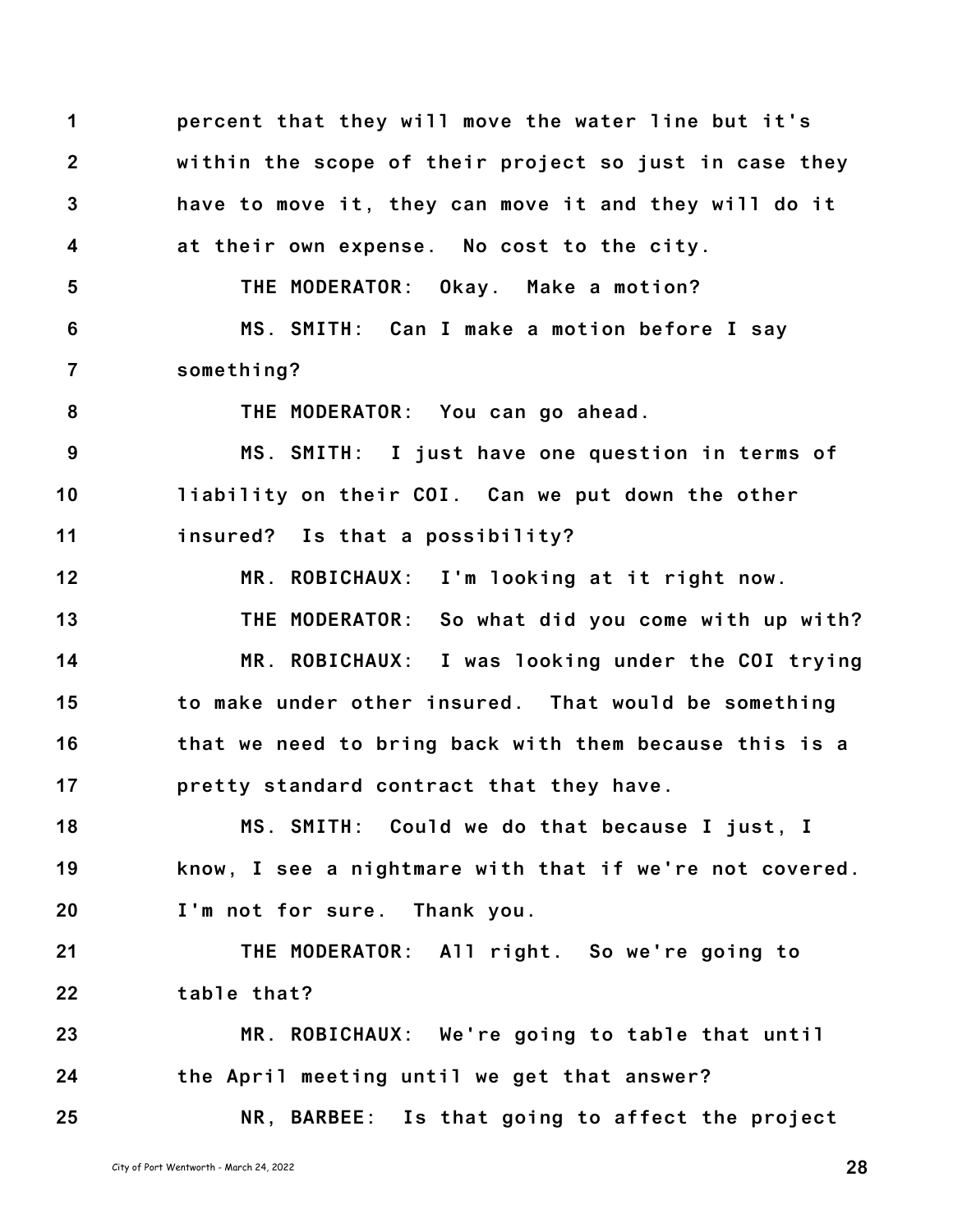**1 or the Houlihan boat rent property?**

**2 3 4 5 6 7 8 9 10 11 12 13 14 15 16 17 18 19 20 21 22 23 24 25 MS. SMITH: Yes. It is. I don't want to delay anything, I just want to protect us. How about -- NR, BARBEE: I think we're protected. If they move it, they said they will fix it at no cost. MS. SMITH: You know, there has been a light over the issues. MR. DAVIS: Can we have Robert Drew with CWS come up? THE MODERATOR: Where is this at? MR. DREW: Robert Drew with Clearwater Solutions. THE MODERATOR: Robert, where is this located? MR. DREW: It's the Houlihan bridge. We have a two inch water line. You have a two inch water line that runs down Coastal Highway. It's just the city manager said it's not supposed in conflict. I would recommend we go ahead and approve it with the condition you can add that provision and that way we go ahead and get it on because they are waiting on this. MS. SMITH: Okay. MR. DREW: So that would be my recommendation. THE MODERATOR: Robert, quick question: What's the timeline on this? When are they going to be complete with the Houlihan's project period? MR. DREW: When you talk to the contractor, the**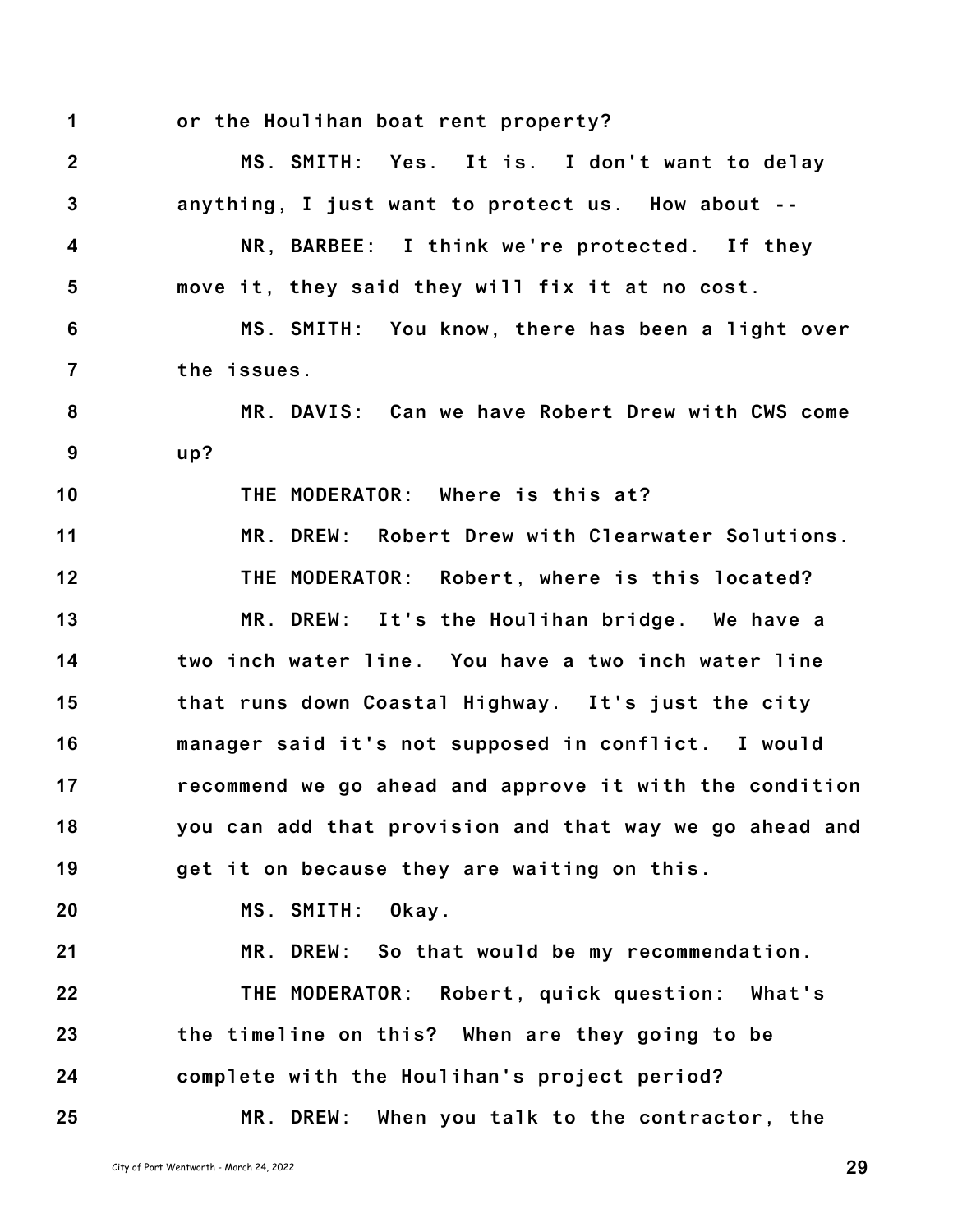**1 2 3 4 5 6 7 design build contractor, you kind of get different answers and because it's a design build, it can be pieced in differently than a typical design field project. So I'm hearing maybe this summer we might see something but also possibly this fall. So I can't pinpoint the DOT on that. I apologize that I just don't know.**

**8 9 NR, BARBEE: Once you do would you mind updating the Council on it?**

**10 MR. DREW: Oh, absolutely.**

**11 MR. BARBEE: The ETA?**

**12 13 MR. DREW: I'm waiting on a callback so I'll find out if I can get a more definitive answer.**

**14 NR, BARBEE: Thank you.**

**15 16 THE MODERATOR: All right. Ms. Smith, do you want to --**

**17 18 19 20 MS. SMITH: Yes. I make a motion that we approve this no cost design build memorandum with the caveat that we approach the DOT and ask to be, that Port Wentworth to be other insured on the CIO lot.**

**21 22 THE MODERATOR: Okay. Anybody make a second on that.**

**23 24 25 MR. BRIGHT: I second. THE MODERATOR: All in favor?**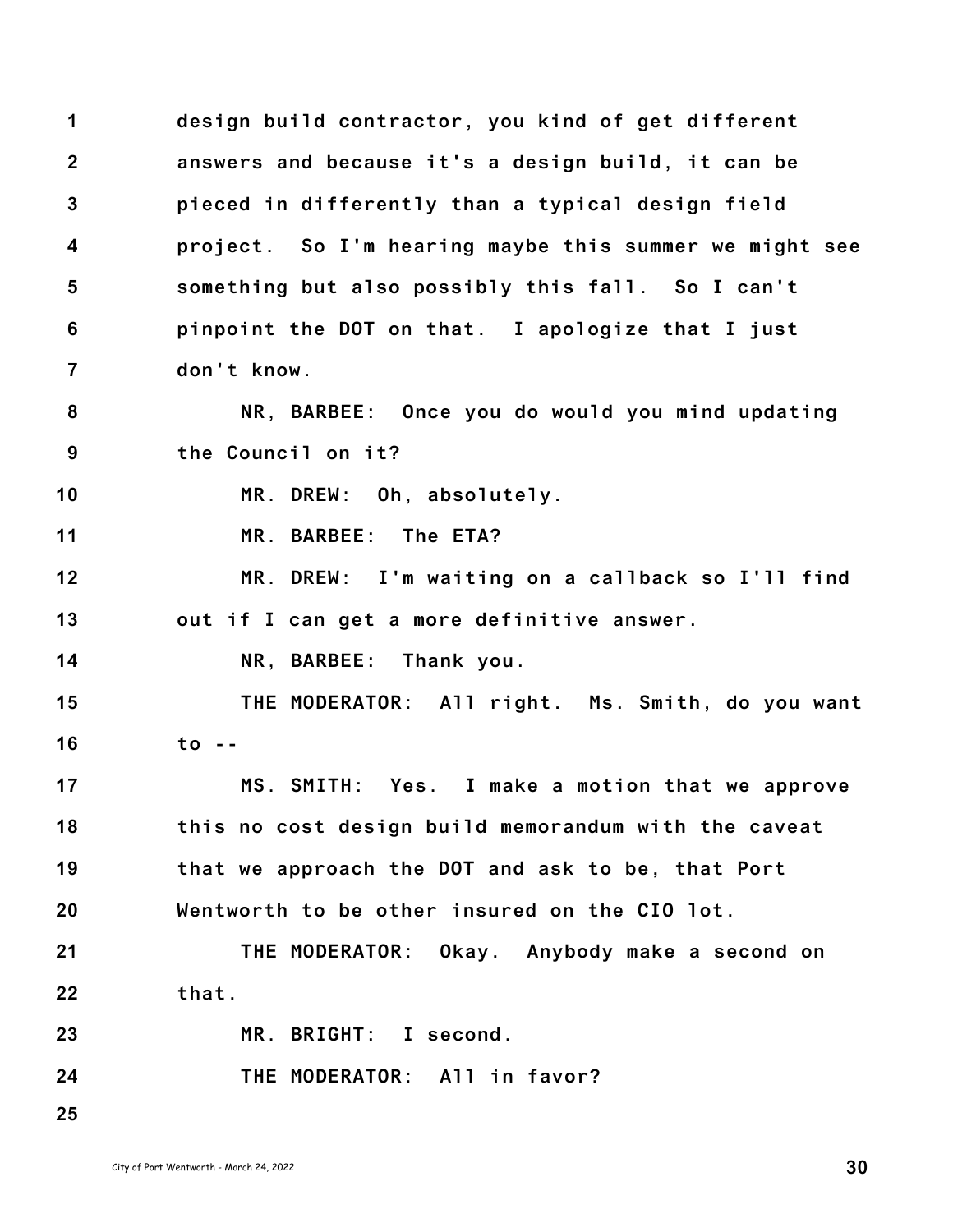**1 2 (Thereupon, City Council members voted on the motion.)**

**3 4 5 THE MODERATOR: Motion passes. Okay. Item C, purchase replacement of oxygen system for Novare USA Corp. for the wastewater treatment facility.**

**6 7 8 9 10 11 12 MR. DAVIS: Yes, sir. CWS has requested that the oxygen system at the wastewater treatment plant has been down for some time. We're using portable oxygen tanks to put into the treatment before they release it and this system needs to be replaced and this is a sole source purchase through Novare for our facility and the cost is 29,679. It is very necessary.**

**13 14 THE MODERATOR: Okay. Anyone want to make a motion or anybody have any questions?**

**15 MR. JONES: I make a motion to approve.**

**16 NR, BARBEE: I second it.**

**17 THE MODERATOR: All in favor?**

**18 19 (Thereupon, City Council members voted on the motion.)**

**20 21 THE MODERATOR: The motion passes. Item D, agreement for mutual aid for 165th Fire Department.**

**22 23 24 25 MR. DAVIS: Before the chief comes up, I just want to let everyone know I apologize I put his e-mail in the spot of the contract and in the agenda packet and I apologize for that. There is an actual agreement but**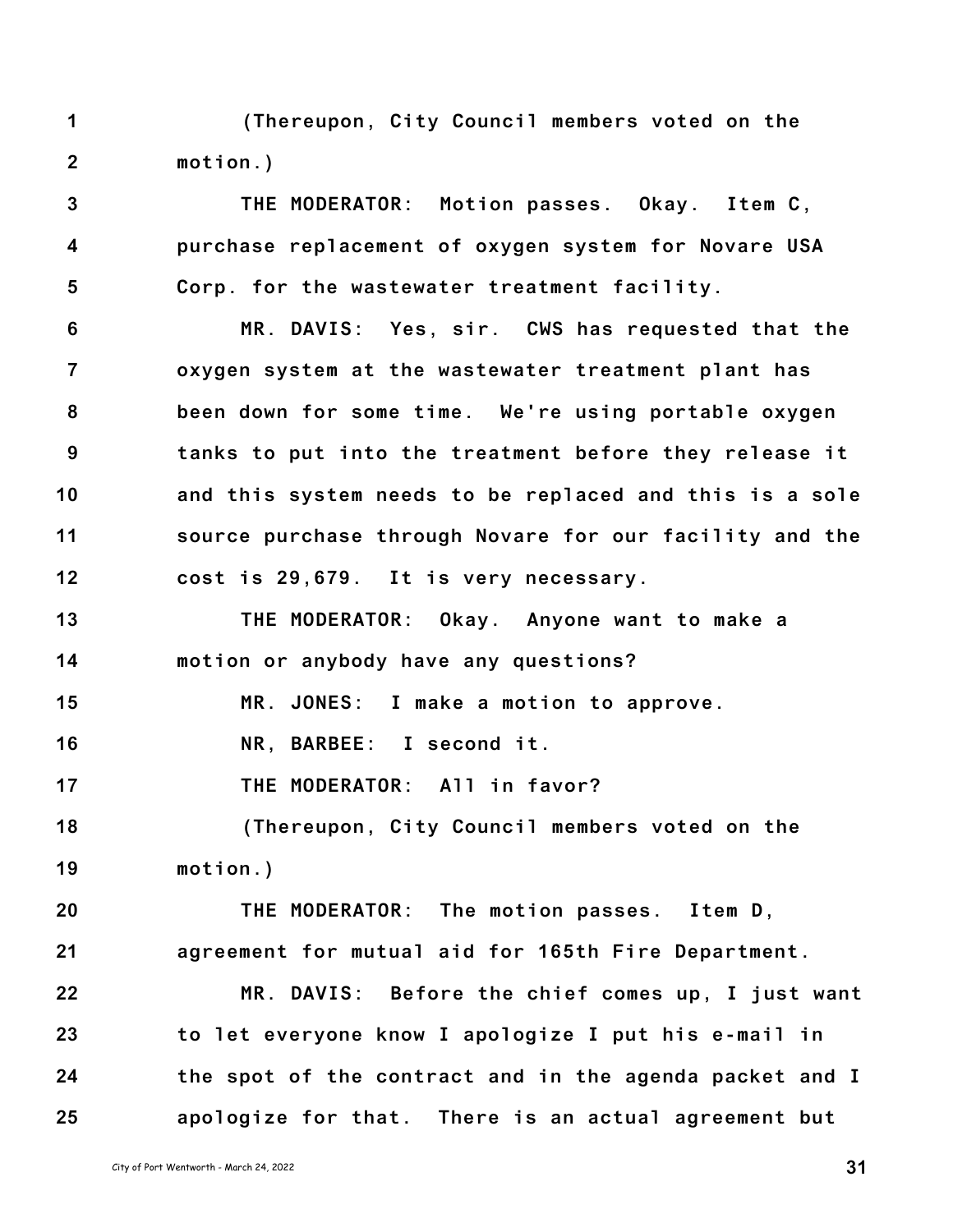**1 2 hopefully after we get a clerk, we'll have less clerical errors.**

**3 4 THE CHIEF: And, actually, you have actually seen this same exact agreement last year.**

**5**

**MR, DAVIS: Yep.**

**6 7 8 9 10 11 THE CHIEF: Nothing has changed really. Every time they have had a chain of command they want a new agreement. You know, it's as simple as if they need our help, we go, if we need their help, they help. There is no cost to anybody. It's a great, you know, my recommendation we go forward with this.**

**12 13 THE MODERATOR: We've been doing this a long time; right?**

**14 THE CHIEF: Yes. Nothing changed.**

**15 16 17 THE MODERATOR: Does anyone want to make a motion? MS. NELSON: I make a motion that we approve the agreement for the mutual aid for the 165th Fire**

**18 Department.**

**19 MR. JONES: I'll second.**

**20 THE MODERATOR: All in favor?**

**21 22 (Thereupon, City Council members voted on the motion.)**

**23 24 25 THE MODERATOR: The motion passes. Before we get to E I want to do one thing right here if y'all allow me. Anderson and Haminger, could y'all come up to the**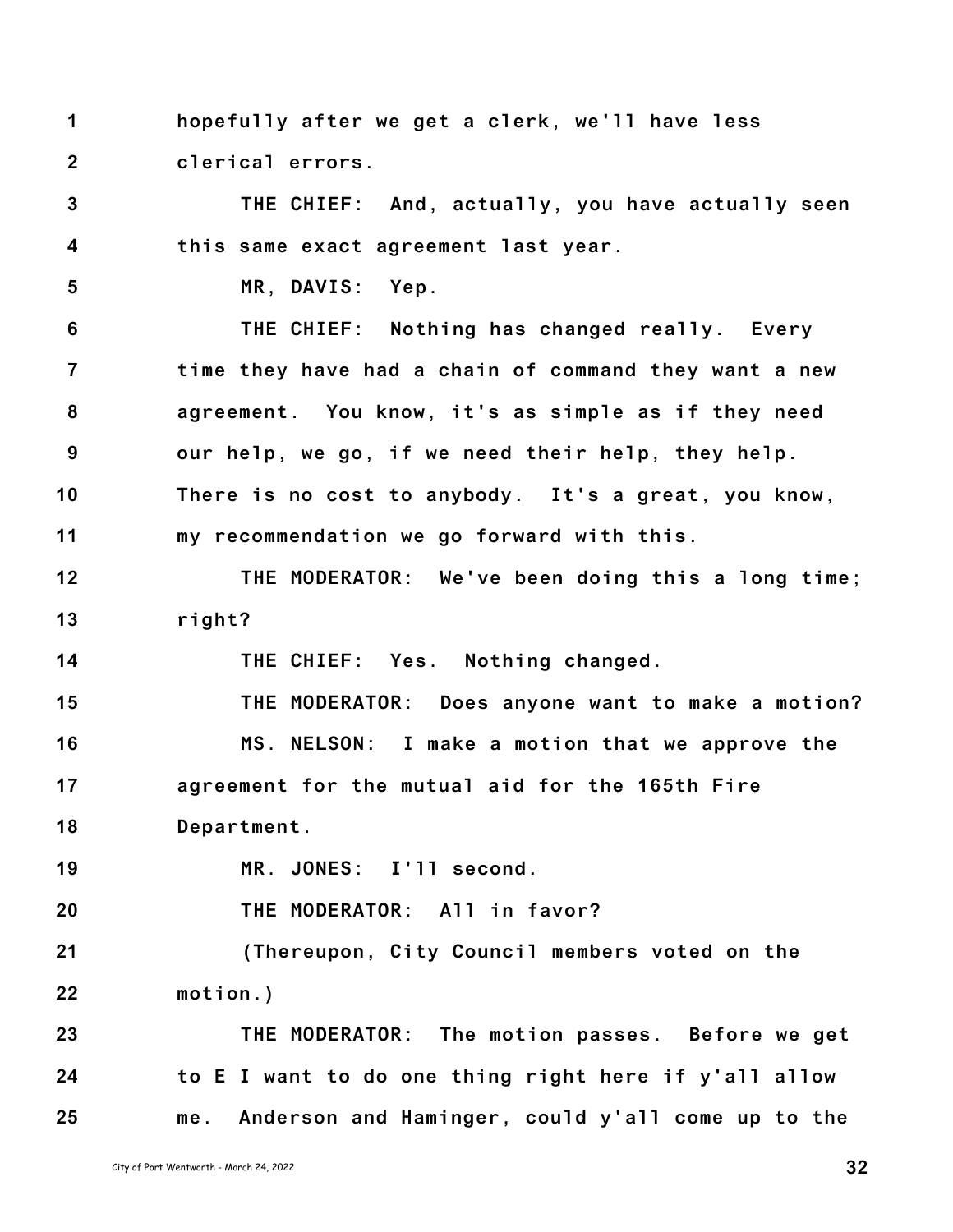**1 2 3 4 5 6 podium? I just wanted to commend y'all on a great job during the St. Patrick's Day outing that y'all had, eight-hundred-something tickets, 26 drug cases, 13 DUI's, several, 11 guns recovered. Y'all did a great job. I appreciate every one of you. Thank you very much. May have saved some lives.**

**7 8 9 10 11 12 13 All right. We're at item E, site plan review application submitted by Paul Lamar -- Paul Learner, PIN No. 7, dash, 0906, dash, 04, dash, 091 and 7, dash, 0906, dash, 04, dash, 063, Mulberry Boulevard extension for a specific site plan, site plan to extend Mulberry Boulevard in the MPO master plan overlay zoning district. The public hearing is now open.**

**14 15 16 17 18 19 20 21 MR. PITMAN: Good evening, Council. My name is Ray Pitman and I'm with Pitman Engineering and I'm representing Bald Eagle Partners on the extension of the Mulberry Road itself, which is about 5,000 feet long. I do have a PDF that actually shows the location of this. This is Rice Hope Plantation and, again, it's simply the extension of a road that exists and it's about 1,000 feet.**

**22 23 24 25 THE MODERATOR: Does anyone have any questions? MR. PITMAN: It's kind of hard to see in this particular exhibit but I have a mouse. There you go. Exactly where the black streak is this is showing where**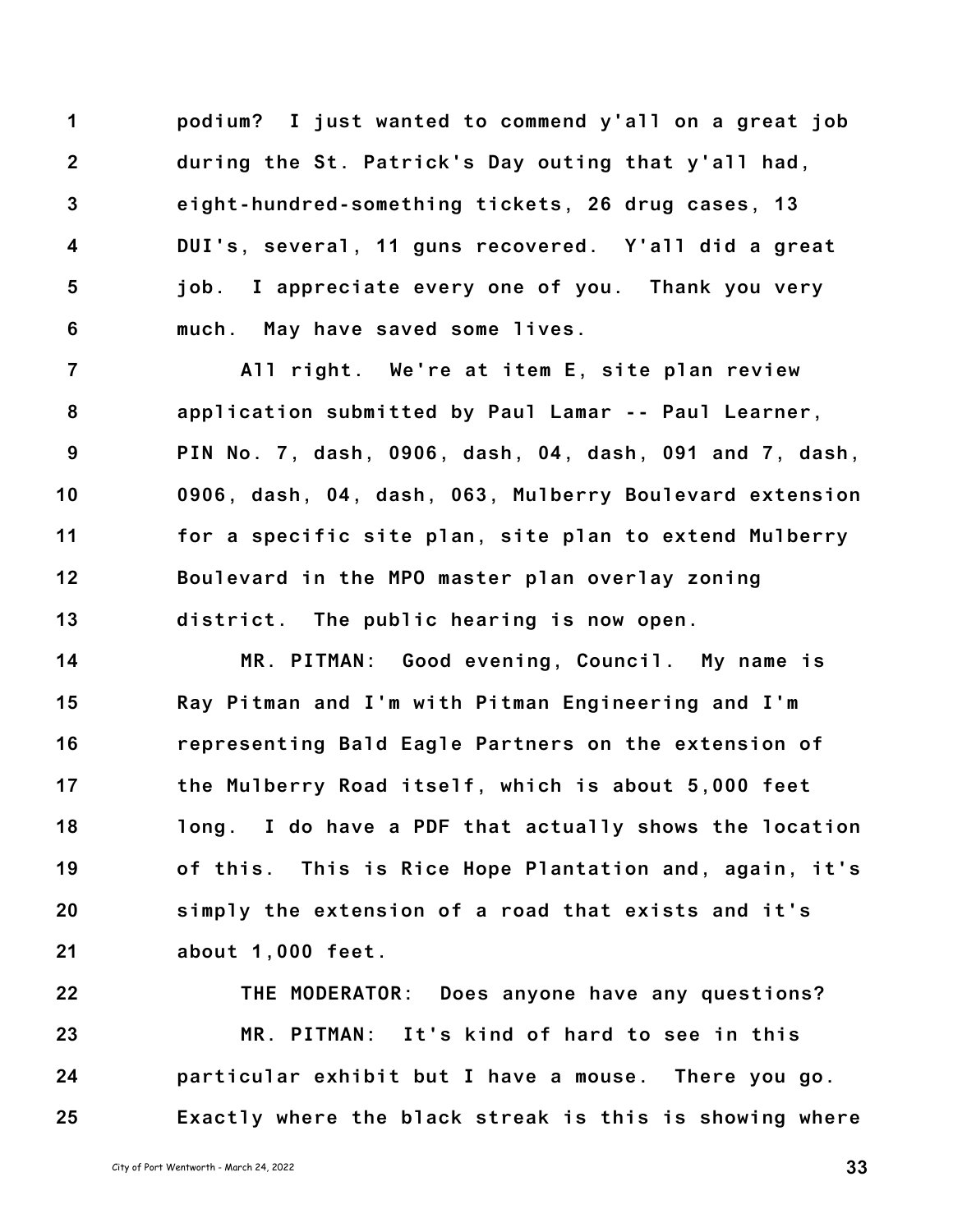**1 2 3 4 5 6 7 8 9 10 11 12 13 14 15 16 17 18 19 20 21 22 the extension of the roadway actually goes from and to and everything to the south and north on that particular exhibit is the master plan community for the remaining portion of Rice Hope Plantation, so it's just a road to serve the master plan for Rice Hope. THE MODERATOR: Ms. Benton, you had a question? MS. BENTON: Yes. Georgia Benton, 135 Saussy Road. Question: My concern is how are we going to approve plans with a master plan overlay if we never did send into the state the new master plan for the new changes? MS. SMITH: If you -- MS. BENTON: Now, according to the -- THE MODERATOR: Ms. Benton -- NR, BARBEE: We're talking about a street map. MS. BENTON: It does not matter. THE MODERATOR: Okay. MS. BENTON: It says master plan. THE MODERATOR: He's talking about master plan for what he's building. MS. BENTON: It does not matter. He's still saying master plan overlay. It does not matter. How**

**23 24 25 can we approve anything pertaining to any master plan overlay? If the state has now given us consent on the one we're supposed to have send in in July and holding**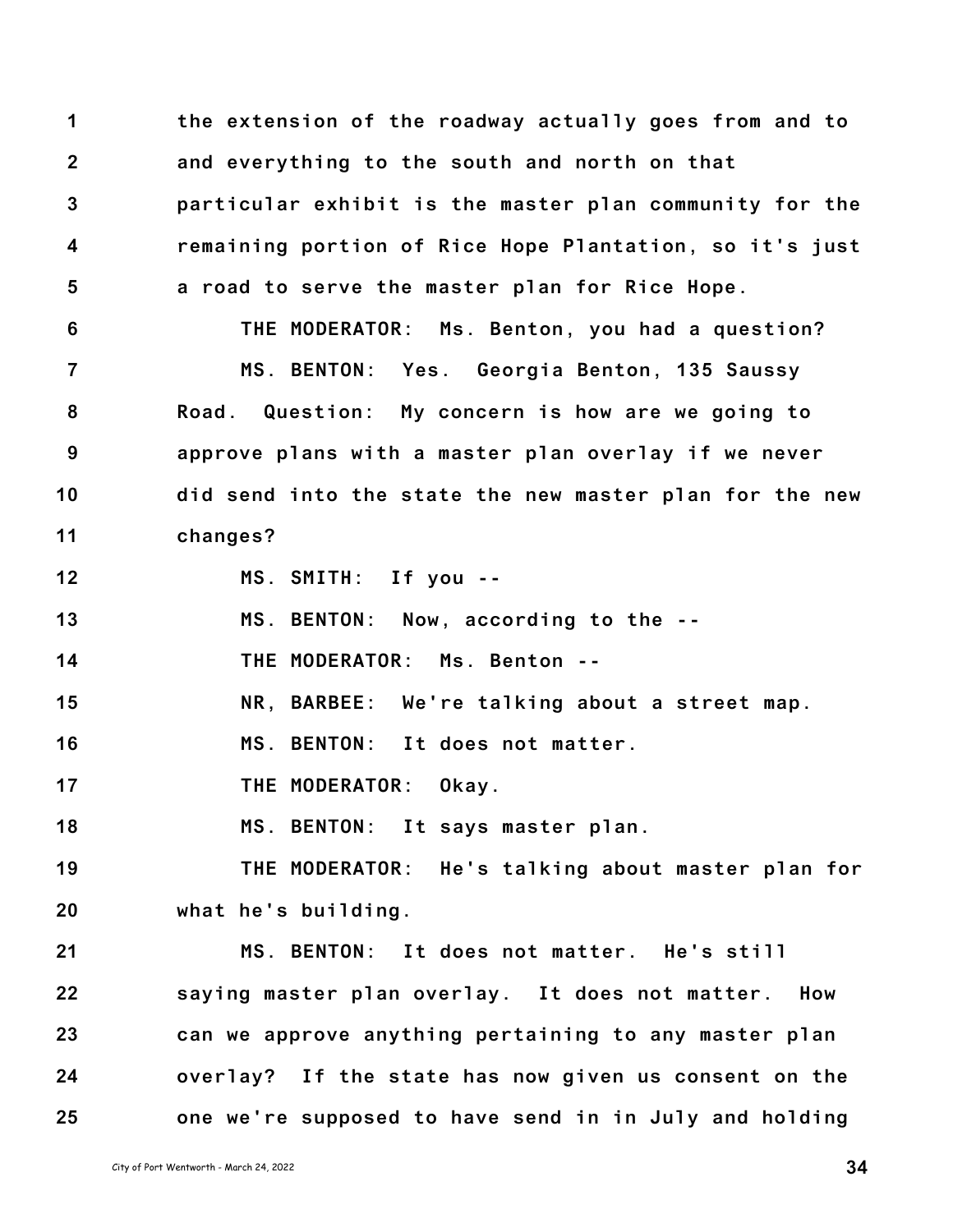**1 2 3 up funds that we're supposed to have. That doesn't state. It does not matter. You're still looking at what's supposed to be the new plan.**

**4 5 THE MODERATOR: Okay. Ms. Benton, thank you very much.**

**6 7 MS. BENTON: And, excuse me, it got a lawyer there and he ought to be able to straighten it out.**

**8 9 THE MODERATOR: Yes. I'm sure he's working on that.**

**10 11 12 13 14 15 16 17 18 MS. SMITH: I'm sorry, sir, what is your name? MR. PITMAN: My name is Ray pitman and, as a matter of fact, this master plan was originally approved by the state for every development that has more than 200 units you have to submit to the state through a development of regional impact and that addresses water, sewer, traffic, et cetera. It was submitted to the state as the HUD and it was also approved by the state.**

**19 THE MODERATOR: Thank you, Mr. Pitman.**

**20 MR. PITMAN: Thank you.**

**21 22 23 24 25 MR. WARNER: Could I just say very briefly? THE MODERATOR: Sir, would you state your name? MR. WARNER: Sure. Paul Warner, 120 Burch Circle, I'm with Bald Eagle Partners. This is the master plan that was approved approximately 15 years ago. The road**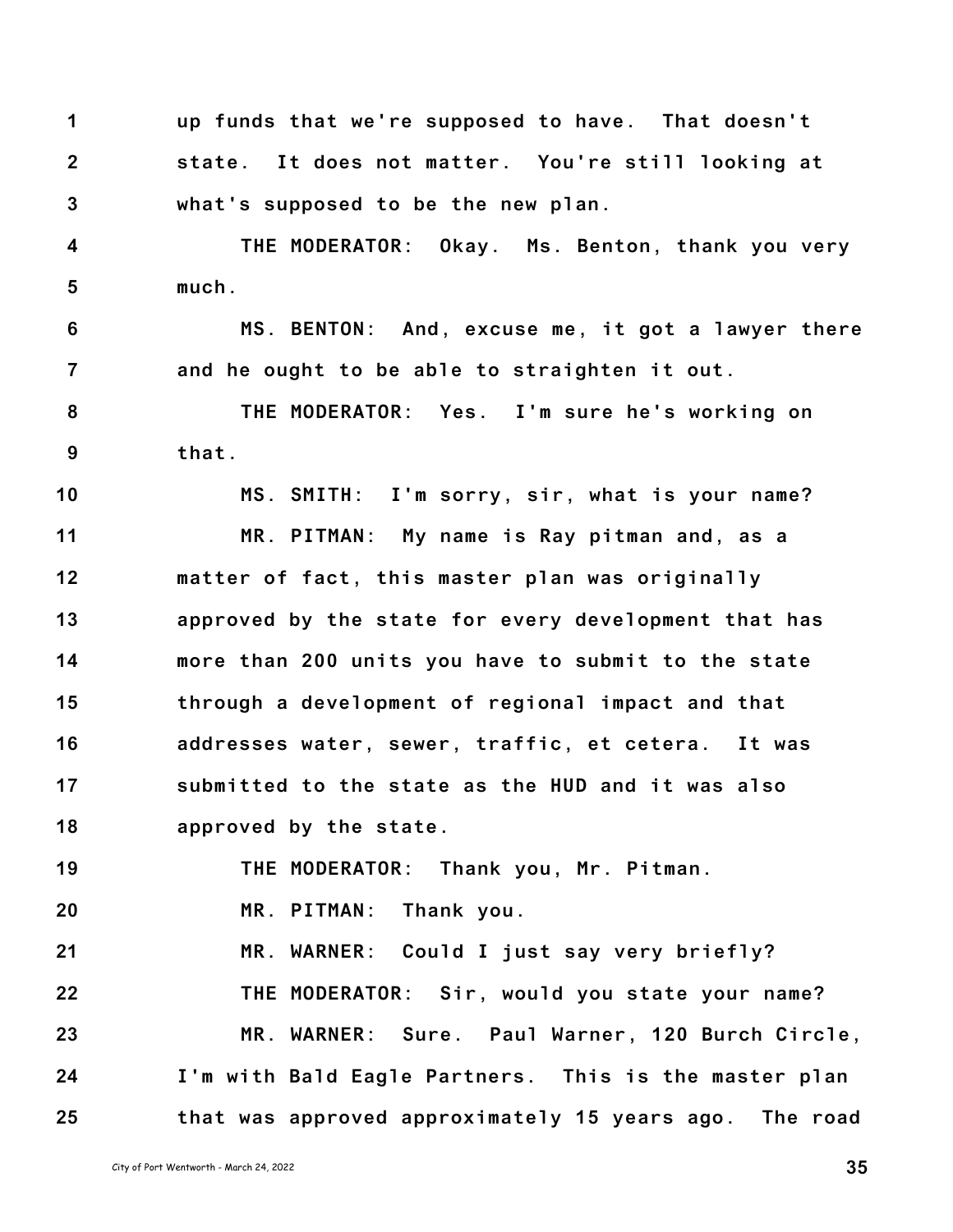**1 2 3 4 5 6 7 8 9 10 11 12 13 14 15 16 17 18 19 20 21 22 23 24 25 extension the right here, in yellow it's here, it's black on the previous computer screen that my engineer, Ray Pitman, just showed it. It hasn't changed at all, not at all. THE MODERATOR: Okay. MS. SMITH: Thank you. MS. NELSON: Attorney Robichaux, is what Ms. Benton speaking about and what he's talking about in the overlay plan are we talking about the old overlay not the new one? MR. WARNER: I'm not aware of any new overlay. MS. SMITH: I think she was referring to the comprehensive plan -- MR. BARBEE: She's talking about the comprehensive plan. MS. SMITH: And this is a master plan overlay for the is Rice Hope Community Group. THE MODERATOR: Is that what you needed? MS. NELSON: Yes. THE MODERATOR: Is there anybody else? You through Ms. Smith and everybody? This public hearing is now closed. Anyone want to make a motion? NR, BARBEE: I make the motion that we approve this extension of this road that already exists. THE MODERATOR: Do I get a second on that?**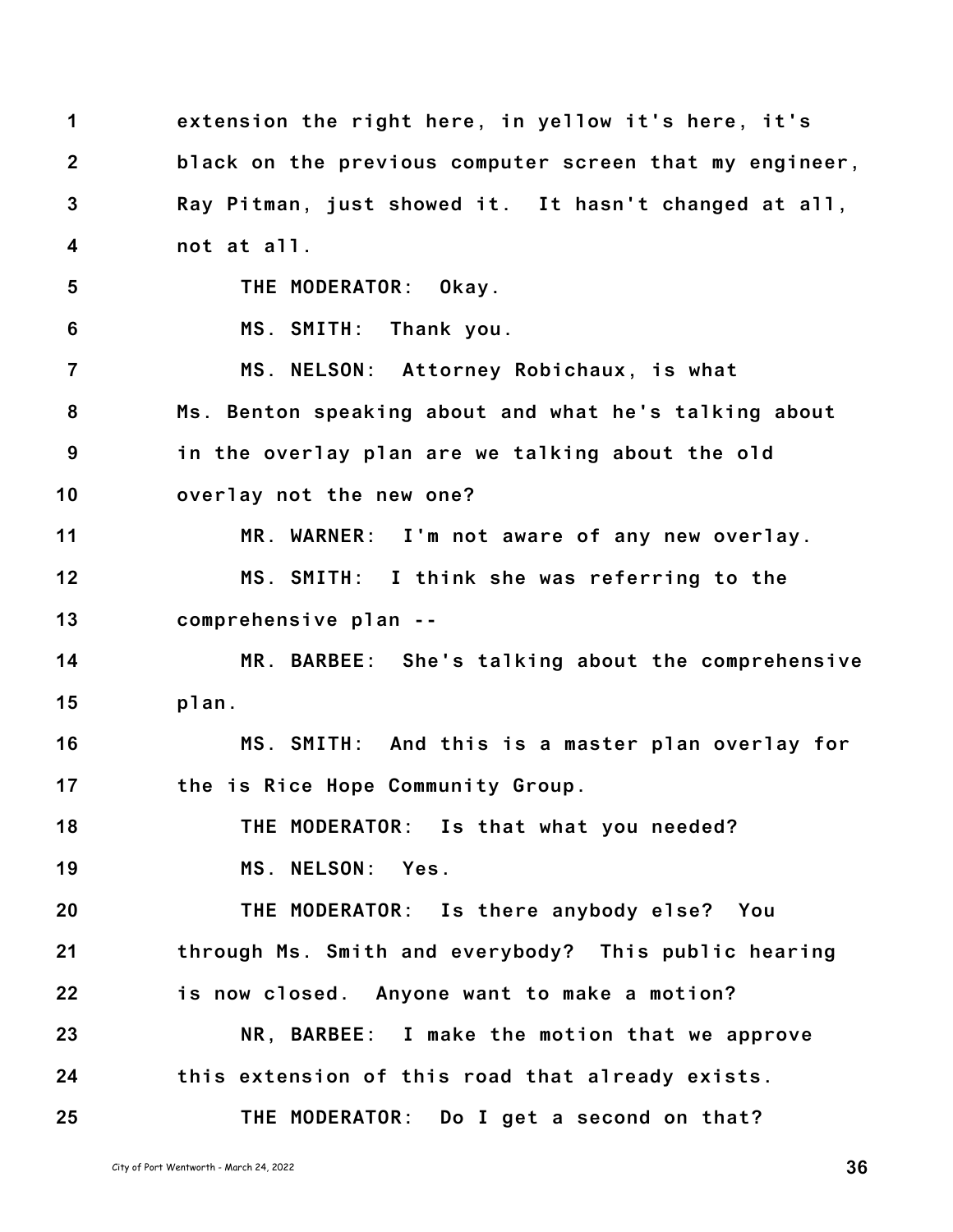**1 MR. BRIGHT: Second.**

**2 MS. NELSON: Second.**

**3 THE MODERATOR: All in favor?**

**4 5 (Thereupon, City Council members voted on the motion.)**

**6 7 8 9 10 11 12 13 14 THE MODERATOR: The motion passes. You got more? Okay. Item F, subdivision application submitted by Lamar Mercer, P.E., Thomas And Hutton Engineering, Incorporated on behalf of BEP Rice Hope, LLC for PIN Number 7, dash, 0906, dash, 04, dash, 069, 100 Lakeside Boulevard located in the MPO master plan overlay zoning district for the final plat of a major subdivision Parkside phase 1-D, dash, 2 for the purpose of single family homes. The public hearing is now open.**

**15 16 17 18 19 20 21 22 23 MR. MERCER: Good evening, Mayor Norton and Council. I'm Lamar Mercer with Thomas And Hutton Engineering Company. I'm here tonight on behalf our client, BEP Rice Hope, LLC requesting your final approval for a final plat. All construction is completed for the 15 lots approximately three acre area and all bonds have been submitted and approved by the city. I'll be glad to address any questions now that you have.**

**24 25 MS. SMITH: Mr. Mercer, this is isn't a master plan overlay; correct?**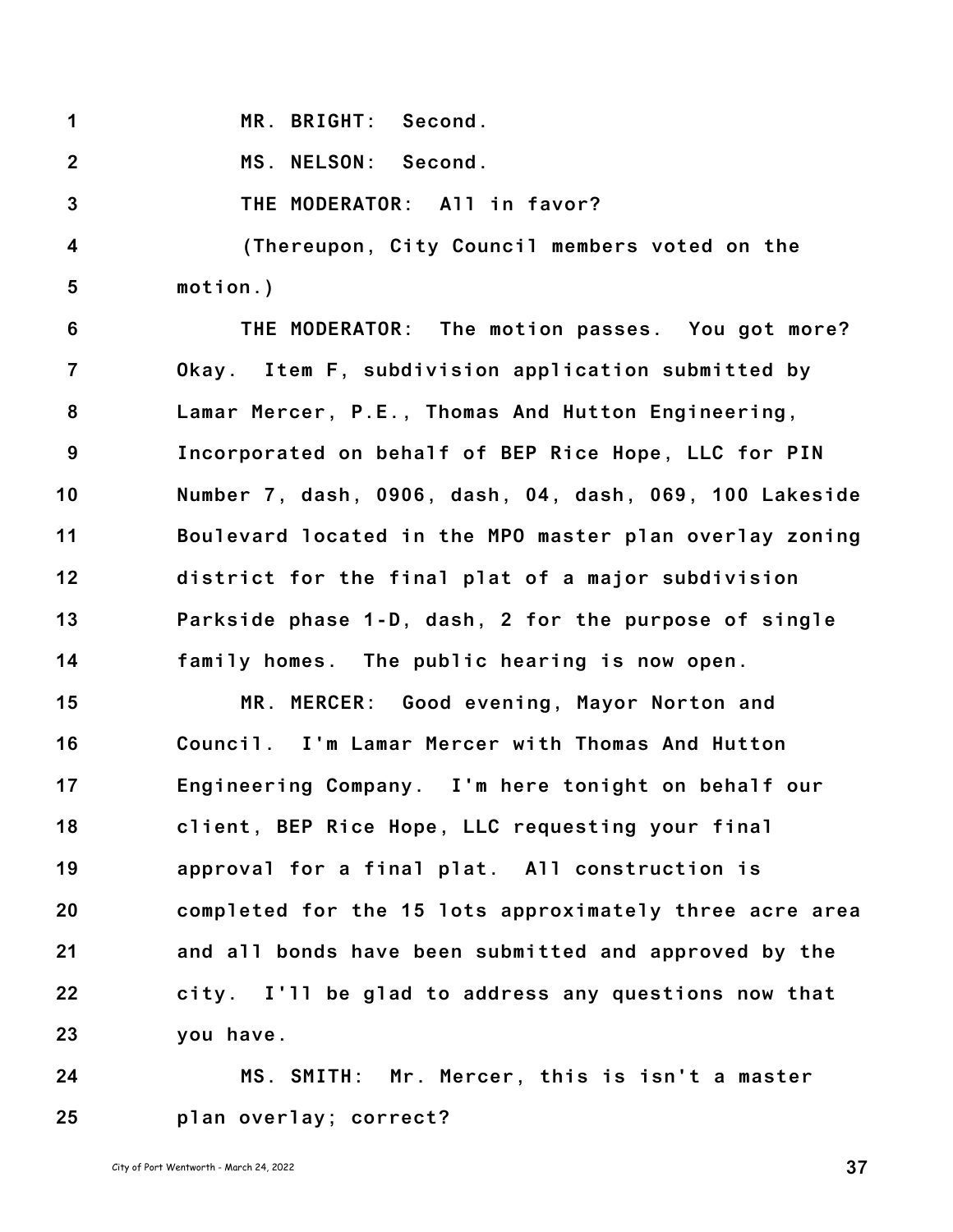**1 2 3 4 5 6 7 8 9 10 11 12 13 14 15 16 17 18 19 20 21 22 23 24 25 MR. MERCER: It is. It is part of the Rice Hope Development also. NR, BARBEE: Part of the same one that you just showed you on map and approved? MR. MERCER: That is correct. We initially approved in 2004. NR, BARBEE: Four? MR. MERCER: That's correct. THE MODERATOR: Mr. Barbee, we've got all the drainage problems right there fixed? MR. MERCER: I'm sorry? THE MODERATOR: The drainage problems you were having back in the back of the area back there? MR. MERCER: To the north of this? Yes. This is complete. THE MODERATOR: Okay. Thank you. Totally different. Anybody else have any questions? All right this public hearing is now closed. MR. MERCER: Mayor, I'm sorry, may I? We do have copies of the plat here tonight we'll leave with you for everybody to sign. THE MODERATOR: Okay. Yeah. He's got them. MR. DAVIS: I've got them. MR. MERCER: You have all the copies you need? Okay. Perfect. Thank you.**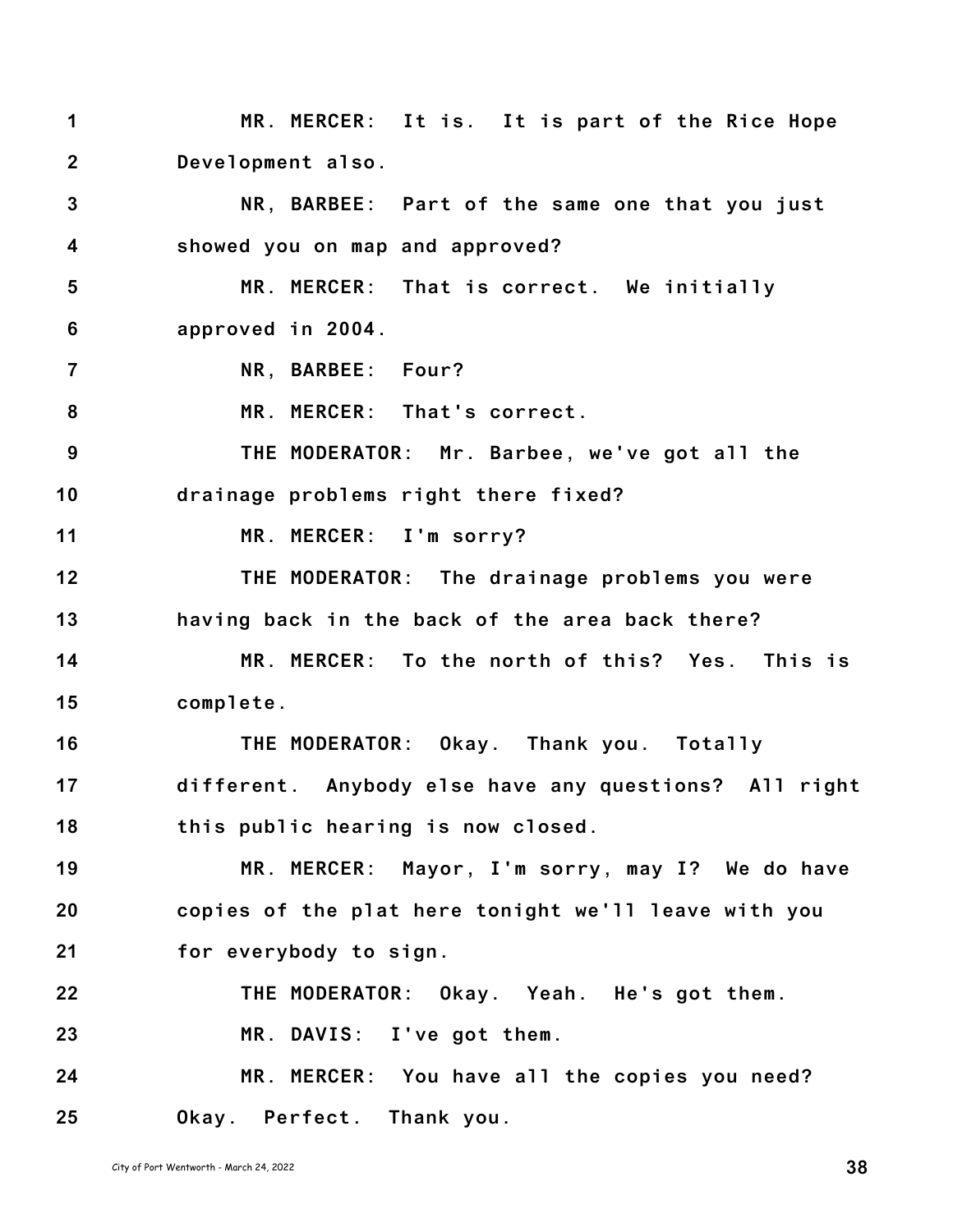**1 2 THE MODERATOR: Okay. Can I get someone to make a motion?**

**3 4 5 6 7 8 9 10 11 12 13 14 15 16 17 18 19 20 MR. JONES: I make a motion to approve. MR. BARBEE: I second that. THE MODERATOR: All in favor? (Thereupon, City Council members voted on the motion.) THE MODERATOR: The motion passes. All right. Item G, subdivision application submitted by Jessica Vick Roberts Civil Engineering, LLC on behalf of Landmark 24 Homes of Savannah, LLC for PIN Number 7, dash, 0906, dash, 01, dash, 031, Miller Park Circle located in a PRM, plan residential multifamily zoning district for a preliminary plat of a major subdivision Rice Creek tract C-2 phase five for the purpose of single family homes. This public is now open. MS. VICK: Good evening. I'm Jessica Vick with Robert Civil Engineering. I'm here on behalf of Landmark 24, as Mayor Norton told you. I will answer any questions and request approval of our subdivision.**

**21 22 23 THE MODERATOR: Anybody have any questions? Okay. This public is hearing is now closed. Would someone like to make a motion?**

**24 25 NR, BARBEE: I make the motion to approve. MS. SMITH: I second.**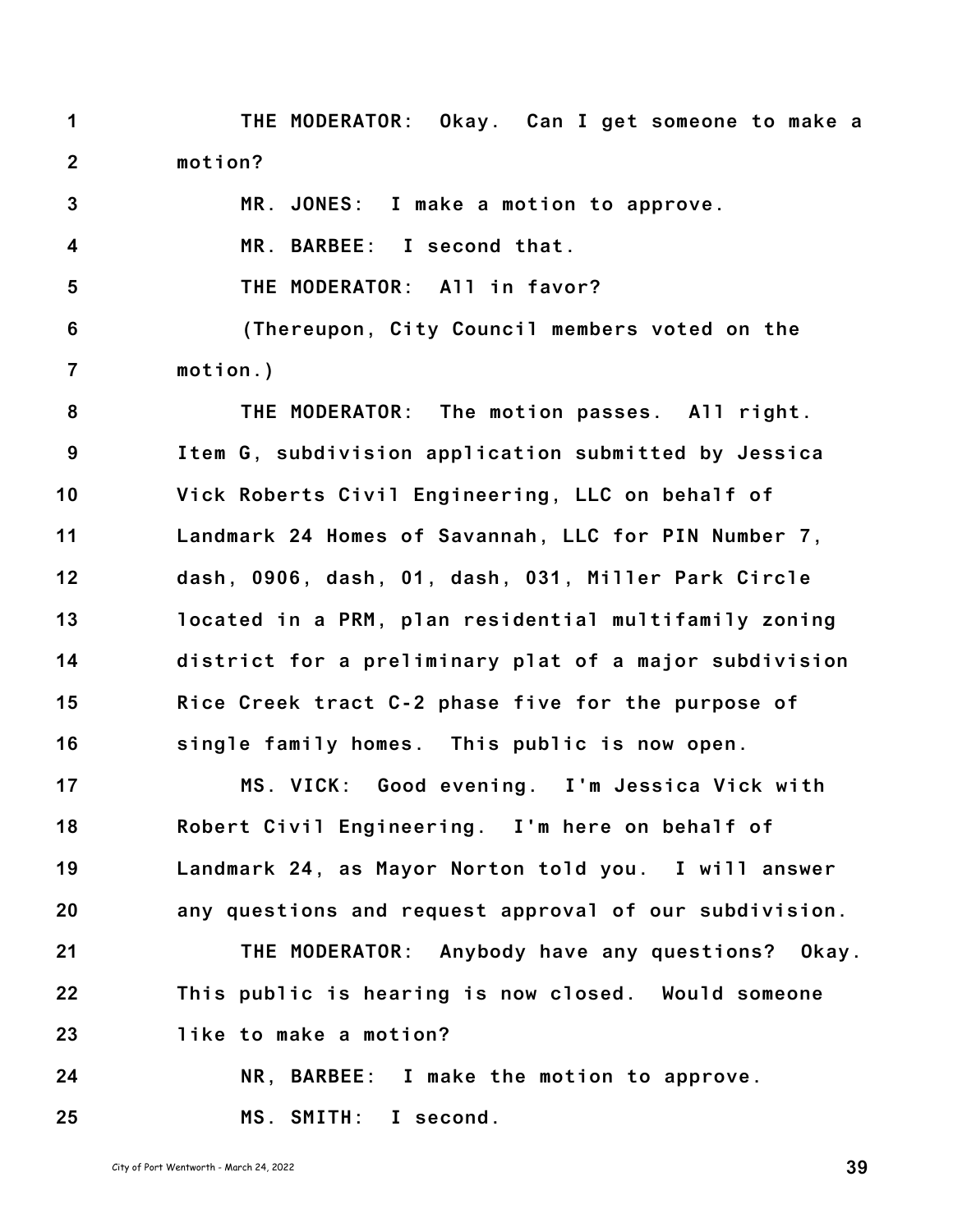**THE MODERATOR: All in favor?**

**1**

**2 3 (Thereupon, City Council members voted on the motion.)**

**4 5 6 7 8 9 10 11 12 13 THE MODERATOR: The motion passes. Thank you very much. All right. Item H, subdivision application submitted by Jessica Vick, Robert Civil Engineering, LLC on behalf of Landmark 24 Homes of Savannah, LLC for PIN Number 7, dash, 0906, dash, 01, dash, 031, Miller Park Circle, located in a PRM, planned residential multifamily, zoning district for a preliminary plat for major subdivision, Rice Creek Tract C-1 phase six for the purpose of single family homes. The public hearing is now open.**

**14 15 MS. VICK: Jessica Vick with Robert Civil Engineering. Do you have any questions?**

**16 17 THE MODERATOR: Chris wants to speak. Come on up, Chris.**

**18 19 20 21 22 23 24 25 MR. HANKS: Good afternoon. I'll keep it short this time, I promise. But I do have a question regarding the building of neighborhoods something that maybe the City Council will consider. I'm not sure if this is the right venue to address this but in May 31st, 2019 we had our most recent fire death. I'm very involved with fire safety. My degree is in emergency management and in August 10, 2020 we had a pretty major**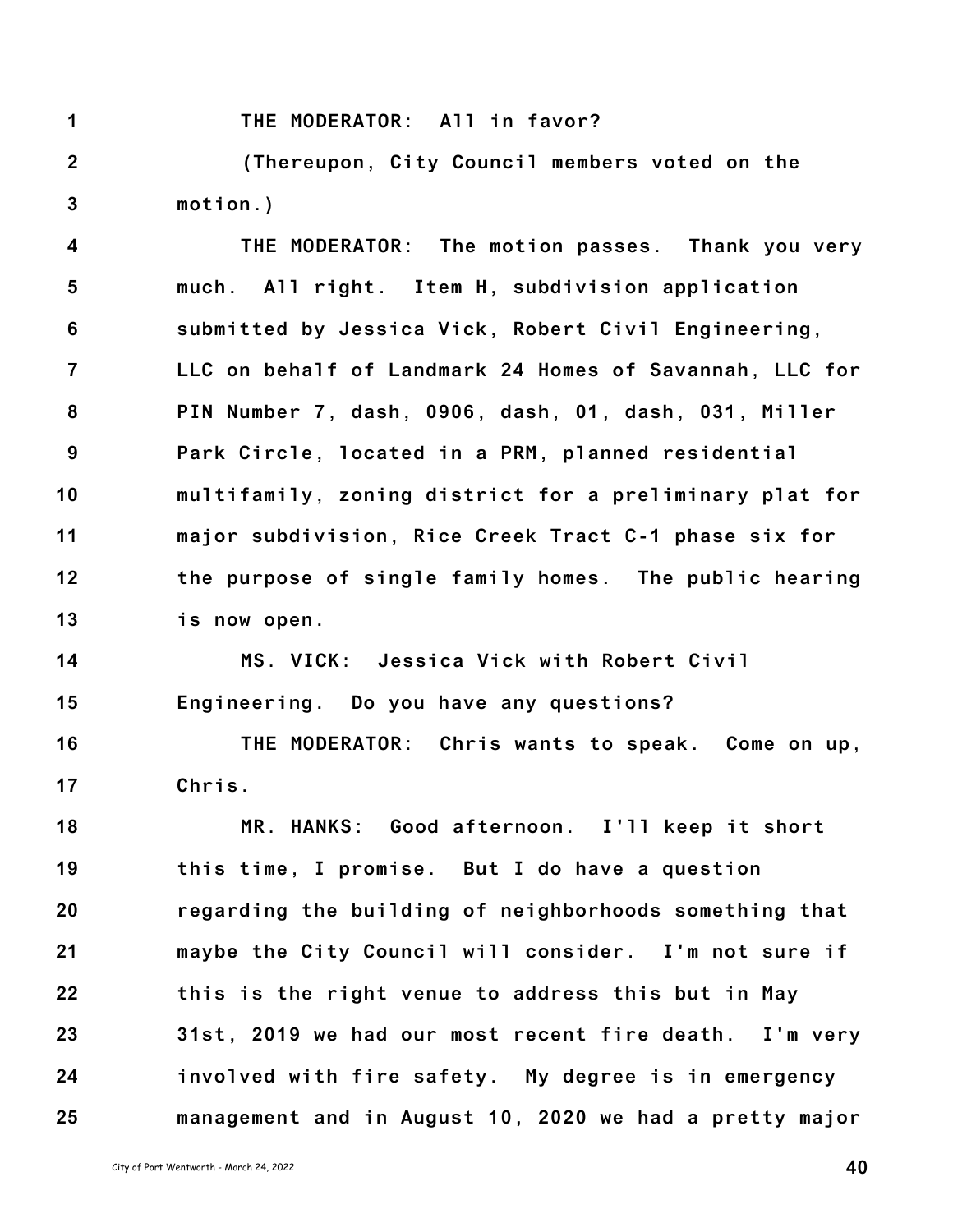**1 2 3 house fire in my neighborhood, damaged two other homes and I think this because of the wind and some other issues going on that's what caused the damage.**

**4 5 6 7 8 9 10 Would the Council be willing to look at the lot sizes. As I go through these neighborhoods and even my own neighborhood my kids can use tin can phones to talk to their neighbors if they wanted to. In the grand scheme of thing, yes, we're getting more people in, more taxpayers but it also comes at a risk of public safety.**

**11 12 13 14 15 16 17 18 I'm not only for the residents but for the personnel responding and their neighbors. I do have something that somebody may or may not have heard of called SPA-13-R, which is the sprinkler systems for home fire protection. New builds usually cost around \$1.35 a square foot to put in and a retro fit is usually two to \$7 to put in these fire extinguishers or fire sprinklers.**

**19 20 21 22 23 24 25 These sprinklers are shown to put an 80 percent reduction of fire deaths in neighborhoods and I think by considering this into our future plans with large neighborhoods, single family dwelling homes that we can either prevent one fire death or we can prevent this spreading to neighbors houses and can prevent our, protect our public safety employees.**

City of Port Wentworth - March 24, <sup>2022</sup> **41**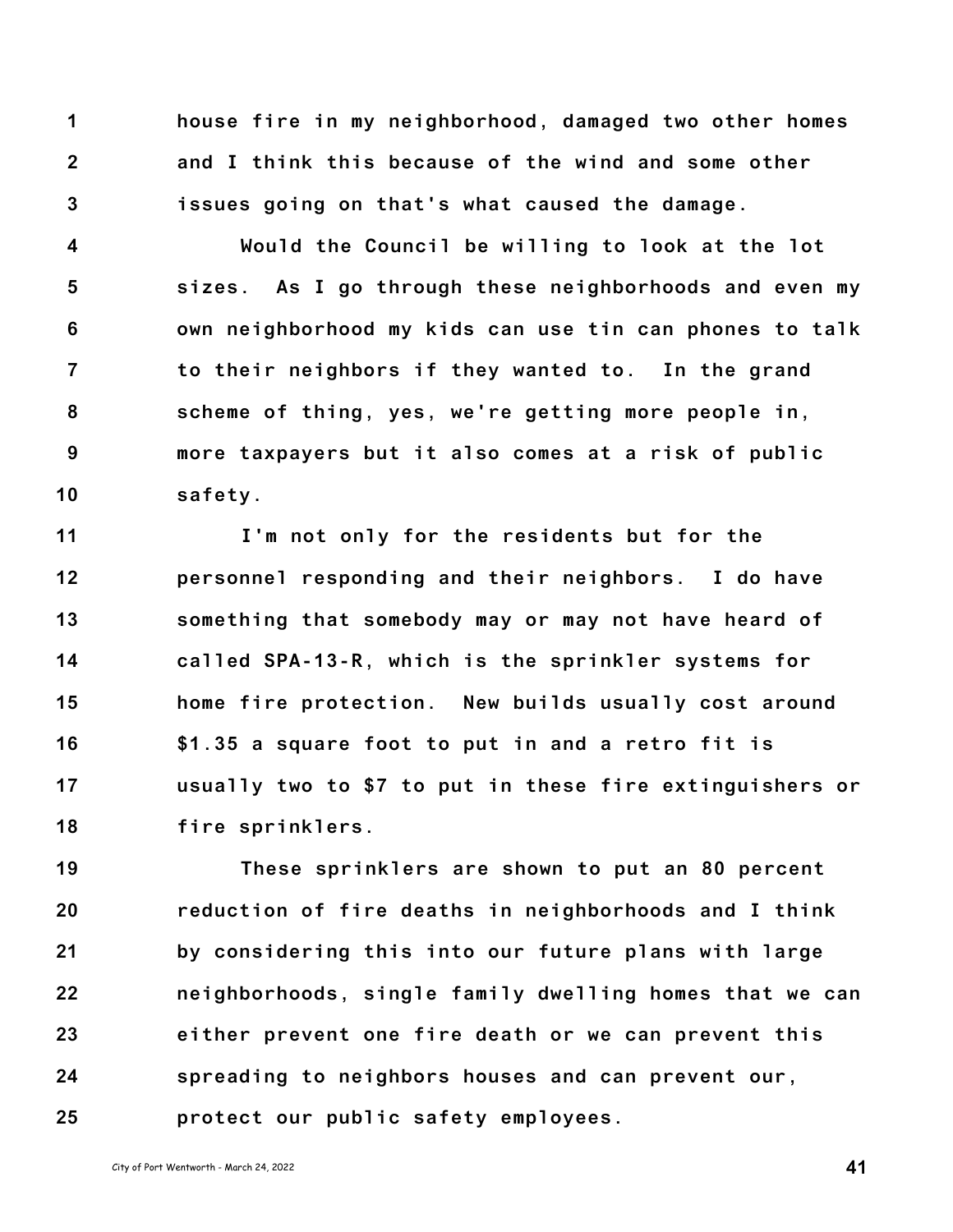**1 2 3 4 5 6 7 THE MODERATOR: Thank you, Chris. Anybody else? MR. HICKS: Hubert Hicks, 145 Monteith Road. You're doing all this building and shutting down a school. You're going to bring in a lot of people in here with kids. You need to either enlarge the school in Port Wentworth to house more kids. It's something need to be done about that.**

**8**

**THE MODERATOR: Okay.**

**9 10 11 12 13 14 15 16 MR. HICKS: You just can't put kids and take them out of the neighborhood and not supply a school for them to go to. So can you guys put your heads together and work together? Stop the fussing and fighting so like back in the days in Monteith our ancestors taught kids to get along and take care of each other and work together. Our parents worked together to keep us together. Make this one city for our kids; okay?**

**17 18 THE MODERATOR: Thank you, sir. All right. Go ahead, Mark. You got the floor, Mark Stephens.**

**19 20 21 22 MR. STEPHENS: Well, regarding the -- you know, when we suggest, I'm thinking perhaps we ought to take a day so we can take a look at what he is proposing to see how we can incorporate that into our city.**

**23 24 MS. SMITH: Are you talking about the sprinklers or the lot size now?**

**MR. STEPHENS: Actually take a look at both of**

**25**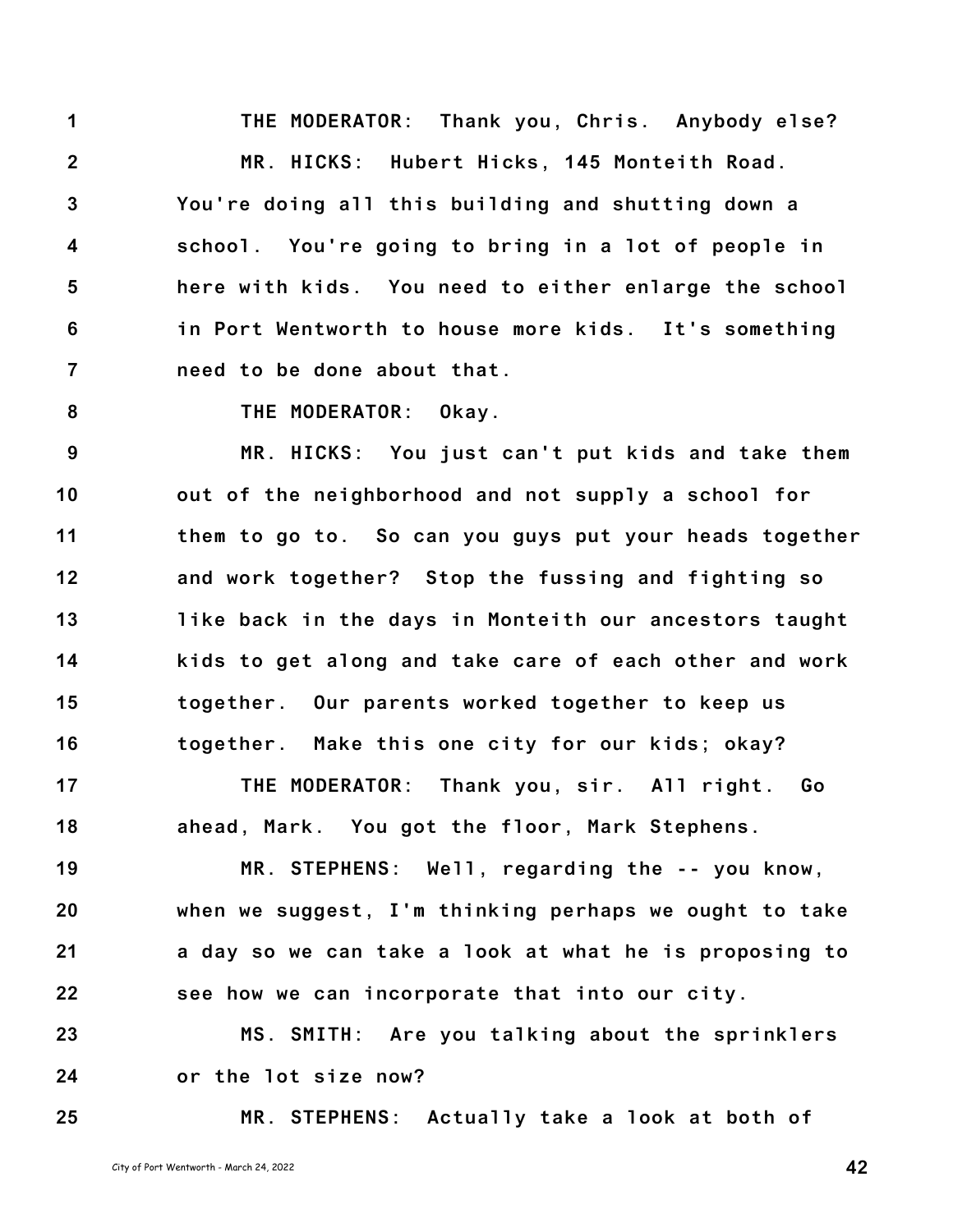**them.**

**2 3 4 5 6 7 MS. SMITH: Okay. Because just the only thing is I think there are unforeseen consequences if we mandated expanded lot sizes because our homes may no longer be affordable and we're a very affordable community and that does worry me a bit. I love the idea of sprinkler, though.**

**8**

**1**

**THE MODERATOR: I do, too.**

**9 10 11 12 13 14 MR. STEPHENS: Well, I mean, it doesn't -- it shouldn't cost anything to take a look at it. I mean, even if we decide not to go with it, it's just, hey, you know, let's take a look at it and see if perhaps it can help us in the long run. If it's something that's not feasible, we can put it aside and move on.**

**15 MS. SMITH: Yeah.**

**16 17 18 19 20 21 22 23 24 THE CHIEF: I agree with Mr. Hicks, we go back away. The sprinkler systems are a good thing from a firefighter's standpoint; however, it's illegal in the state of Georgia to mandate people. You cannot put an ordinance in requiring that except for a very specific circumstances that you're probably not going fine. I agree with him 100 percent. I would love it. If I could, I would put one in my house; unfortunately, we cannot put those in place.**

**25**

**MS. SMITH: How about during the build process?**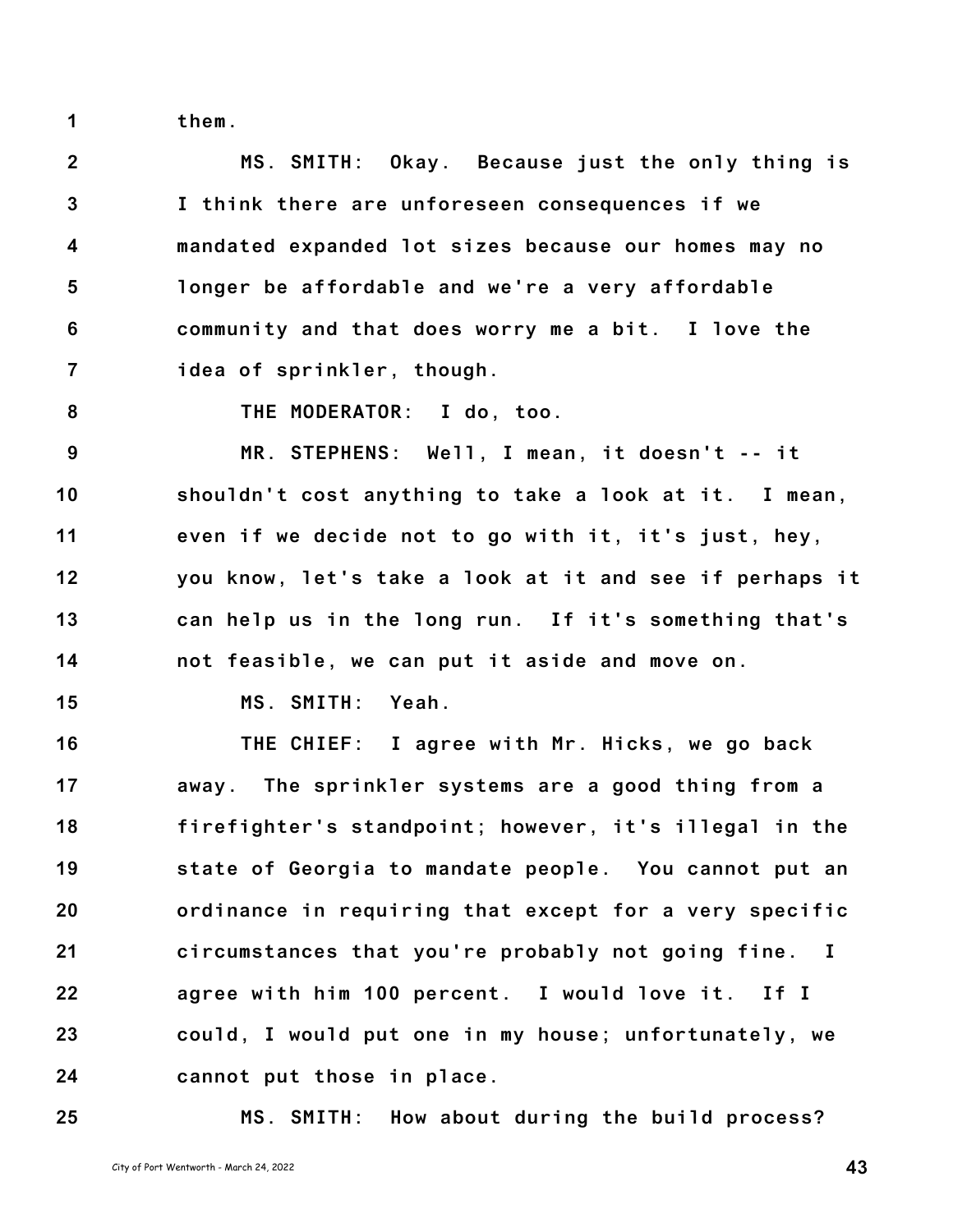**1 2 3 4 5 6 7 8 9 10 11 12 13 14 15 16 17 18 19 20 21 22 23 24 25 THE CHIEF: You cannot require it, I mean, in residential, you know, just a single family you cannot require it. It's just not possible. I agree like separation is great. I mean, ten foot is not enough. THE MODERATOR: Yeah. THE CHIEF: You know, I agree 100 percent; however, that's just the facts, so... MS. SMITH: Thank you. THE CHIEF: Okay. THE MODERATOR: Go ahead, Mr. Hall. MR. HALL: They are increasing the size of Rice Creek tremendously according to what I'm reading here. Is there going to be a third entrance? THE MODERATOR: Sir, I think he's talking about Rice Hope. MR. HALL: This is Rice Creek. THE MODERATOR: I thought he was talking about Rice Creek. Okay. Go ahead, Mr. Hall. MR. HALL: They said they want to put in two major subdivisions behind Rice Creek. The two entrances you got now are barely sufficient for what's there. Is there going to be a third entrance exit plan for that area? I think it would only assist the people living there so that everybody doesn't get super frustrated coming in and out of that location.**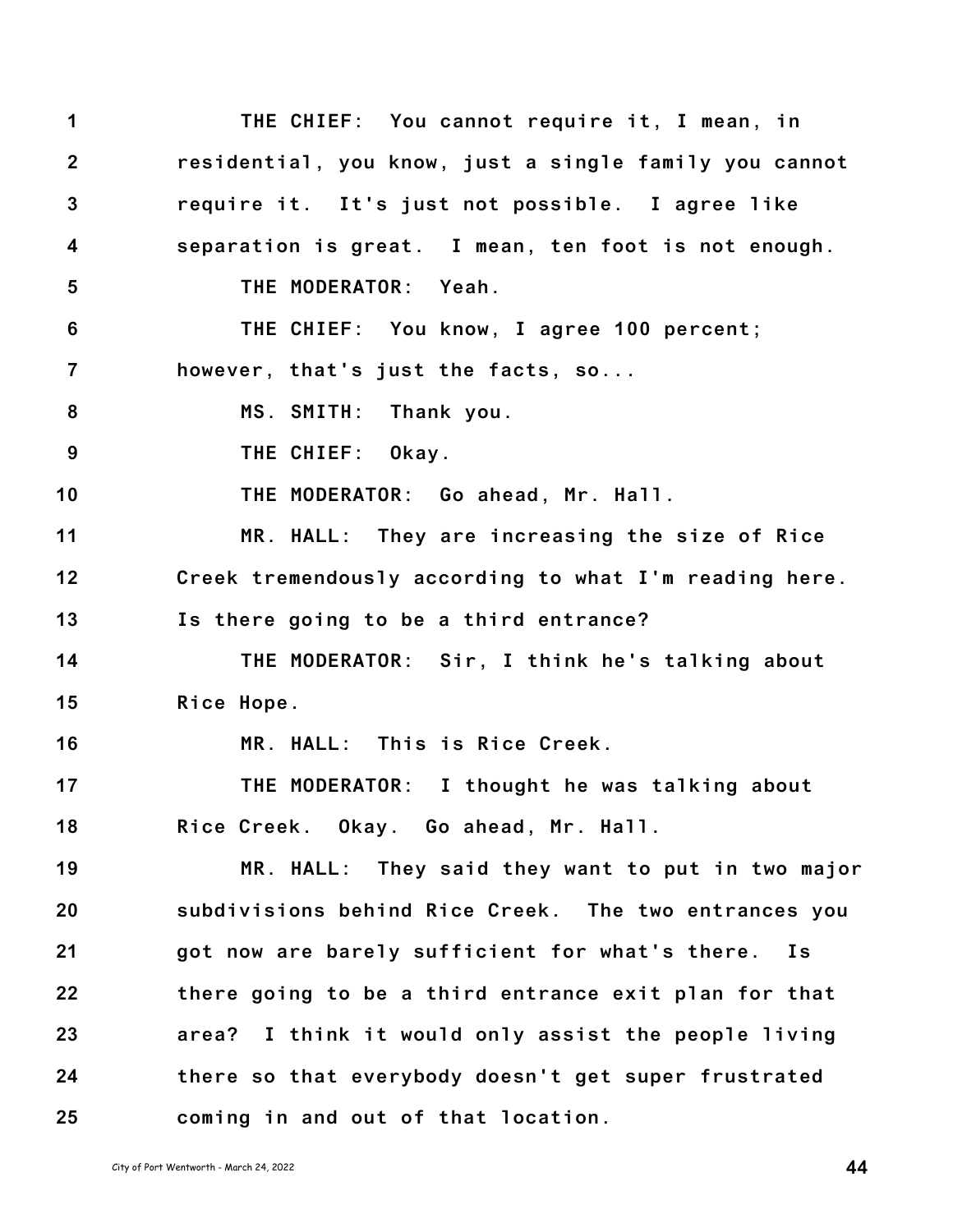**1 2 3 4 5 MS. NELSON: And I would echo, sir, and I appreciate your comments because I brought that up frequently that we needed a new entrance, we also need more stoplights in this community so I definitely echo with your sentiments. Thank you.**

**6**

**17**

**MR. HALL: Thank you.**

**7 8 9 THE MODERATOR: Mr. Vick, do you have any information on another road or would it be the same roads?**

**10 11 12 13 14 MR. VICK: So Rice Creek is previously pre-master plan so the entrance, exits already there, there is already houses so these 25 lots are going in the very back, so this is just no new place for us to put an additional entrance with basics.**

**15 16 THE MODERATOR: Okay. All right. Thank you, ma'am.**

**MS. SMITH: We have another speaker.**

**18 19 20 21 22 23 24 25 MS. HESTER: Regarding this sprinkler system in a house, is it too much to ask a developer and the seller of these homes to at least offer it as an option for potential clients to put these things in their homes? I understand you can't mandate it and I respect that; however, is this a common practice that these developers, the city could ask that they at least offer it as part of the sales package to put it in or not put**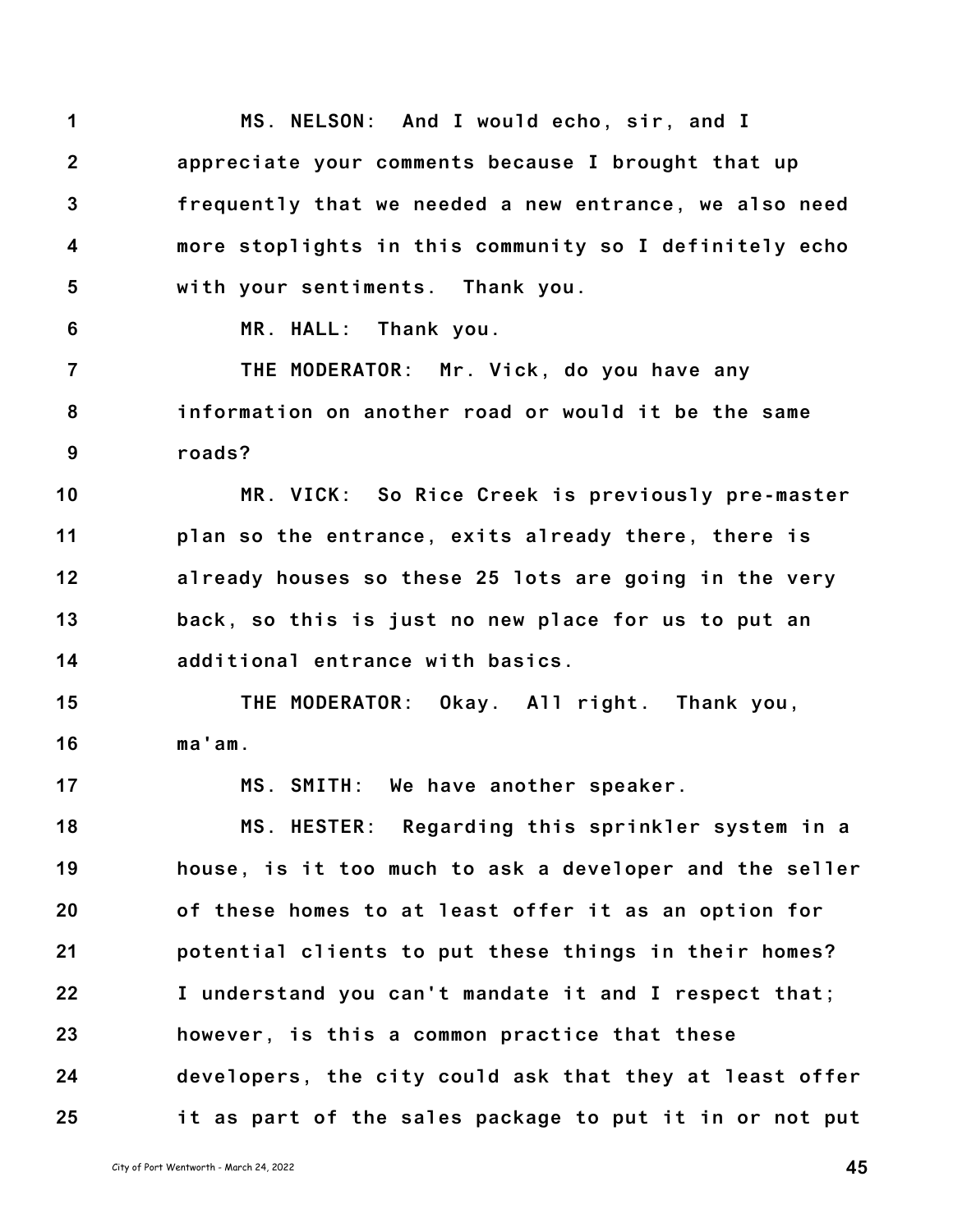| 1                       | it in. Is that something y'all could do?                |
|-------------------------|---------------------------------------------------------|
| $\overline{2}$          | MS. SMITH: Yeah. That's interesting we have a           |
| $\mathbf{3}$            | response there.                                         |
| $\overline{\mathbf{4}}$ | THE MODERATOR: All right. Lance.                        |
| $5\phantom{.0}$         | MR. LANCE: I'll go to a meeting and help you whet       |
| $6\phantom{1}6$         | that. That's a great idea just we cannot mandate it     |
| $\overline{7}$          | but we can certainly suggest, hey, you know, what's the |
| $\boldsymbol{8}$        | cost? It's minimal. I just read it's repealed last      |
| 9                       | year by developers, so but I'll help you with that      |
| 10                      | just                                                    |
| 11                      | THE MODERATOR: Thank you, Lance. Anyone else?           |
| 12                      | All right. This public hearing is now closed. Would     |
| 13                      | someone like to make a motion?                          |
| 14                      | NR, BARBEE: I make a motion we approve it.              |
| 15                      | THE MODERATOR: Oh, I'm sorry, Rufus, we're okay.        |
| 16                      | Second?                                                 |
| 17                      | MS. SMITH: I second it.                                 |
| 18                      | THE MODERATOR: All in favor?                            |
| 19                      | (Thereupon, City Council members voted on the           |
| 20                      | $motion.$ )                                             |
| 21                      | THE MODERATOR: The motion passes. Okay.                 |
| 22                      | Resolution proclamation item A, a resolution of the     |
| 23                      | Mayor and City Council of the city of Port Wentworth to |
| 24                      | amend the zoning ordinance regarding the approval of    |
| 25                      | final plats second reading.                             |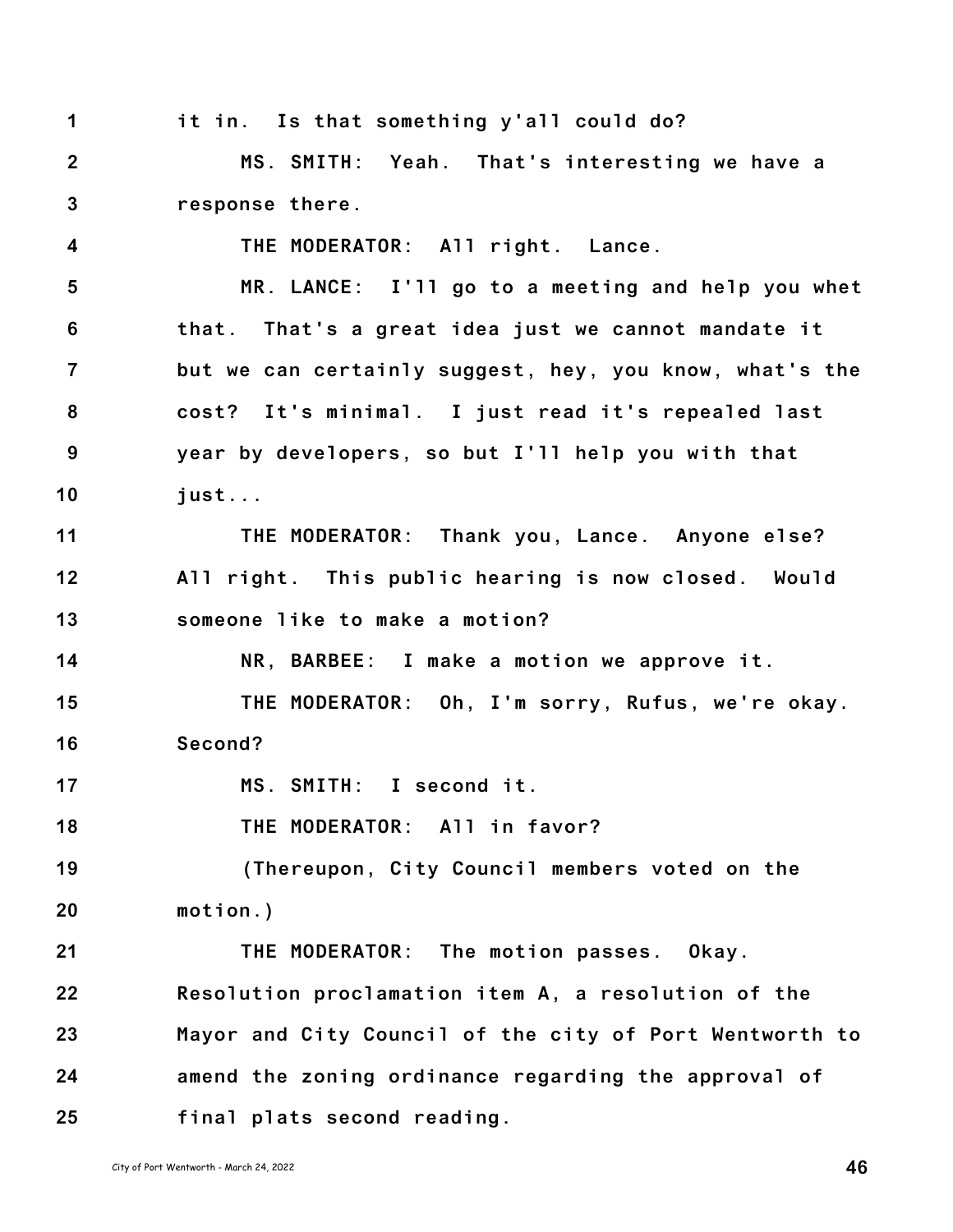**1 2 3 4 5 6 7 8 9 10 11 12 13 14 15 16 17 18 19 20 21 22 23 24 25 MR. DAVIS: Mr. Mayor, this has already been before the Council and had a public hearing on this. This is changing that the final plat series is to kind of help with the transition. The final plat has already been before Council twice and before planning and zoning twice. The administrative check off for the final approval being administrative task is really just a checkoff to make sure all the different things that were previously approved that they were done and other cities do this and it's we recommend approval by Council. THE MODERATOR: Okay. Someone want to make a motion? MS. SMITH: I move that we approve this resolution to make it an administrative process. NR, BARBEE: I second it. THE MODERATOR: All in favor? (Thereupon, City Council members voted on the motion.) THE MODERATOR: The motion passes. Item B, resolution to support retreat and feasibility study. MR. DAVIS: Yes, sir. As we previously spoke privately today that we have yourself and all six Council members have agreed to do the retreat and, you know, I've had verbal commitment to the feasibility**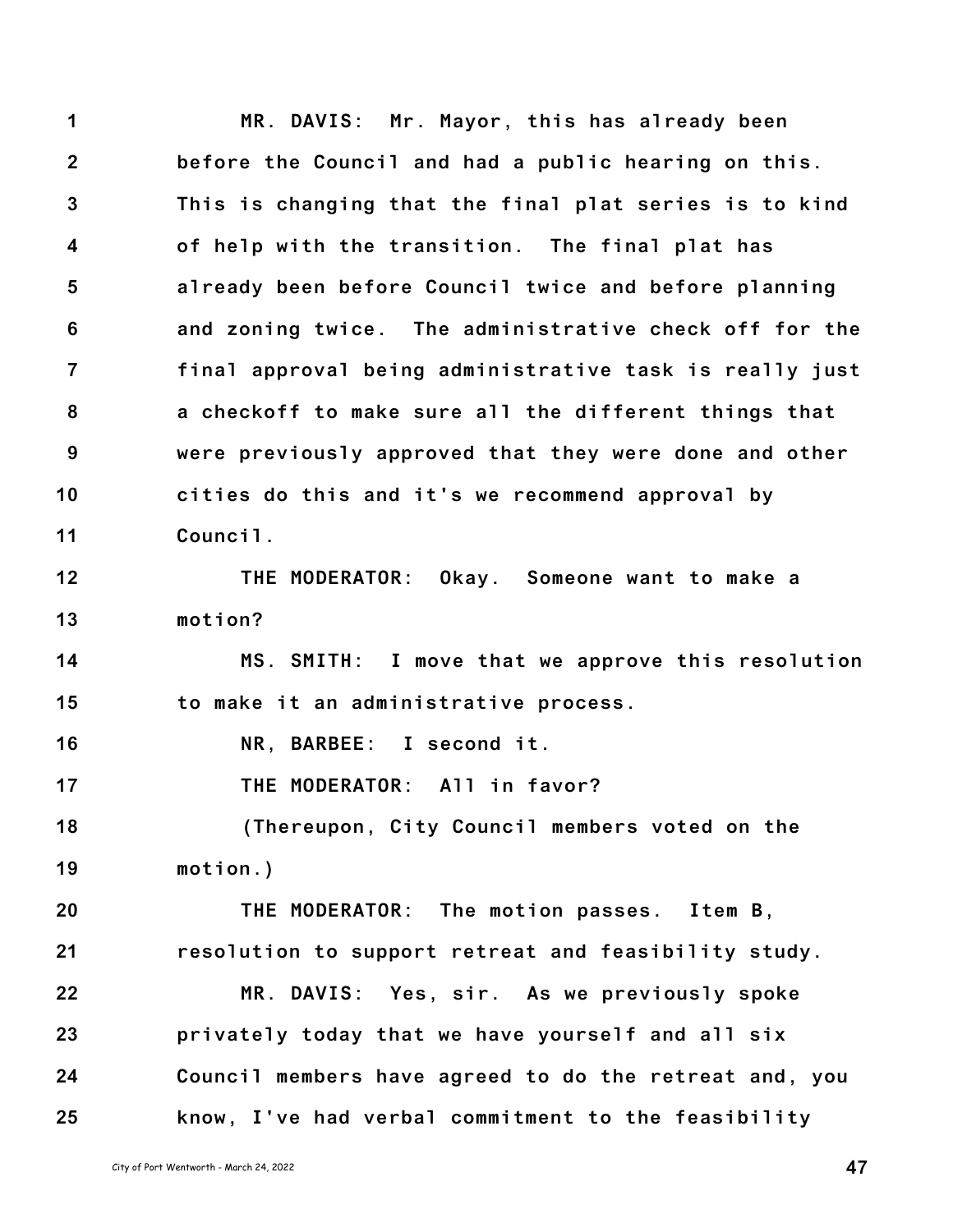**1 2 3 4 5 6 7 study as well, located April the 19th for the retreat in St. Simons and GMA has confirmed that they would attend and host this retreat to do some training for all of Council and basically this is a resolution to do that and then the feasibility study through the Carl Vinson Institute to look at some options and iterations as previously discussed.**

**8 9 10 11 So with the either keeping the city, dividing the city, moving to different iterations of the line to start a discussion and have empirical data and numbers to make those decisions with.**

**12 13 THE MODERATOR: Okay. Anyone else? All right. Someone want make a motion? Okay. Rufus, go ahead.**

**14 15 16 MR. BRIGHT: Mr. Davis, are we going to get credit of new Council for the retreat because I asked that question before.**

**17 18 NR, BARBEE: Yes. We have to contact GMA. They will give you like a certificate.**

**19 20 MR. BRIGHT: No. I'm talking about for the retreat.**

**21 22 NR, BARBEE: Yes. It's like three credit hours. MR. BRIGHT: Okay.**

**23 24 25 MR. DAVIS: It is official training. Yes, sir. THE MODERATOR: Okay. Anyone want to make a motion?**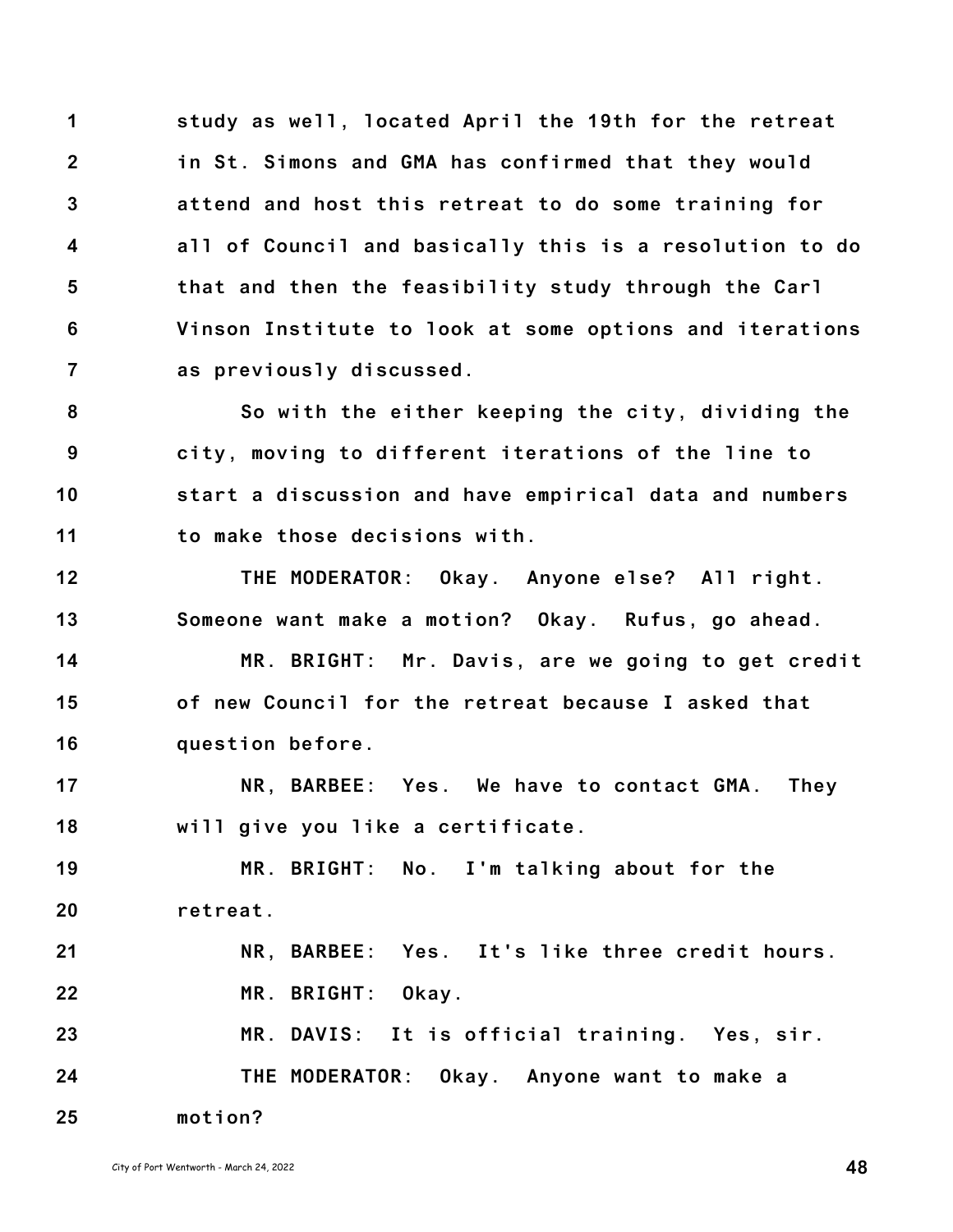**1 2 3 4 5 6 7 8 MS. SMITH: I'll move that we approve our resolution to support the retreat as stated and a motion that we support the feasibility study of Carl Vinson Institute with the caveat at that least two iterations of city boundaries are investigated to splitting the I-95 and splitting the city at the old boundaries pre-annexation. MR. JONES: I'll second that.**

**9 THE MODERATOR: All in favor?**

**10 11 (Thereupon, City Council members voted on the motion.)**

**12 13 THE MODERATOR: The motion passes. Item C, resolution to transmit comprehensive plan.**

**14 15 16 17 18 19 20 21 22 23 24 MR. DAVIS: Yes, sir. Mr. Mayor, the Council approved the comp plan initial, initially back in July. There was an additional administrative step that was not taken and basically when we passed it previously, it was submitted to CRC and it was reviewed by CRC and some of the original UCA staff to make sure that it complied with all the state rules and regulations, which it did, but the final step is to pass a transmittal resolution for formal adoption by the state and that step did not happen and that's why we're requesting it tonight.**

**25**

**THE MODERATOR: Okay. Any discussion?**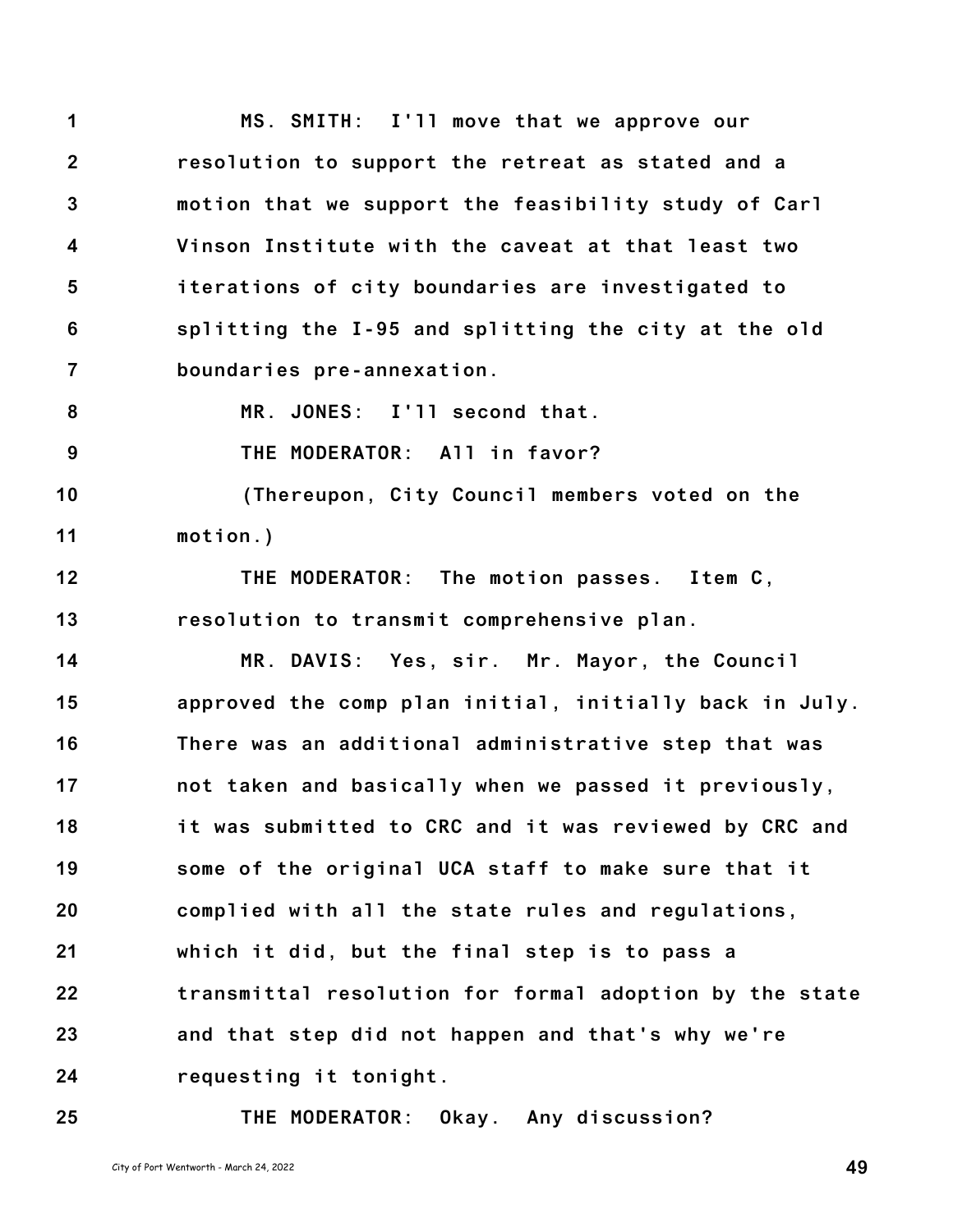**1 2 3 4 5 6 7 8 9 10 11 12 13 14 15 16 17 18 19 20 21 22 23 24 25 MS. SMITH: Mr. City manager, and you're brand new here so I'm in no asking, saying you did anything. I don't know where that comprehensive plan is on the website was the old one and there is not a new one in the agenda packet so I actually haven't seen the new revised comprehensive plan, the website is the old one so I'm just not comfortable because this will come back to haunt me if there is something wrong with this comprehensive plan and they said, Councilman Smith, you voted to transmit it to the state. I don't -- I can't do that blindly, so is there a way for us to see that? MR. DAVIS: Right now, no. But it has passed Council. It was by the previous Council obviously and -- NR, BARBEE: In 2021. MS. SMITH: No. I'm saying I'm hesitant to vote on it. NR, BARBEE: You can recuse yourself if you would like. MS. SMITH: I just put no. I may vote. Yeah. I'm just not comfortable approving something I haven't seen. That's all. And I do understand that another Council approved it already. MR. JONES: Mr. City Attorney, is this -- NR, BARBEE: Three or four times.**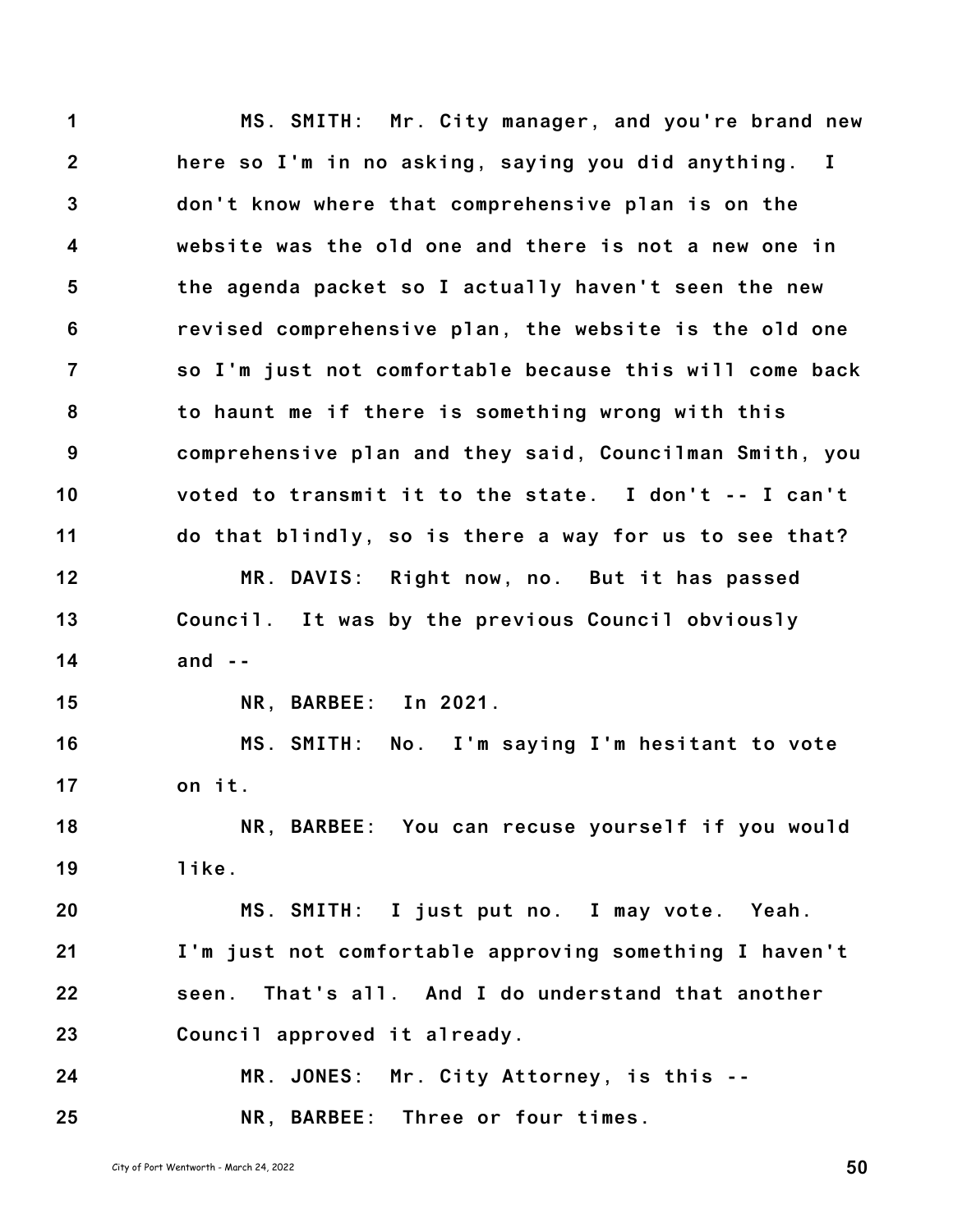| 1                       | MR. JONES: Is this such a big thing we got to          |
|-------------------------|--------------------------------------------------------|
| $\mathbf{2}$            | have? We couldn't wait to another month to allow her   |
| $\mathbf{3}$            | to see it?                                             |
| $\overline{\mathbf{4}}$ | UNKNOWN MALE: If I could answer that, Councilman       |
| $\overline{5}$          | Jones. Right now we are not in compliance with BCA and |
| $6\phantom{1}$          | not eligible.                                          |
| $\overline{7}$          | THE MODERATOR: We need to get this passed.             |
| 8                       | MR. JONES: Exactly. I thought. I was asking a          |
| 9                       | question.                                              |
| 10                      | MS. SMITH: Public comment.                             |
| 11                      | THE MODERATOR: Public comment. Okay. I didn't          |
| 12                      | see you, Ms. Hester. Sorry about that.                 |
| 13                      | MS. HESTER: Okay. Before you vote on this.             |
| 14                      | MS. SMITH: I'm sorry, can you repeat that?             |
| 15                      | MS. HESTER: Before you vote on this just prove         |
| 16                      | it. It needs to be stated.                             |
| 17                      | THE MODERATOR: We really don't -- Mr. Barbee just      |
| 18                      | brought to my attention we really don't have no public |
| 19                      | comments because we voted on this back in --           |
| 20                      | MS. HESTER: All right. Well, there are many,           |
| 21                      | many, many, many more square feet of warehouses that   |
| 22                      | are going to be approved --                            |
| 23                      | THE MODERATOR: Ms. Hester.                             |
| 24                      | MS. HESTER: -- up here on these 400 acres that         |
| 25                      | the public needs to be made aware of?                  |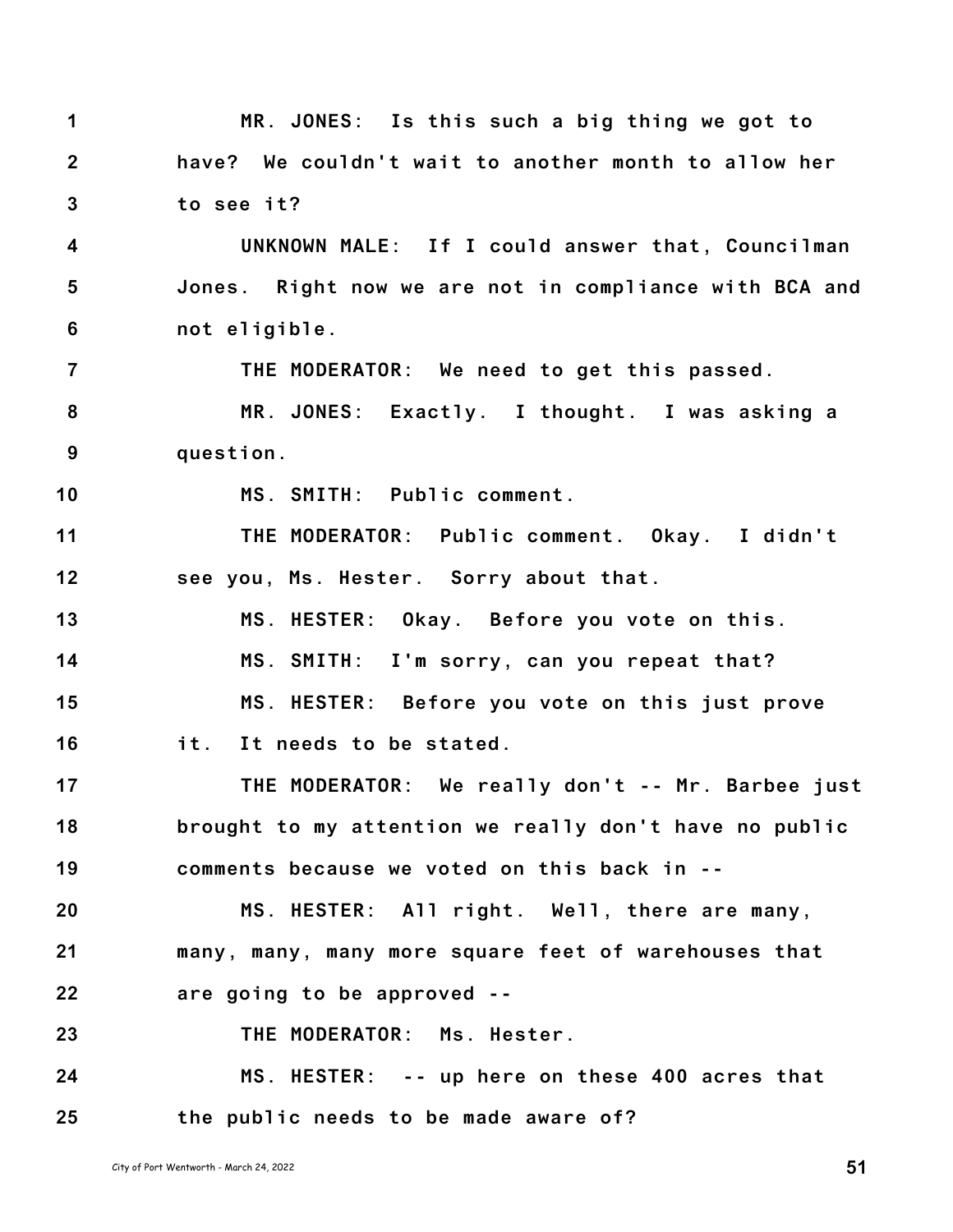**1 2 THE MODERATOR: Thank you, Ms. Hester. Have a good day.**

**3 4 5 6 7 8 UNKNOWN FEMALE: And I don't understand what he was saying, Mr. Mayor Pro Tem Barbee about the Council has already approved this but I remember being a part of the comprehensive plan and I do not remember Council coming and I do not remember having very much input, if any.**

**9 10 11 12 13 14 15 16 17 18 I don't see Mr. Murray. Oh, Mr. Murray from the community. Mr. Murray was present, I was present but there was not a big push for the community to have big input. I remember the -- Ms. Trisha put something out on their website trying to get it out, the information out for people to read and have a part and have a say in how the area was going to change but those two meetings we had, we didn't have, if any, and I could be mistaken. Mr. Murray, you're welcome to correct me but we did not have --**

**19 20 THE MODERATOR: Okay. Anyone want to make a motion?**

**21 22 NR, BARBEE: I make a motion that we approve it. THE MODERATOR: Is there a second?**

**23 MR. BRIGHT: Second.**

**24 THE MODERATOR: All in favor?**

**25 (Thereupon, City Council members voted on the**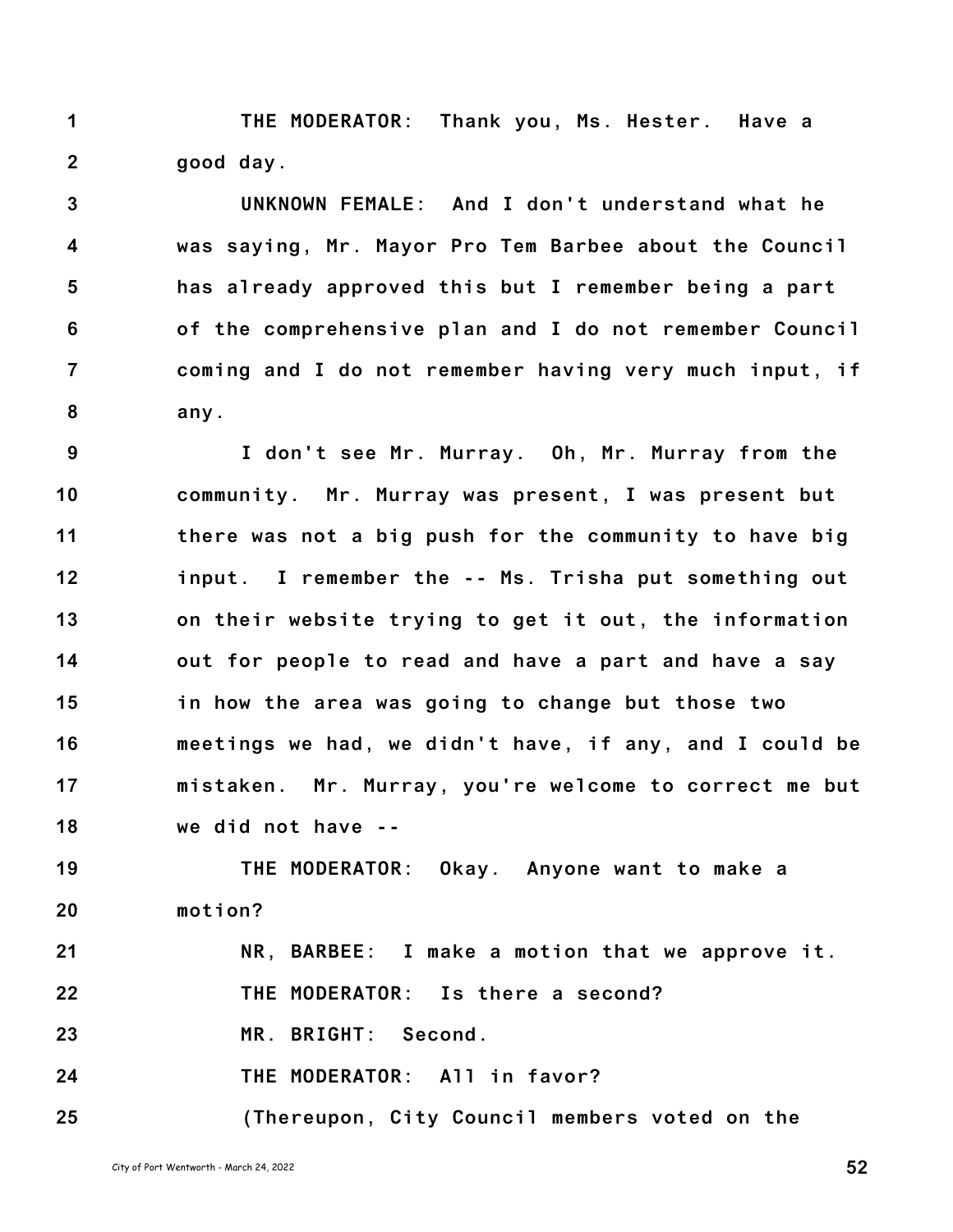**1 2 3 4 5 6 7 8 9 10 11 12 13 14 15 16 17 18 19 20 21 22 23 24 25 motion.) THE MODERATOR: Opposed? MS. SMITH: Nay. MS. NELSON: Nay. THE MODERATOR: The motion passes. All right. We need to adjourn to executive session. Would someone make a motion to adjourn? MS. SMITH: I make a motion to adjourn to executive session. NR, BARBEE: Second. THE MODERATOR: All in favor? (Thereupon, City Council members voted on the motion.) (The council members adjourned for their executive session.) MR. BARBEE: I'd like to make a motion that we reconvene our regular City Council meeting for March 24th, 2022. THE MODERATOR: Can I get a second on that? MR. BRIGHT: Second. THE MODERATOR: All in favor? (Thereupon, City Council members voted on the motion.) THE MODERATOR: The motion passes. MR. BARBEE: I also would make a motion that we**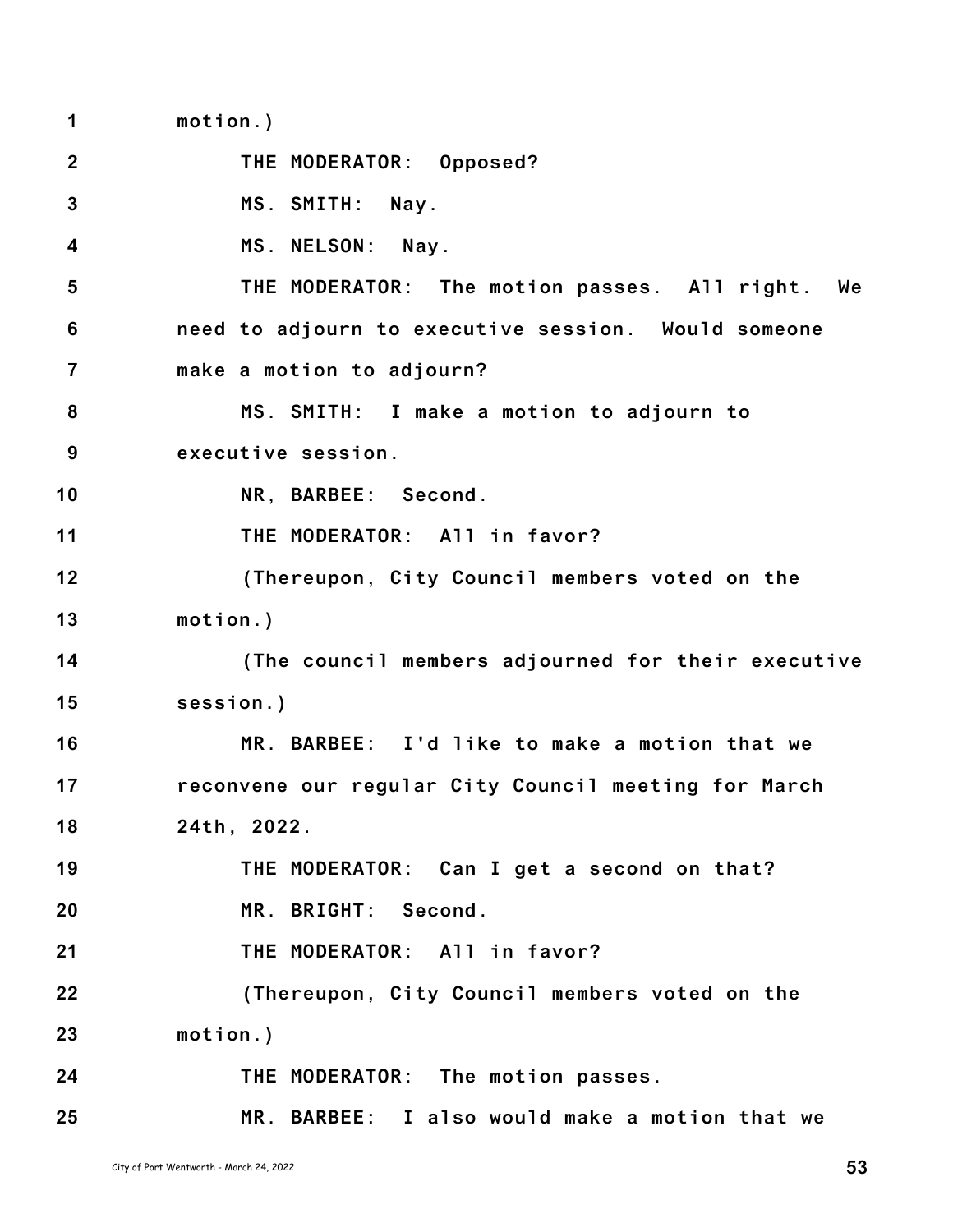**1 2 3 4 5 6 7 8 9 10 11 12 13 14 15 16 17 18 19 20 21 22 23 24 25 hire the recommendation of city clerk by our city manager, Steve Davis. MS. SMITH: Second. THE MODERATOR: All in favor? (Thereupon, City Council members voted on the motion.) THE MODERATOR: The motion passes. Would someone make a motion to adjourn? MR. BRIGHT: I make a motion to adjourn. MR. BARBEE: Oh, I think remember it was partial public comments and at the end was other public comments? MS. SMITH: No. MR. BARBEE: No? THE MODERATOR: We're done. MR. CURRY: Say that again now because my understanding was excluding the ending -- THE MODERATOR: Mister, your name was not on that list. MR. CURRY: You're right because she motioned to change it. Y'all had already taken up the paper so I -- THE MODERATOR: So -- MR. CURRY: But I assumed that I would still have that opportunity because it's still on the agenda.**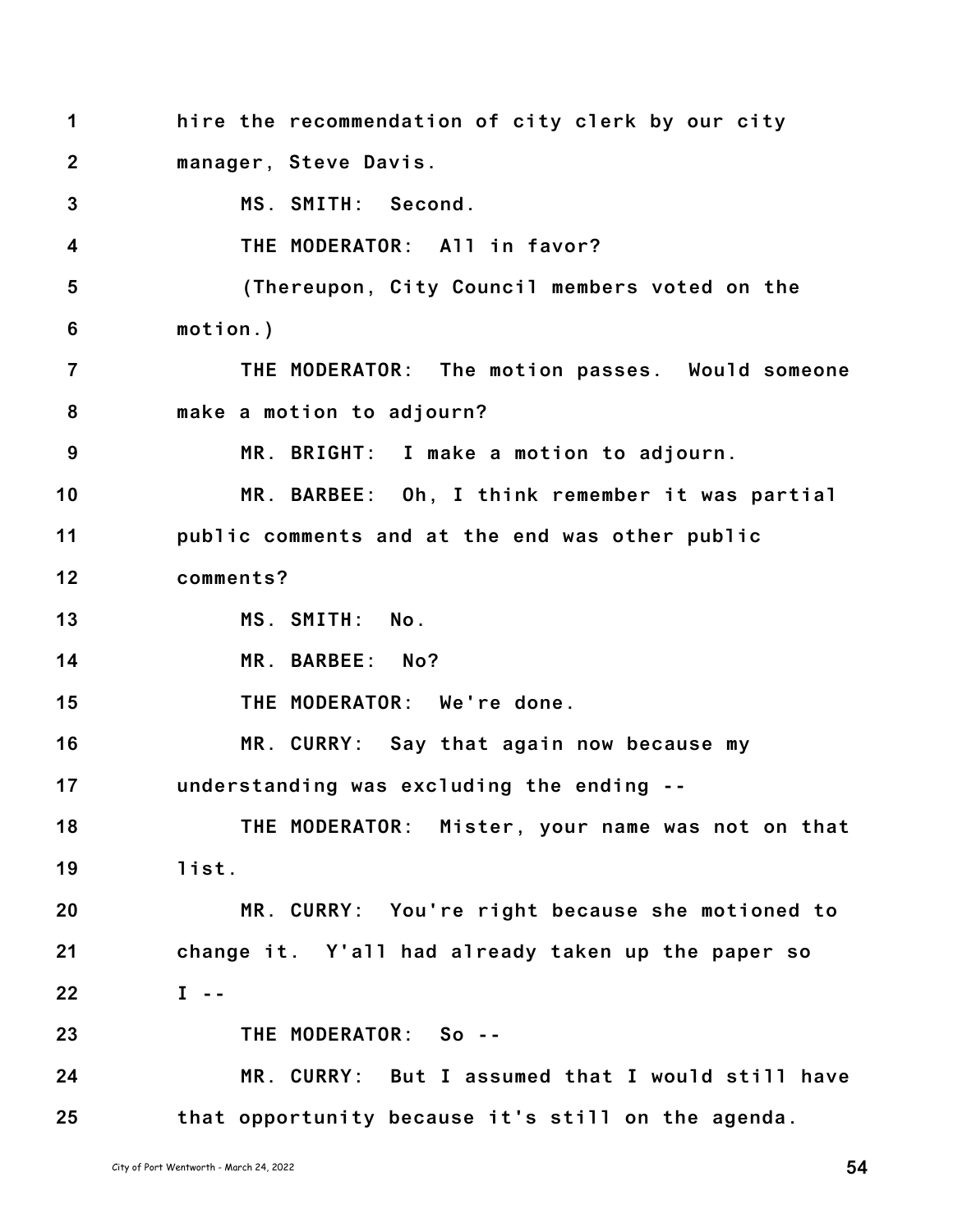| 1               | MR. DAVIS: But they moved it up.                        |
|-----------------|---------------------------------------------------------|
| $\overline{2}$  | MR. JONES: They changed it. Go ahead, if                |
| $\mathbf{3}$    | everybody is okay, let him speak.                       |
| 4               | MS. SMITH:<br>Yeah.                                     |
| $5\phantom{.0}$ | MR. CURRY: All right. James Curry --                    |
| 6               | THE MODERATOR: We can't keep doing this.                |
| $\overline{7}$  | MR. CURRY: I know it. James Curry, I'm a former         |
| 8               | councilman here. I don't know, I think councilman       |
| 9               | Jones on Council then when I came in. I was the first   |
| 10              | person of color on Council. Something happened during   |
| 11              | that time because then Port Wentworth was at large city |
| 12              | all the way. There was no districts.                    |
| 13              | THE MODERATOR: Top six footers.                         |
| 14              | MR. CURRY: Right. There was no districts so             |
| 15              | Ms. Della Steel asked Regina Thomas to come and hear us |
| 16              | and we asked for districts because the northside said   |
| 17              | that they weren't being represented and I got calls     |
| 18              | from Lester Jackson, the Justice Department asking me   |
| 19              | questions about districts.                              |
| 20              | Regina Thomas explained to the people downtown          |
| 21              | before this happened that she was doing it for the      |
| 22              | city. Because at that time the city was at large and    |
| 23              | no one perceived at that time that population would be  |
| 24              | on this side, which meant that everybody at large would |
| 25              | be from the northside but she did the city a favor      |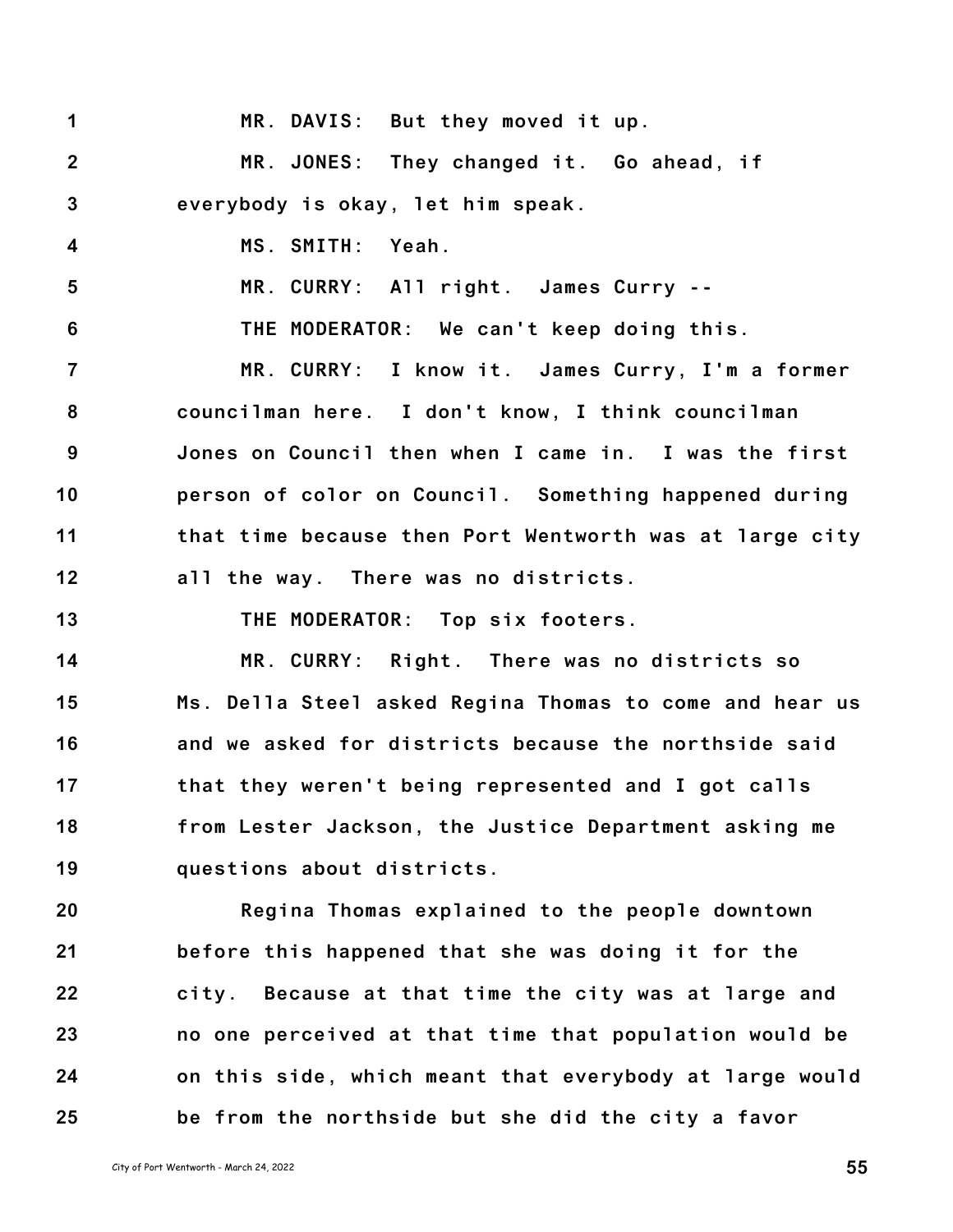**1 2 3 4 because a lot of people kicked against it and she explained to y'all that because you have districts you'll always have representation downtown and you'll always have representation on the northside.**

**5 6 7 8 9 10 11 So all the years I was on Council, that time it was only two seats, me and Mike Howard. We didn't get everything we wanted. We were gracious to get those things that we did get passed but I saw all this ruckus on the news about splitting cities and I remember things that I had to go through but I still worked with everybody else.**

**12 13 14 15 16 17 18 19 That is not called for. There is a saying that it's not funny when the rabbit has the gun and what happened was true. Ms. Thomas did what she did to protect the city and now we're talking about tearing it up because it's not falling in the hands of the way it was before. Well, that's why she was preparing you for that because she knew you didn't see it but she knew it was going to happen.**

**20 21 THE MODERATOR: All right. Mr. Curry, your time is up.**

**MR. CURRY: All right.**

**23 24 MR. DAVIS: He wants to register his vote as yes for Mark Stephens.**

**25**

**22**

**MR. BARBEE: I make a motion that we adjourn.**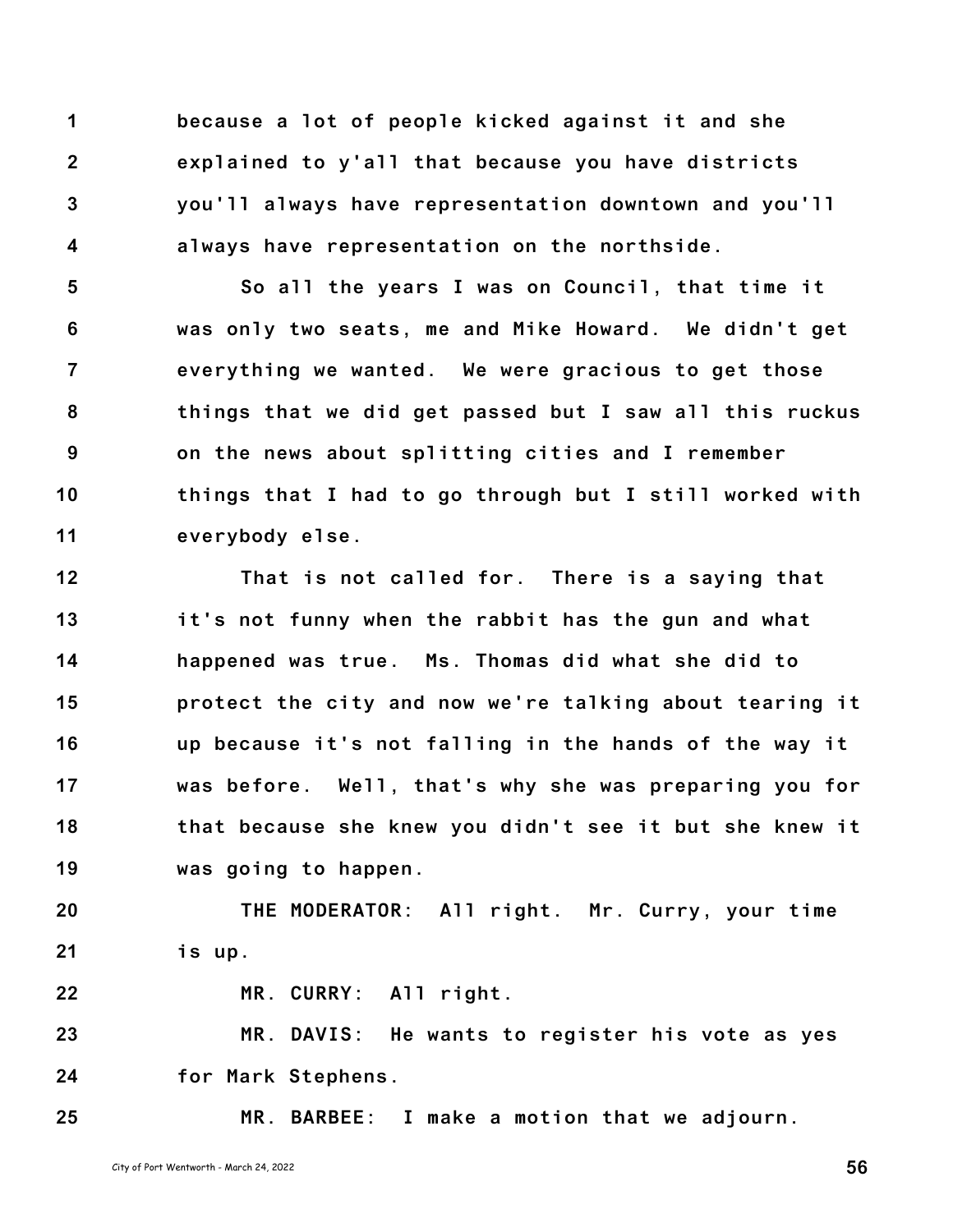| $\mathbf 1$             | MR. JONES: Second.                            |
|-------------------------|-----------------------------------------------|
| $\boldsymbol{2}$        | THE MODERATOR: Meeting adjourned.             |
| $\mathbf{3}$            | (City Council meeting concluded at 8:55 p.m.) |
| $\overline{\mathbf{4}}$ |                                               |
| ${\bf 5}$               |                                               |
| $\bf 6$                 |                                               |
| $\overline{7}$          |                                               |
| $\pmb{8}$               |                                               |
| $\boldsymbol{9}$        |                                               |
| 10                      |                                               |
| $11$                    |                                               |
| 12                      |                                               |
| 13                      |                                               |
| 14                      |                                               |
| 15                      |                                               |
| 16                      |                                               |
| 17                      |                                               |
| 18                      |                                               |
| 19                      |                                               |
| 20                      |                                               |
| 21                      |                                               |
| 22                      |                                               |
| 23                      |                                               |
| 24                      |                                               |
| 25                      |                                               |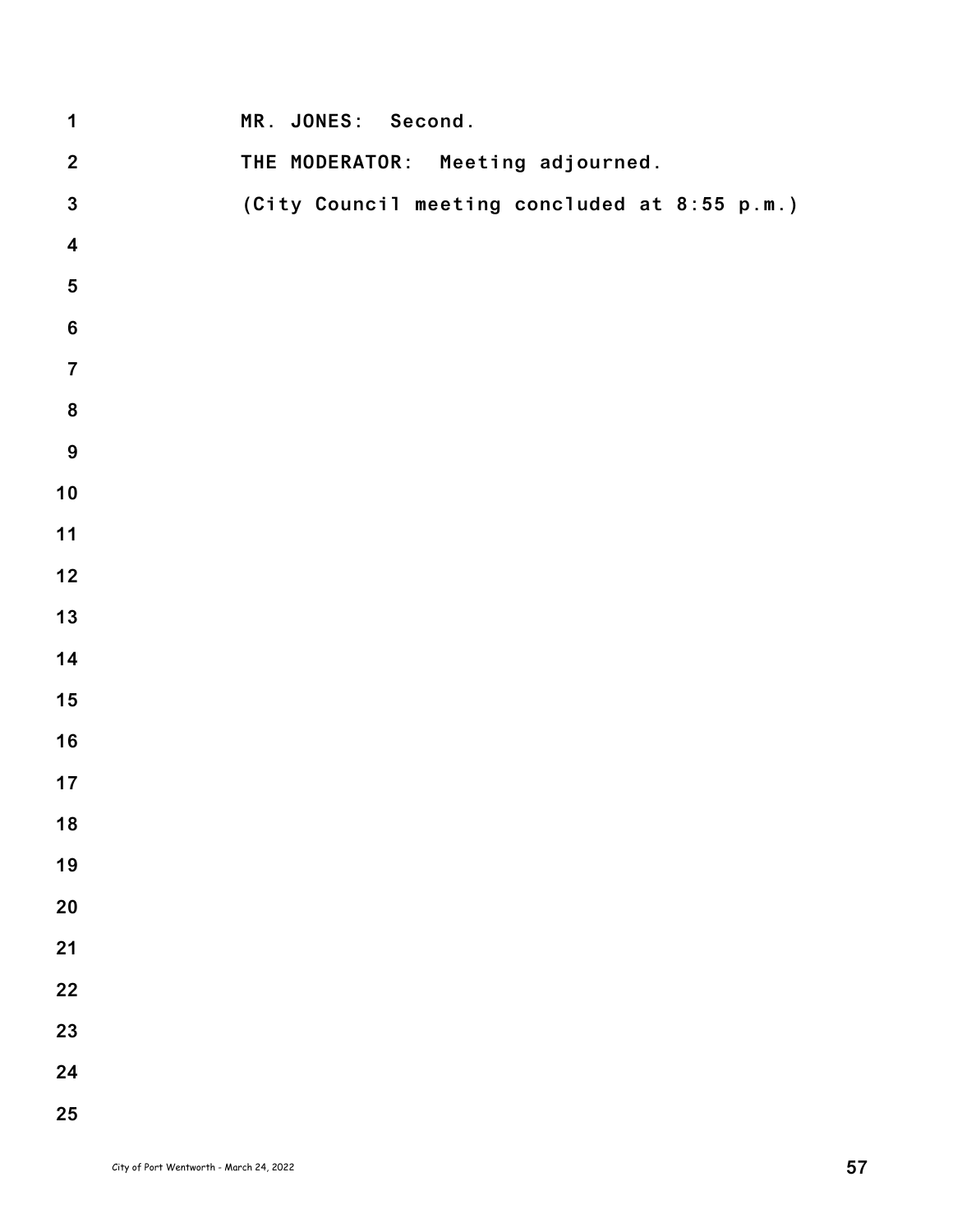| 1              | CERTIFICATE.                                            |
|----------------|---------------------------------------------------------|
| $\overline{2}$ |                                                         |
| 3              | <b>STATE OF GEORGIA:</b>                                |
| 4              | <b>COUNTY OF CHATHAM:</b>                               |
| 5              |                                                         |
| 6              | I hereby certify that the foregoing transcript was      |
| $\overline{7}$ | taken down, as stated in the caption, and the           |
| 8              | proceeding thereto was reduced to typewriting under my  |
| 9              | direction; that the foregoing pages 1 through 57        |
| 10             | represent a true, complete, and correct transcript of   |
| 11             | the proceeding, and I further certify that I am not of  |
| 12             | kin or counsel to the parties in the proceeding; am not |
| 13             | in the regular employ of counsel for any of said        |
| 14             | parties; nor am I in anywise interested in the result   |
| 15             | of said case.                                           |
| 16             | This, the 27th day of April, 2022.                      |
| 17             |                                                         |
| 18             |                                                         |
| 19             | Elise M. Napier, CCR-2492                               |
| 20             |                                                         |
| 21             |                                                         |
| 22             |                                                         |
| 23             |                                                         |
| 24             |                                                         |
| 25             |                                                         |